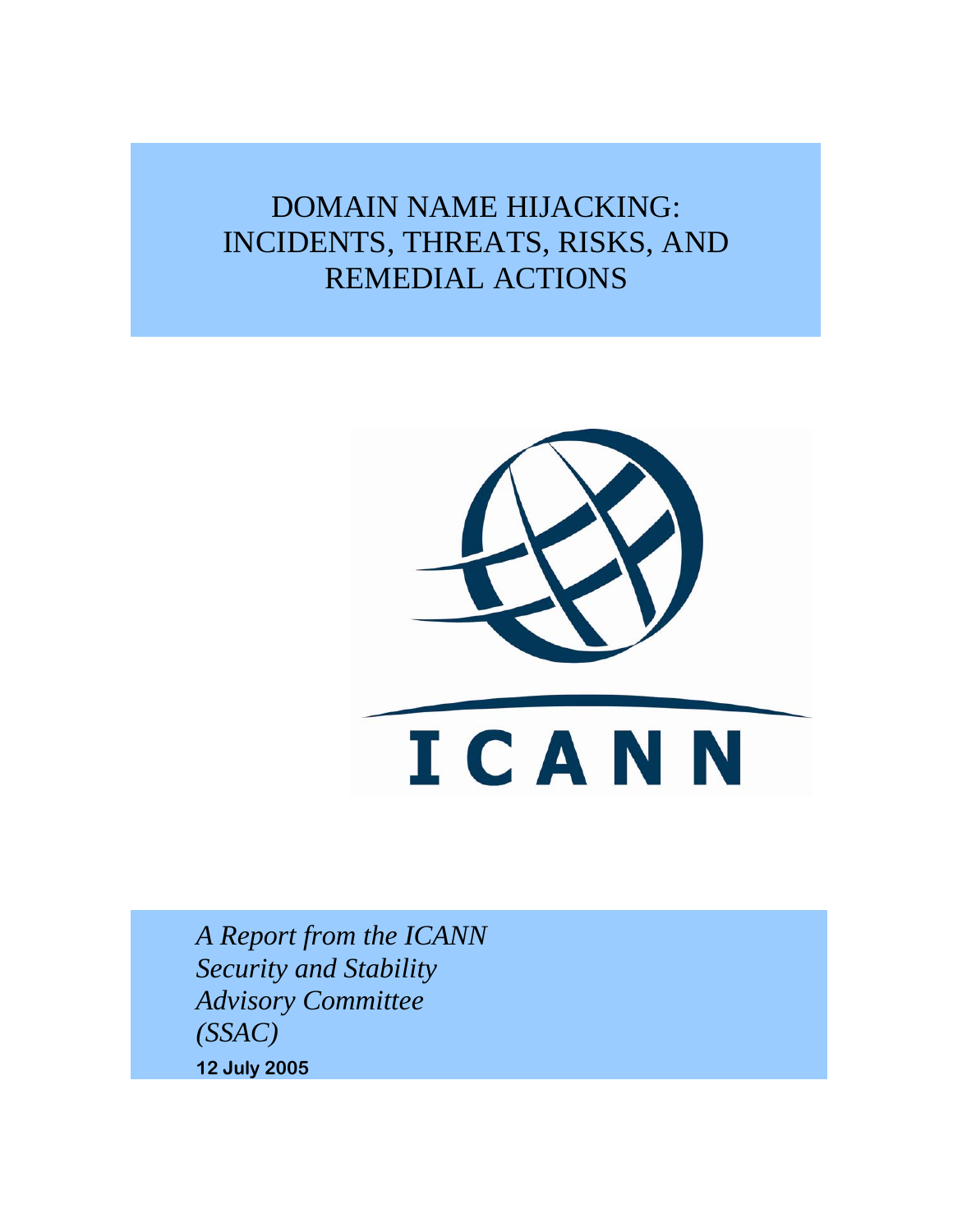### **Table of Contents**

| $\mathbf{1}$   |       |                                                            |  |
|----------------|-------|------------------------------------------------------------|--|
|                | 1.1   |                                                            |  |
|                | 1.1.1 | The Impact on Public Access Networks Corporation (PANIX) 9 |  |
|                | 1.1.2 |                                                            |  |
|                | 1.1.3 |                                                            |  |
|                | 1.1.4 |                                                            |  |
|                | 1.1.5 |                                                            |  |
|                | 1.2   |                                                            |  |
|                | 1.2.1 |                                                            |  |
|                | 1.2.2 |                                                            |  |
|                | 1.2.3 |                                                            |  |
|                | 1.2.4 |                                                            |  |
|                | 1.2.5 |                                                            |  |
|                | 1.3   |                                                            |  |
|                | 1.3.1 |                                                            |  |
|                | 1.3.2 |                                                            |  |
|                | 1.3.3 |                                                            |  |
|                | 1.3.4 |                                                            |  |
|                | 1.3.5 |                                                            |  |
|                | 1.4   |                                                            |  |
| $\overline{2}$ |       |                                                            |  |
| 3              |       |                                                            |  |
|                | 3.1   |                                                            |  |
|                | 3.2   |                                                            |  |
| $\overline{4}$ |       |                                                            |  |
|                | 4.1   |                                                            |  |
|                | 4.2   |                                                            |  |
| 5              |       |                                                            |  |
|                | 5.1   |                                                            |  |
|                | 5.2   |                                                            |  |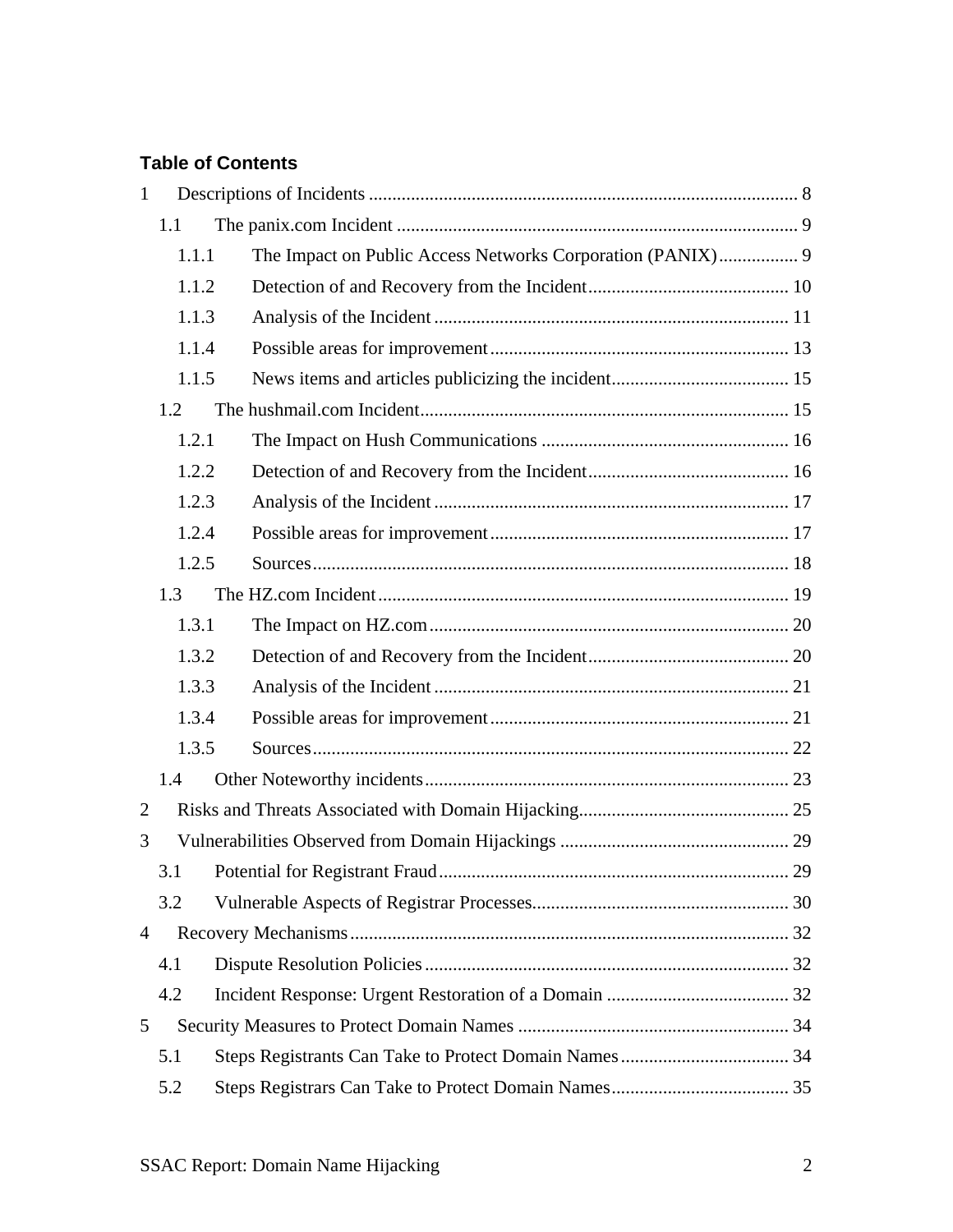|                                                                                 | 5.3 |                                                                       |  |  |
|---------------------------------------------------------------------------------|-----|-----------------------------------------------------------------------|--|--|
|                                                                                 | 5.4 |                                                                       |  |  |
|                                                                                 | 5.5 | Steps ICANN take to minimize the negative impacts of transfers on the |  |  |
| 6                                                                               |     |                                                                       |  |  |
| Appendix A The Four Rs: The Registry, Registrars, Resellers and Registrants  42 |     |                                                                       |  |  |
|                                                                                 |     |                                                                       |  |  |
|                                                                                 |     |                                                                       |  |  |
|                                                                                 |     |                                                                       |  |  |
|                                                                                 |     |                                                                       |  |  |
|                                                                                 |     |                                                                       |  |  |
|                                                                                 |     |                                                                       |  |  |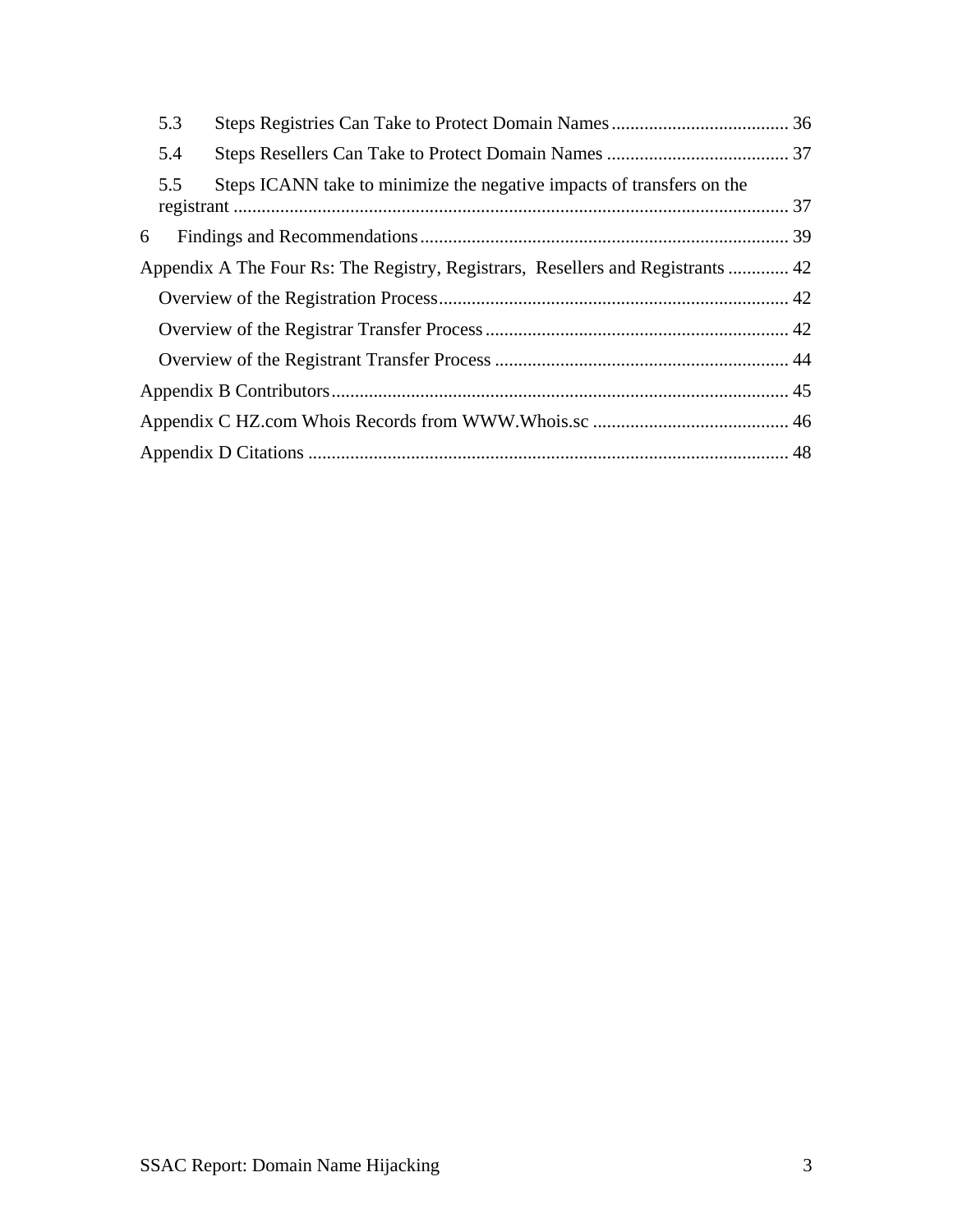#### **Preface and Acknowledgements**

This is a report by the Security and Stability Advisory Committee (SSAC) describing domain hijacking. Formed in the wake of the events of September 11, 2001, SSAC is an advisory committee to ICANN (the Internet Corporation for Assigned Names and Numbers). SSAC reports directly to the ICANN Board and advises the ICANN community and Board on matters relating to the security and integrity of the Internet's naming and address allocation systems.

As part of its advisory role, the Committee offers independent advice to the ICANN board, the ICANN staff and the various ICANN supporting organizations, councils and committees as well as to the technical community at large. The Committee has no official authority to regulate, enforce or adjudicate. Those functions belong to others, and the advice offered here should be evaluated on its merits.

The Committee's membership draws from the commercial and not-for-profit sectors, has broad geographic representation and has broad representation across industry and academe (Appendix D), including all segments of the domain name system (DNS) community. The committee includes members who operate root servers, generic and country code top-level domain servers, registrars and address registries. Some members are network security experts or conduct network security research. The Committee members are volunteers, who serve without pay, each a technical contributor in his or her own organization and in the community at large. A recently appointed ICANN Fellow also serves on the Committee and is compensated by ICANN.

Because the Committee is composed of people actively working in the field, conflicts of interest arise from time to time. Committee members are expected to declare conflicts of interest, whether actual, potential or apparent, but Committee members are not required or expected to recuse themselves. In the current activity, several contributors work for registries and registrars. In all cases, the members have made their situations clear and have been careful to provide technical information without attempting to influence others on the Committee. SSAC's policy concerning conflict of interest is posted to the committee's Web site at [http://ssac.icann.org.](http://ssac.icann.org/) A list of contributors to this report is provided in Appendix B.

This report was written and edited by Dave Piscitello under the direction of Steve Crocker, Chairman, and the Committee, which has complete responsibility for the work, its content and its recommendations.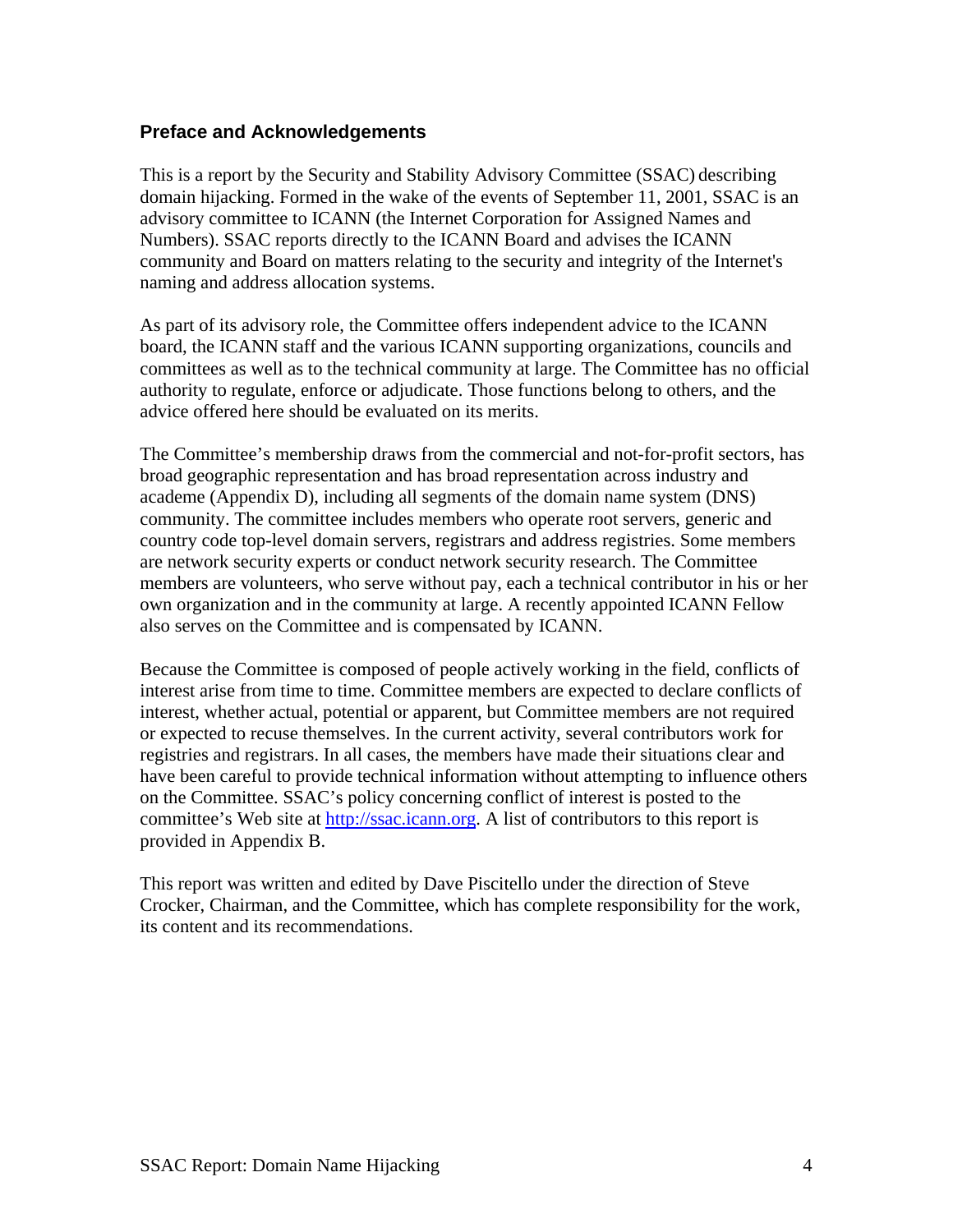# **Executive Summary**

This report by the Security and Stability Advisory Committee (SSAC) describes incidents where domain names were "hijacked". Domain hijacking refers to the wrongful taking of control of a domain name from the rightful name holder. The common use of the term encompasses a number of attacks and incidents. Incidents representative of common forms of attacks are discussed and analyzed in the report. The Committee then presents its findings and recommendations.

As the report illustrates, domain hijacking can have a lasting and material impact on a registrant. The registrant may lose an established online identity and be exposed to extortion by name speculators. Domain hijacking can disrupt or severely impact the business and operations of a registrant, including (but not limited to) denial and theft of electronic mail services, unauthorized disclosure of information through phishing web sites and traffic inspection (eavesdropping), and damage to the registrant's reputation and brand through web site defacement. The report further illustrates how incidents often affect more parties than the rightful name holder: customers, business partners, consumers of services provided by the name holder, and even parties wholly unrelated to the name holder are often "collateral damage" to hijacking incidents.

The Committee finds that domain name hijacking incidents are commonly the result of flaws in registration and related processes, failure to comply with the transfer policy, and poor administration of domain names by registrars, resellers, *and* registrants.

**Finding (1)** Failures by registrars and resellers to adhere to the transfer policy have contributed to hijacking incidents and thefts of domain names.

**Finding (2)** Registrant identity verification used in a number of registrar business processes is not sufficient to detect and prevent fraud, misrepresentation, and impersonation of registrants.

**Finding (3)** Consistent use of available mechanisms (Registrar-Lock, EPP authInfo, and notification of a pending transfer issued to a registrant by a losing registrar) can prevent some hijacking incidents.

**Finding (4)** ICANN Policy on Transfer of Registrations between Registrars specifies that "consent from an individual or entity that has an email address matching the Transfer Contact email address" is an acceptable form of identity. Transfer Contact email addresses are often accessible via the Whois service and have been used to impersonate registrants.

**Finding (5)** Publishing registrant email addresses and contact information contributes to domain name hijacking and registrant impersonation. Hijacking incidents described in this report illustrate how attackers target a domain by gathering contact information using Whois services and by registering expired domains used by administrative contacts.

**Finding (6)** Accuracy of registration records and Whois information are critical to the transfer process. The ICANN Whois Data Reminder Policy requires that registrars annually request registrants to update Whois data, but registrars have no obligation to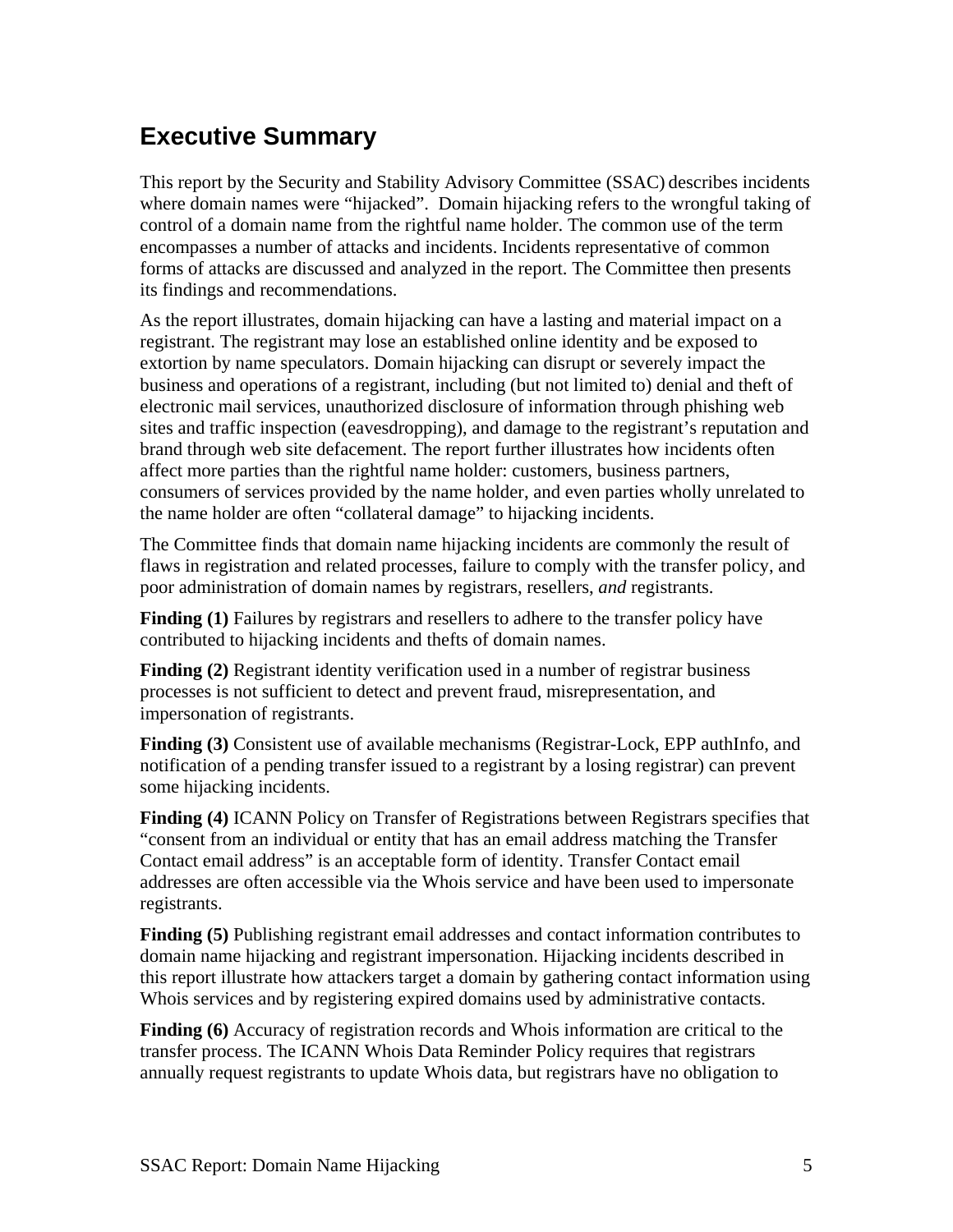take any action except to notify registrants. Registrants who allow registration records to become stale appear to be more vulnerable to attacks.

**Finding (7)** ICANN and registries have business relationships with registrars, but no relationship with resellers (service providers). Resellers, however, may operate with the equivalent of a registrar's privileges when registering domain names. Recent hijacking incidents raise concerns with respect to resellers. The current situation suggests that resellers are effectively "invisible" to ICANN and registries and are not distinguishable from registrants. The responsibility of assuring that policies are enforced by resellers (and are held accountable if they are not) is entirely the burden of the registrar.

**Finding (8)** ICANN requires that registrars maintain records of domain name transactions. It does not appear that all registrars are working closely enough with their resellers to implement this requirement.

**Finding (9)** The Inter-Registrar Transfer Policy incorporates formal dispute mechanisms. These were not designed to prevent incidents requiring immediate and coordinated technical assistance across registrars. Specifically, there are no provisions to resolve an urgent restoration of domain name registration information and DNS configuration.

Finding (10) Changes to transfer processes introduced with the implementation of the ICANN Inter-Registrar Transfer Policy have not been the cause of any known attacks against domain names. There is no evidence to support reverting to the earlier policy.

On the basis of these findings, the Committee makes the following recommendations:

**Recommendation (1):** Registries should ensure that Registrar-Lock and EPP authInfo are implemented according to specification. In particular, registries should confirm that registrars comply with the transfer policy and do not use the same EPP authInfo code for all domains they register.

**Recommendation (2):** Registries and registrars should provide resellers and registrants with Best Common Practices that describe appropriate use and assignment of EPP authInfo codes and risks of misuse when the uniqueness property of this domain name password is not preserved.

**Recommendation (3):** Under the current transfer policy, a losing registrar notifies a registrant upon receiving a pending transfer notice from the registry at its option. Registrars should investigate whether making this notice a mandatory action would reduce hijacking incidences.

**Recommendation (4):** Registrars should make contact information for emergency support staff available to other registrars, agents of registrars (resellers), and registry operators. Specifically, registrars should provide an emergency action channel. The purpose of this channel is to provide 24 x 7 access to registrar technical support staff that are authorized to assess an emergency situation, establish the magnitude and immediacy of harm, and take measures to restore registration records and DNS configuration in circumstances which merit such intervention.

**Recommendation (5):** Registrars should identify evaluation criteria a registrant must provide to obtain immediate intervention and restoration of domain name registration information and DNS configuration. Registrars should define emergency procedures and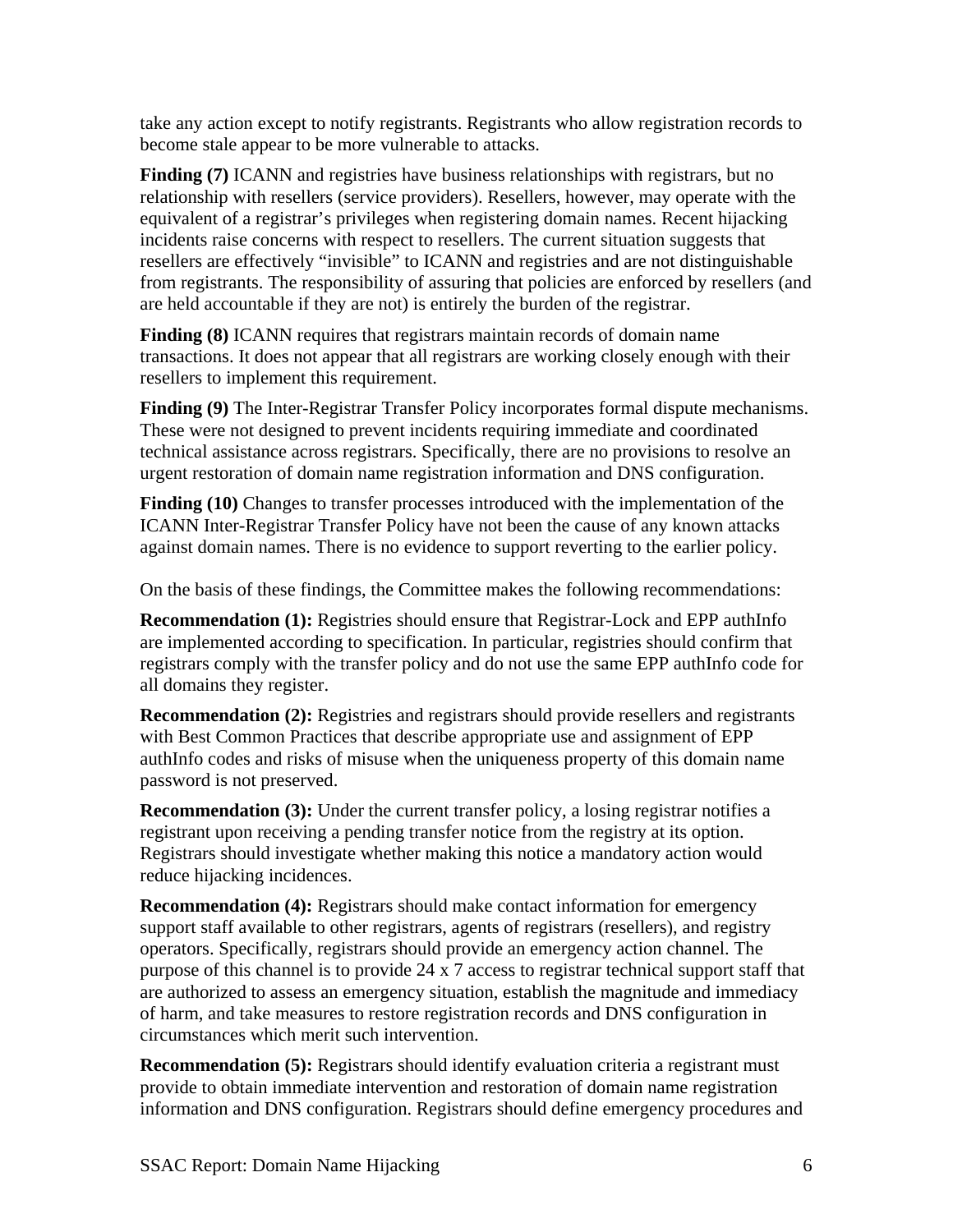policy based on these criteria. This policy would complement the Transfer Dispute Resolution Policy (TDRP) and must not undermine or conflict with those policies.

**Recommendation (6):** ICANN, the registries, and the registrars should conduct a public awareness campaign to identify the criteria and the procedures registrants must follow to request intervention and obtain immediate restoration of a domain name and DNS configuration.

**Recommendation (7):** Registrars should investigate additional methods to improve accuracy and integrity of registrant records. More frequent or alternate communications might assist registrants in keeping their information up to date. Registrars should also acquire emergency contact information from registrants for technical staff who are authorized and able to assist in responding to an urgent restoration of domain name incident.

**Recommendation (8):** Registrars should improve registrant awareness of the threats of domain name hijacking and registrant impersonation and fraud, and emphasize the need for registrants to keep registration information accurate. Registrars should also inform registrants of the availability and purpose of the Registrar-Lock, and encourage its use. Registrars should further inform registrants of the purpose of authorization mechanisms (EPP authInfo), and should develop recommended practices for registrants to protect their domains, including routine monitoring of domain name status, and timely and accurate maintenance of contact and authentication information.

**Recommendation (9):** ICANN should investigate whether stronger and more publicly visible enforcement mechanisms are needed to deal with registrars that fail to comply with the transfer policy, and to hold registrars accountable for the actions of their resellers.

**Recommendation (10)**: ICANN should consider whether to strengthen the identity verification requirements in electronic correspondence to be commensurate with the verification used when the correspondence is by mail or in person.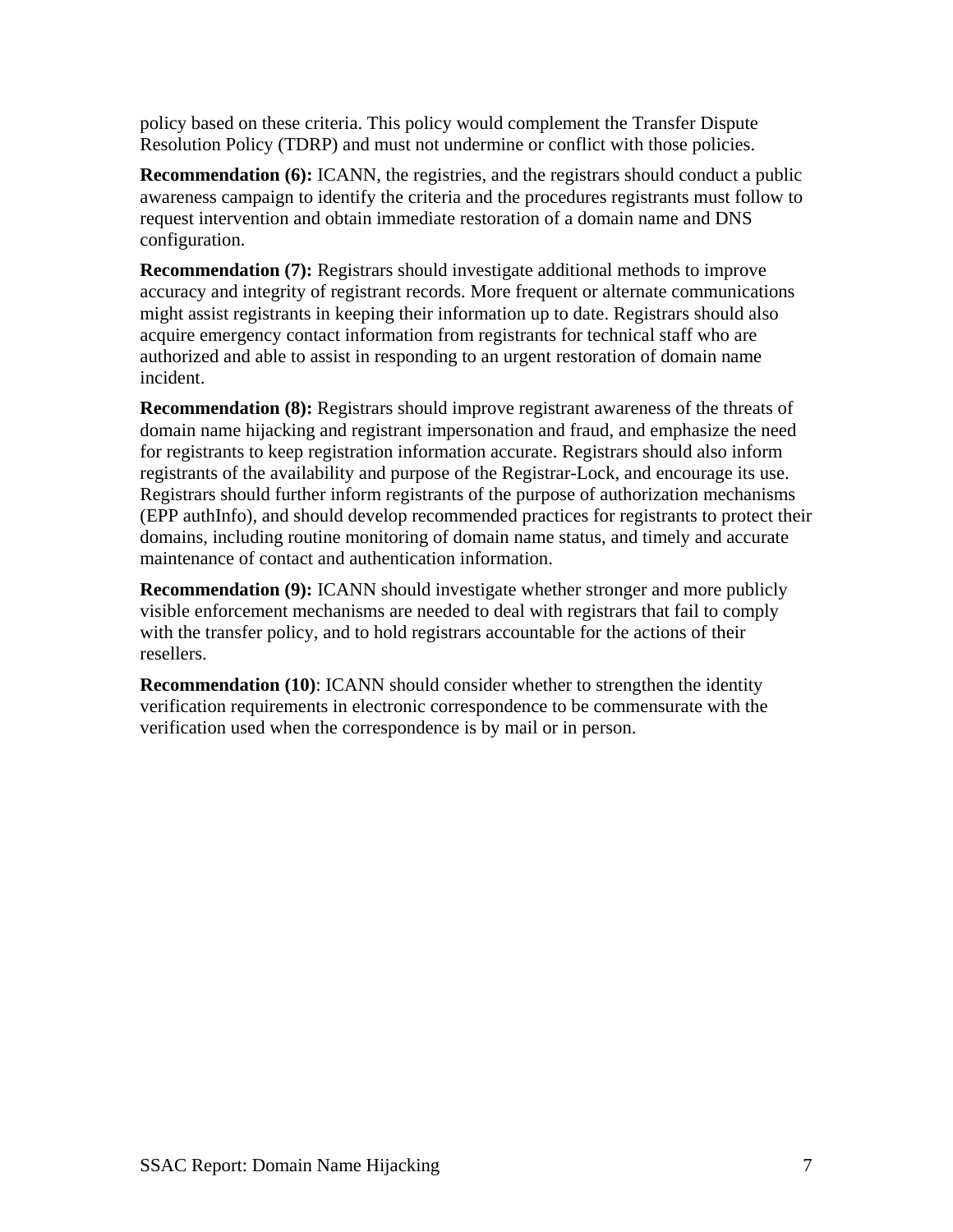## <span id="page-7-0"></span>**1 Descriptions of Incidents**

Domain hijacking refers to the wrongful taking of control of a domain name from the rightful name holder. The common use of the term encompasses a number of attacks and incidents including

- impersonation of a domain name registrant in correspondence with a domain name registrar,
- forgery of a registrant's account information maintained by a registrar,
- forgery of a transfer authorization communication from a registrant to a registrar,
- impersonation or a fraudulent act that leads to the unauthorized transfer of a domain from a rightful name holder to another party, and
- unauthorized DNS configuration changes that disrupt or damage services operated under a domain name, including web site defacement, mail service disruption, pharming and phishing attacks.

Domain hijacking incidents often affect more parties than the rightful name holder. Customers, business partners, consumers of services provided by the name holder, and even parties wholly unrelated to the name holder are often "collateral damage" to hijacking incidents.

Domain hijackers have a number of motives and objectives, primarily malice and monetary gain. Modification of a registrant's information and unauthorized transfer of a domain registration can cause the registrant to lose its online identity with little recourse, or it may expose the registrant to extortion by name speculators. In several documented cases, domain hijacking caused disruption or malicious use of a registrant's Internet services. By modifying the registrant's DNS information following a successful hijacking, hijackers can have material impact on the business and operations of a registrant, including but not limited to denial and theft of electronic mail services, unauthorized disclosure of information through phishing web sites and traffic inspection (eavesdropping), and damage to the registrant's reputation and brand through web site defacement.

To illustrate the severity of the domain hijacking problem, this report examines some incidents in detail. For each incident, we describe the incident and the immediate impact on the registrant. We describe the steps that were taken to respond to the attack and the vulnerabilities in the registration process that these incidents reveal. To emphasize that these are not isolated incidents, we mention other incidents and their consequences to registrants in table form.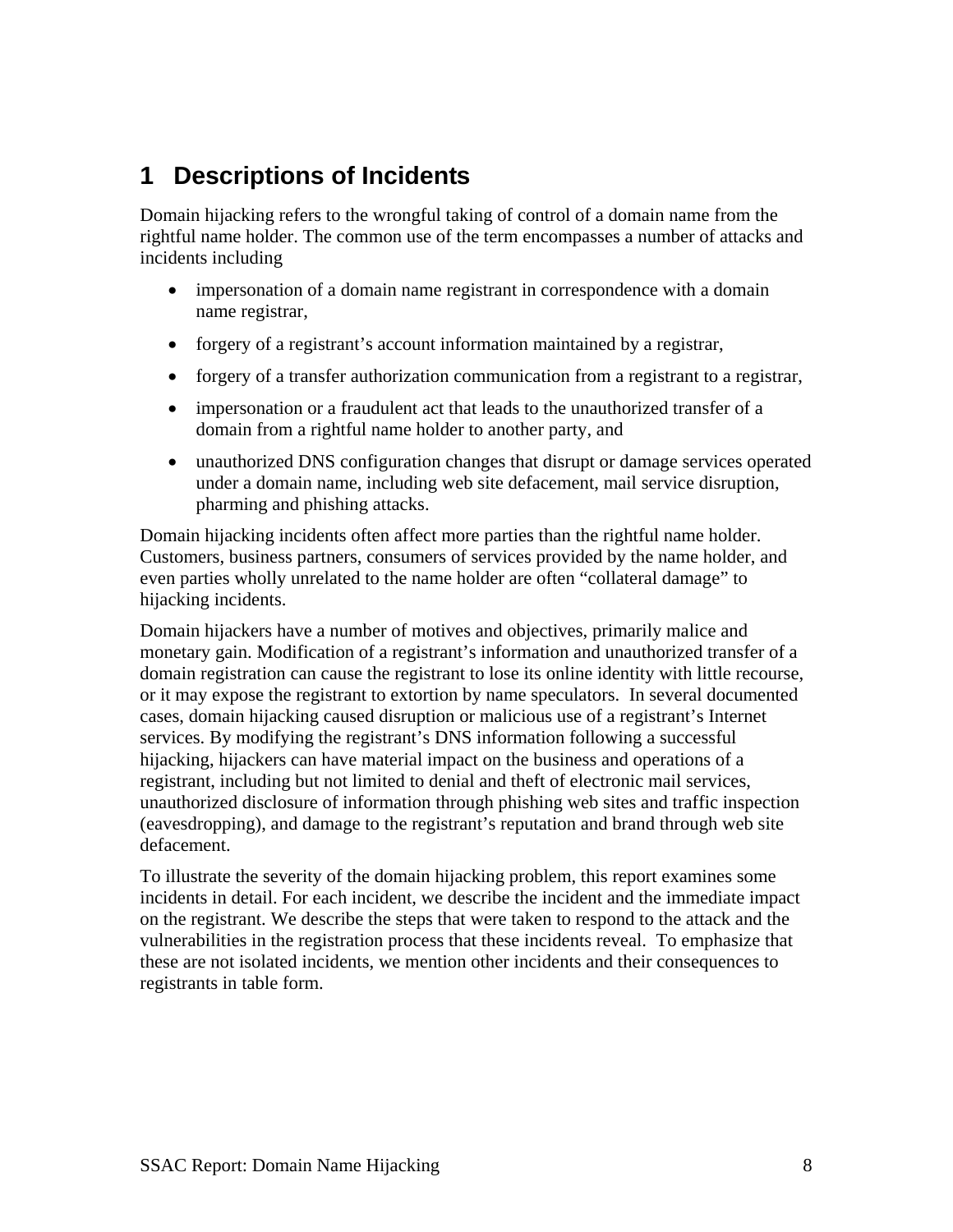<span id="page-8-0"></span>This report does not attempt to single out individual registrars or inter-registrar processes and protocols. It is important to note that while many of the incidents described in this report involve the .com domain, domains have been hijacked in other gTLDs and ccTLDs as well, as noted in section 1.4.

The .com domain contains a very large percentage of widely known and frequently visited names, thus .com hijackings are brought under public scrutiny more often than other TLDs. Historically, .com names have demonstrably higher resale value. Combined, these factors make .com the most attractive target for hijacking among TLDs.

The table in the sidebar illustrates the considerable disparity in perceived value a .com or .net name registration holds over the same name registered in other TLDs. As in any criminal activity, name hijackers will seek the highest value item to steal.

#### **.COM domain names return the highest prices when brokered and resold.**

Domain names for sale as of June 16, 2005 illustrates the relative values ascribed to .com, .net, .org, .info, .biz and .tv

| <b>Name</b>        | Price (in USD) |
|--------------------|----------------|
| PlayerMagazine.com | \$2.5 Million  |
| PlayerMagazine.net | \$300,000      |
| PlayerMagazine.biz | \$7            |
| GamingMagazine.com | \$3.5 Million  |
| GamingMagazine.net | \$400,000      |
| GamingMagazine.biz | \$7            |
| GamingMagazine.tv  | \$7            |
| PokerMachine.com   | \$300,000      |
| PokerMachine net   | \$60,000       |
| PokerMachine.org   | \$30,000       |
| PokerMachine.tv    | \$50           |

Sources: SuperNames, .tv corporation, sedo.com

### *1.1 The panix.com Incident*

On January 14, 2005, Internet service provider Public Access Networks Corporation (PANIX) fell victim to a domain hijacker. The incident attracted global public attention, and is characterized by the following key events:

- 1. The management of the domain name, panix.com, was transferred from Dotster, Inc. (the "losing registrar") to Melbourne IT (the "gaining registrar"), by virtue of an unauthenticated request from a Melbourne IT reseller (Fibranet), without the knowledge and consent of the registrant.
- 2. Melbourne IT, in response to an instruction from Fibranet, changed the name servers associated with the domain name from PANIX's name servers to Fibranet's name servers.

### **1.1.1 The Impact on Public Access Networks Corporation (PANIX)**

The change to the name servers associated with the domain name panix.com resulted in the loss of service for the thousands of customers of Public Access Networks Corporation (PANIX), and therefore had a material impact on the business of PANIX. While PANIX endeavored to recover its domain name, subscriber email was forwarded to an IP address other than PANIX's mail servers, and later delivered to a reseller's default mail server. Mail eventually bounced or was queued for redelivery when the correct DNS configuration was restored.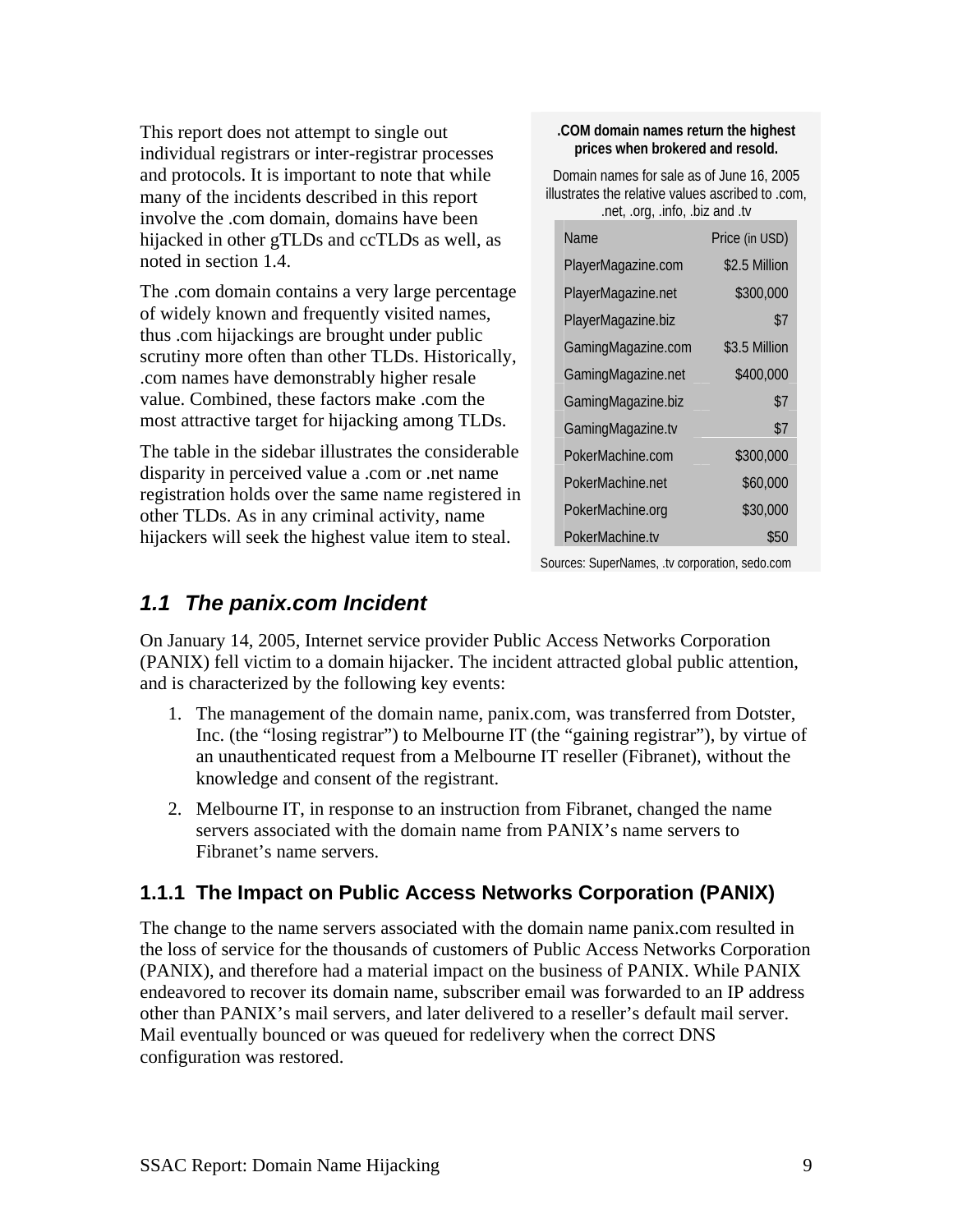<span id="page-9-0"></span>PANIX minimized the impact of the attack for its customers by redirecting hosteddomain email. PANIX restored email service to mail recipients on the panix.com domain by implementing a temporary workaround and providing web mail access to subscribers via its panix.net domain.

During the course of the investigation, inflammatory and uncorroborated stories were posted across the web (see Section 1.1.5), claiming that mail sent to PANIX customers was routed to a bogus mail server run by the hijackers. Post incident analysis reveals that Fibranet, having suspected credit card fraud, locked the domain name and all panix.com email was delivered to a default mail server Fibranet maintains. (Like many service providers, Fibranet maintains service infrastructure in several locations around the world. In this case, routes and mail forwarding tables pointed to an email server in the United Kingdom, which was mistakenly reported as "owned" by attackers). PANIX has no evidence to conclude that email processed during the service outage was misused, but advised subscribers that they should consider any sensitive data mailed during this period to be compromised.

PANIX offers many Internet services to subscribers, including web hosting and UNIX command shell. PANIX customers were unable to access these services during the incident. The domain name was parked and locked, and the attacker was unable to modify the DNS configuration any further after the first DNS change had been made. Any additional malicious activities were thus thwarted.

### **1.1.2 Detection of and Recovery from the Incident**

At approximately 1:00 a.m. EST, Saturday 17 January, 2005, PANIX discovered that the DNS configuration on their domain name panix.com was changed and attempted to contact both their sponsoring registrar (Dotster) and the registrar newly identified by the registry's Whois service (Melbourne IT) to resolve the problem. Neither Dotster nor Melbourne IT had office staff on duty at that time, and no parties were reachable via readily-available contact numbers. Technical staff at PANIX posted messages to public mailing lists (in particular, NANOG) requesting assistance in contacting the registrars. The mobile phone number of a senior Melbourne IT staff member was obtained from the Melbourne IT website, and this staff member was contacted around 5:00 p.m. EST (Saturday evening in New York, Sunday morning in Melbourne).

Time-zone differences and office hours of the parties involved continued to encumber the recovery process. Melbourne IT was finally able to verify the details of the incident when its office opened, and the DNS and registrant information was reverted to the previously known state around 5:30 p.m. EST Sunday. Melbourne IT then asked Dotster to request that the domain name be a transferred back to Dotster through the standard transfer process. Dotster initiated this process around 2:00 a.m. EST on Monday morning, and Melbourne IT manually approved the transfer.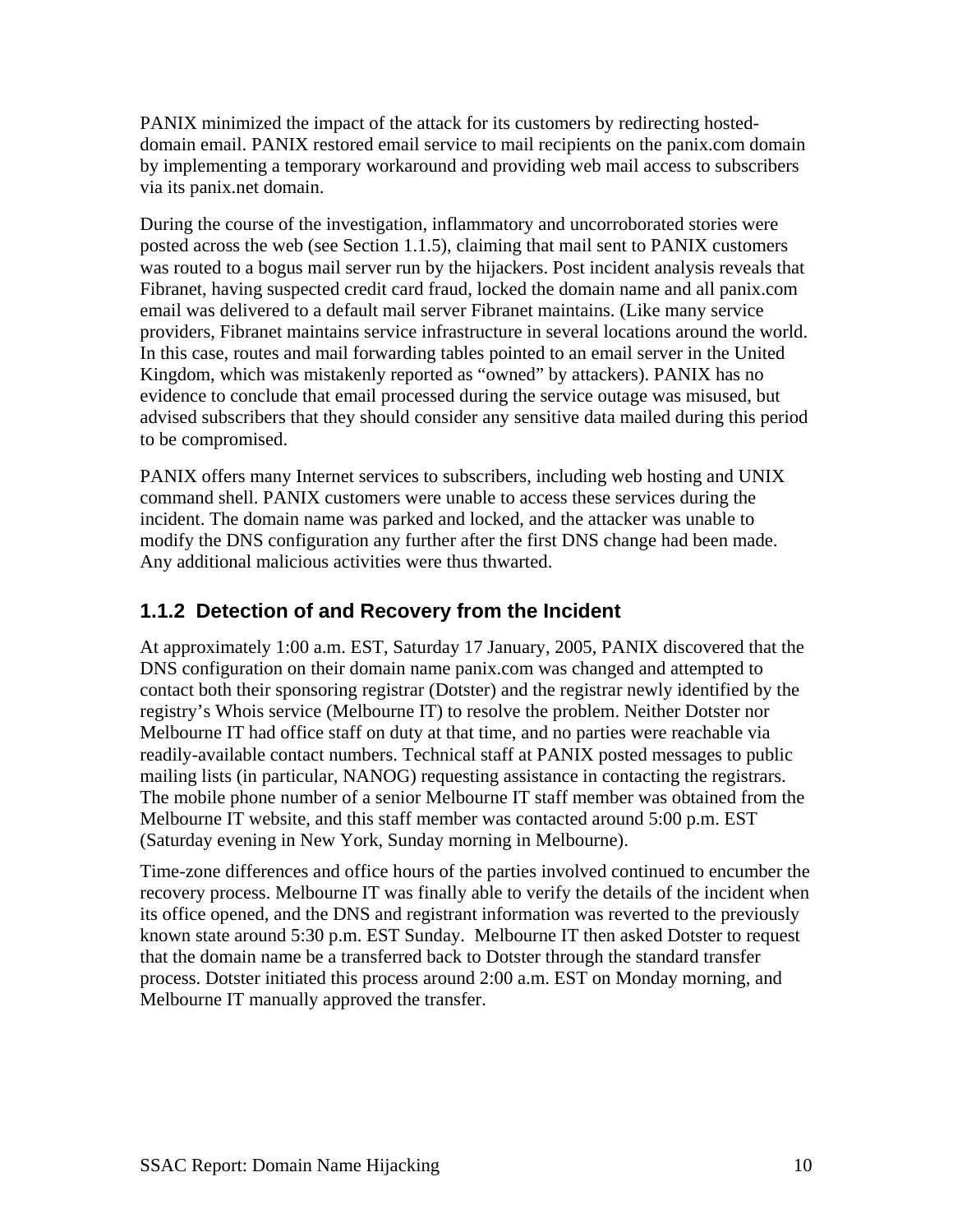### <span id="page-10-0"></span>**1.1.3 Analysis of the Incident**

Analysis of the PANIX incident reveals that procedural errors contributed to the success of the hijacking. Analysis further exposes certain vulnerabilities inherent in the processes currently employed to transfer names.

#### **1.1.3.1 Procedural errors**

Under the requirements of the ICANN Inter-Registrar Transfer Policy (http://www.icann.org/transfers, informally, the "transfer policy"), a domain name may not be transferred from a losing registrar to a gaining registrar without the approval of the registrant or administrative contact. The gaining registrar is responsible for obtaining this approval. The gaining registrar is required to (1) obtain explicit authorization for a transfer from the registrant or administrative contact, and (2) authenticate the registrant or administrative contact against the information published by the Whois service of the losing registrar.

#### **In this incident, the gaining registrar did not obtain approval from the registrant.**

The gaining registrar had delegated responsibility for obtaining approval to a reseller, and that reseller failed to follow the process specified by the registrar; specifically, no authentication request was issued by Fibranet to the email address of the administrative contact at panix.com.

Two available mechanisms, if used, could have prevented this hijacking incident.

The first mechanism is Registrar-Lock. A domain name on Registrar-Lock cannot be modified or transferred until the sponsoring registrar removes the  $lock<sup>1</sup>$  $lock<sup>1</sup>$  $lock<sup>1</sup>$ . Many registrars have implemented Registrar-Lock as a default setting for all domain names that they sponsor.

The second mechanism is the five-day transfer pending period, during which the losing registrar may take steps to verify the registrant's intent to transfer. Upon notification of a pending transfer, the losing registrar has five (5) days to cancel the transfer, with cause. The losing registrar has the option of contacting the registrant using a standardized form ([http://www.icann.org/transfers/foa-conf-12jul04.htm\)](http://www.icann.org/transfers/foa-conf-12jul04.htm). In cases where the registrant explicitly denies approval of the transfer, the registrar has the opportunity to explicitly cancel the transfer.

#### **Neither of these optional mechanisms was utilized in the case of the panix.com hijacking.**

- a) The domain name was not locked.
- b) The losing registrar did not notify the registrant upon receiving the pending transfer notice from the registry.

1

<span id="page-10-1"></span><sup>&</sup>lt;sup>1</sup> Where RPP is used, Registrar-Lock locks a domain name from transfers and modification. When EPP is used, Registrar-Lock usually refers to a lock on transfers, and modifications to the domain record are permitted.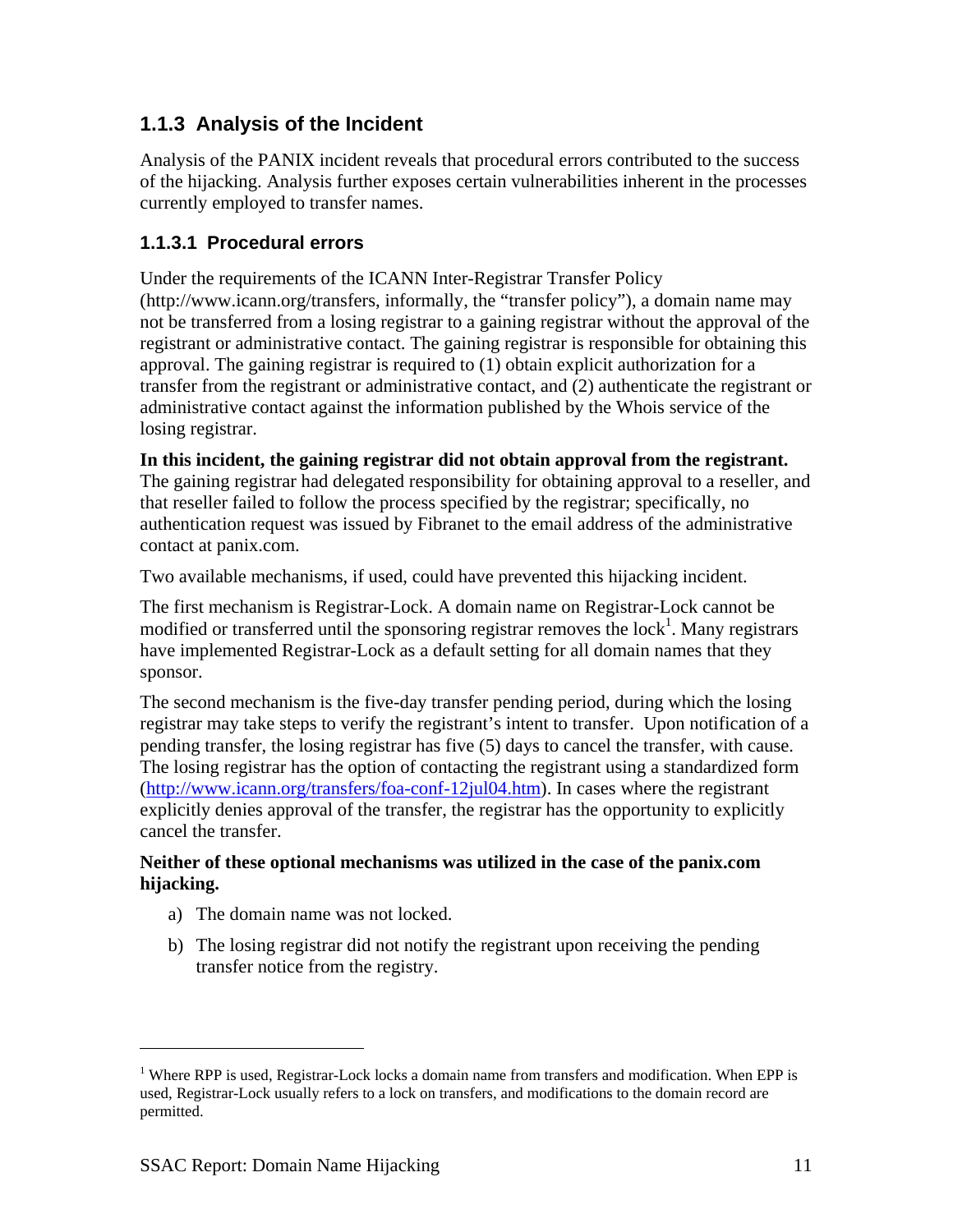Certain domain name registries use the IETF Extensible Provisioning Protocol, EPP (e.g., .org, .biz, .info). EPP provides an additional mechanism, the Domain Name Password (EPP authInfo), which might have prevented the hijacking from occurring. EPP authInfo is used by domain name registries to authenticate a registrant requesting a transfer. This password is either generated by a sponsoring registrar or provided by the registrant. A gaining registrar must obtain this password from the registrant before a transfer can be initiated.

At the time of the incident, .com did not use EPP, however VeriSign is deploying EPP in .com and .net and was preparing to do so prior to this attack<sup>[2](#page-11-0)</sup>.

#### **1.1.3.2 Circumstances that Delayed the Recovery Process**

The recovery process associated with the panix.com hijacking highlights some of the difficulties in dealing with emergency situations, and illustrates how the urgency of resolving a hijacking issue may be commensurate with the amount of harm done. In other words, the time it took to fix the panix.com issue was actually quite fast by some measures, but not fast enough when business and services are disrupted.

In this case, the recovery process was hampered by the timing of the event (possibly intentional). Transfer policies and procedures have never been designed specifically to remedy high-profile hijacking cases **requiring immediate and coordinated technical assistance across registrars.** Although Melbourne IT had 24 x 7 on-call technical and customer support, it had not envisaged a situation where a party other than a customer of Melbourne IT would need access to 24 x 7 support. [Note: Melbourne IT has since provided a public phone number on its contact page that links directly to 24 x 7 staff.]

The current registrar transfer undo procedures did not specifically address situations where:

- 1) An incident would occur on a weekend.
- 2) Incident response would require verification and investigation by parties operating in different time zones.
- 3) Administrative (emergency support staff) rather than office (business) contact numbers for all parties involved in an incident would be required. In general, ICANN holds contact information for office staff for all ICANN accredited registrars; however, this type of contact detail was not suited to assist in recovering from the panix.com incident.
- 4) Parties involved in incident response needed to share information they customarily keep private. In this incident, the gaining registrar attempted to confer with the losing registrar, the original registrant, the registry operator and the reseller to help authenticate the problem. The gaining registrar also needed to review event logs at both the registrar and its reseller.

 $\overline{a}$ 

<span id="page-11-0"></span><sup>&</sup>lt;sup>2</sup> Source: VeriSign, 25 June 2005.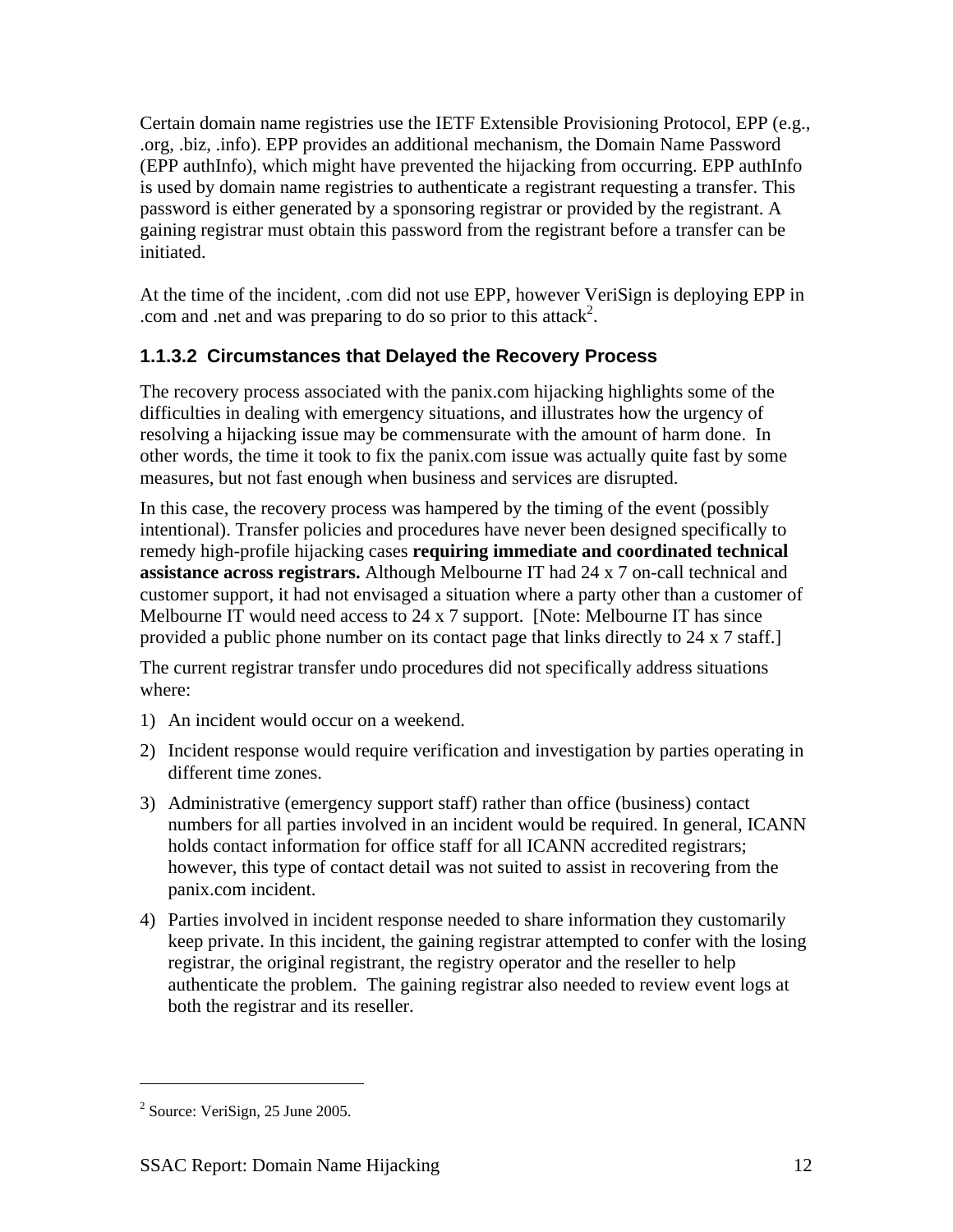<span id="page-12-0"></span>None of these circumstances are explicitly planned for in the current Inter-Registrar Transfer Policy, as this policy was developed to ensure a procedure for domain name holders to transfer their names from one ICANN-accredited registrar to another. The policy provides standardized requirements for registrar handling of such transfer requests from domain name holders and includes a mechanism for sharing contact details between registrar and registry staff that has been allocated to solve specific transfer problems. The policy was *not* developed to provide a mechanism for emergency support staff.

The Inter-Registrar Transfer Policy incorporates formal dispute mechanisms (the Transfer Dispute Resolution Policy) intended for handling disputes between registrars associated with a transfer that cannot be solved directly between the two parties. These business-oriented processes are appropriate when the DNS information of a domain name is unaffected, when there is no issue of service denial or interruption, and when there is less immediate urgency to restore service. While the processes may be satisfactory for resolving a transfer-related dispute in a matter of days, another mechanism may be necessary to allow restoration of service in the timely manner real-time communications networks demand.

In the panix.com incident, there was no dispute between registrars and no dispute over who was the legitimate registrant. The two registrars involved fully cooperated to resolve the problem without the use of the processes provided through the Transfer Dispute Resolution Policy. However, an officially available restoration mechanism could have minimized the effect of the hijacking as there was still a period of over 40 hours before the DNS information was corrected. The fact that the incident occurred on a weekend, the staff necessary to resolve the problem was not easily contactable, and no standard recovery procedures were defined for an incident of this kind all contributed to the length of time it took to resolve the incident.

### **1.1.4 Possible areas for improvement**

Processes associated with name transfers must address problems exposed by the PANIX hijacking incident. Possible areas for improvement to reduce or eliminate future, similar incidents include:

- 1) Registrars should make contact information for emergency support staff available to other registrars, agents of registrars (resellers), and registry operators.
- 2) Registrars should define a mechanism to resolve an *urgent restoration of domain name registration information and DNS configuration*. For example, a policy and mechanism appear to be required to accommodate incidents where
	- a) A transfer involving a change of delegation information is made in error or as a result of fraud or malice, and
	- b) The registrant notifies the registry and registrars that the transfer is both unauthorized and has resulted in a service interruption.

In such cases, the registry and both registrars must be able to identify and authenticate the registrant before they can investigate and validate any claim of fraud or malice. The registration information could be reverted to the previous state and then the domain name locked at the registry with registrar authorization while the issue is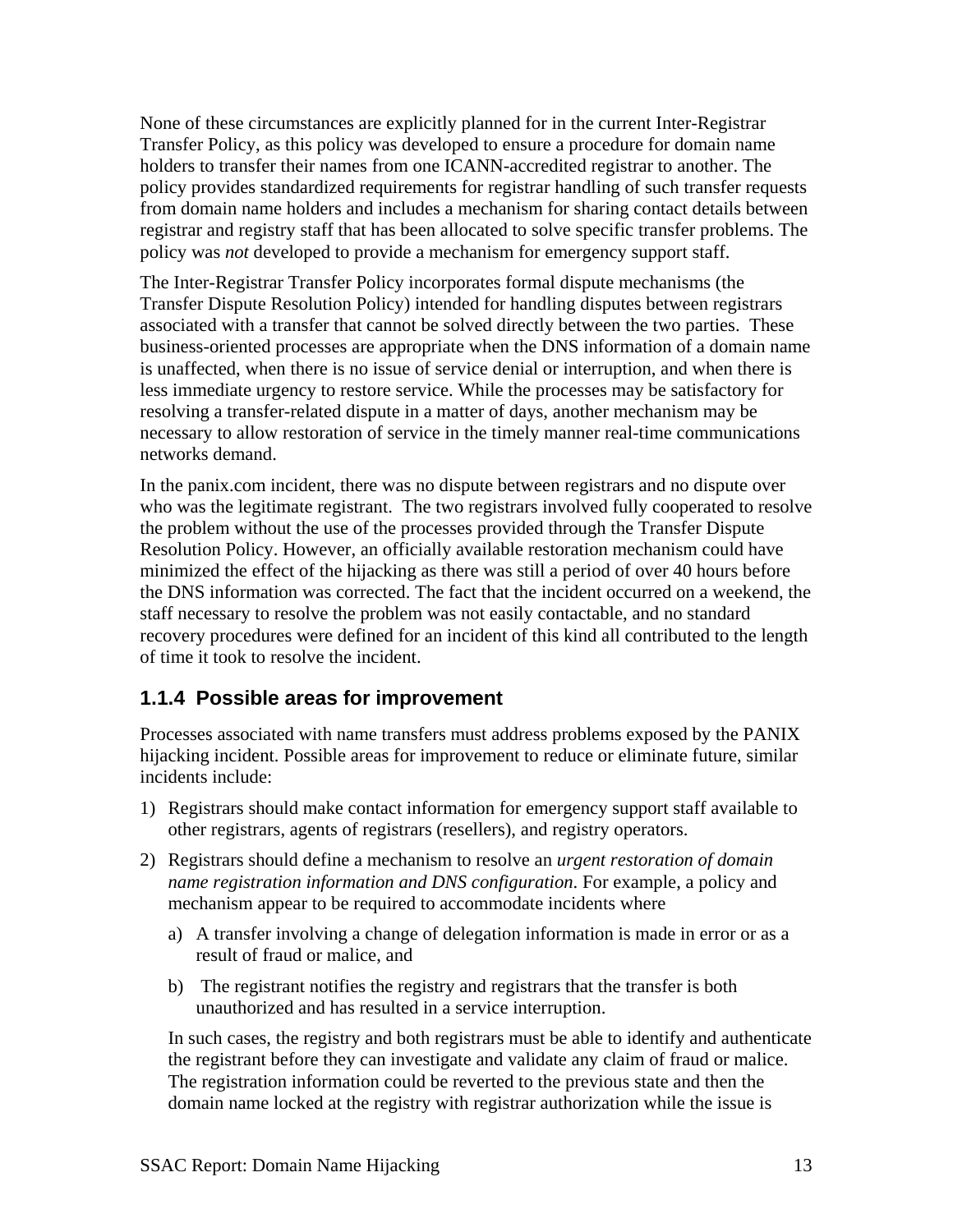examined in detail. Such a mechanism would require a determination of what qualifies as urgent, how to determine whether the allegation of fraud is valid, and who is authorized to make this determination.

- 3) Registrars should improve registrant awareness of the availability and purpose of the Registrar-Lock. This feature is not uniformly appreciated nor understood, and the default setting of this status code varies depending on the registrar. Measures to consider include better online documentation, published articles, and other promotional material; a uniform default setting (or a clearly defined opt-in/opt-out process provided during registration); and a secure, intuitive and obvious method of modifying the lock setting. These initiatives may reduce hijacking incidents without causing confusion, delay, or acrimony when registrants attempt to transfer.
- 4) Currently, a losing registrar notifies a registrant upon receiving a pending transfer notice from the registry at its option. It is preferable for the losing registrar to use a contact point separate from the email address used by the gaining registrar to authenticate the transfer request, to minimize the risk resulting from one email address being compromised. Registrars should investigate whether making this notice a mandatory action would reduce hijacking incidences. If the objective of the transfer policy is to assure that registrars provide registrants with choice, *notification* and consent, ICANN and registrars should try to determine whether registrants would generally favor mandatory notice.
- 5) Registrars should consider improvements in the authentication and authorization mechanisms in protocols used for name transfers. Registries should be able to rely on system commands received from registrars without independently obtaining verification that those commands have been appropriately transmitted. In addition, registrars should implement EPP authInfo according to the transfer policy, which requires that Registrar-generated EPP authInfo codes be unique on a per-domain basis.

When a registrant claims a transfer was improper, the registrar must verify that the transfer or registration change action was in fact unauthorized. Verification requires a thorough analysis (audit) of the incident, and complete and accurate information from all involved parties. Incomplete information often frustrates investigators. Involved parties may have limited or no obligations to cooperate, produce information, or join in the investigation. Conflicting, unreliable, and uncorroborated information further complicate the process. There are also many circumstances in which a good faith dispute exists between the prior and the current domain name holders as to whether the new holder held the necessary authority to initiate a transfer. Resolving such questions can require legal rather than technical staff participation.

One means of dealing with the hijacking question would be to assign the financial and legal risks associated with fraudulent hijacking to the party most able to control the risk: the registrar closest to the wrongdoer. Holding registrars accountable in this manner would create incentives for registrar to take whatever steps are necessary to prevent the occurrence of fraudulent hijackings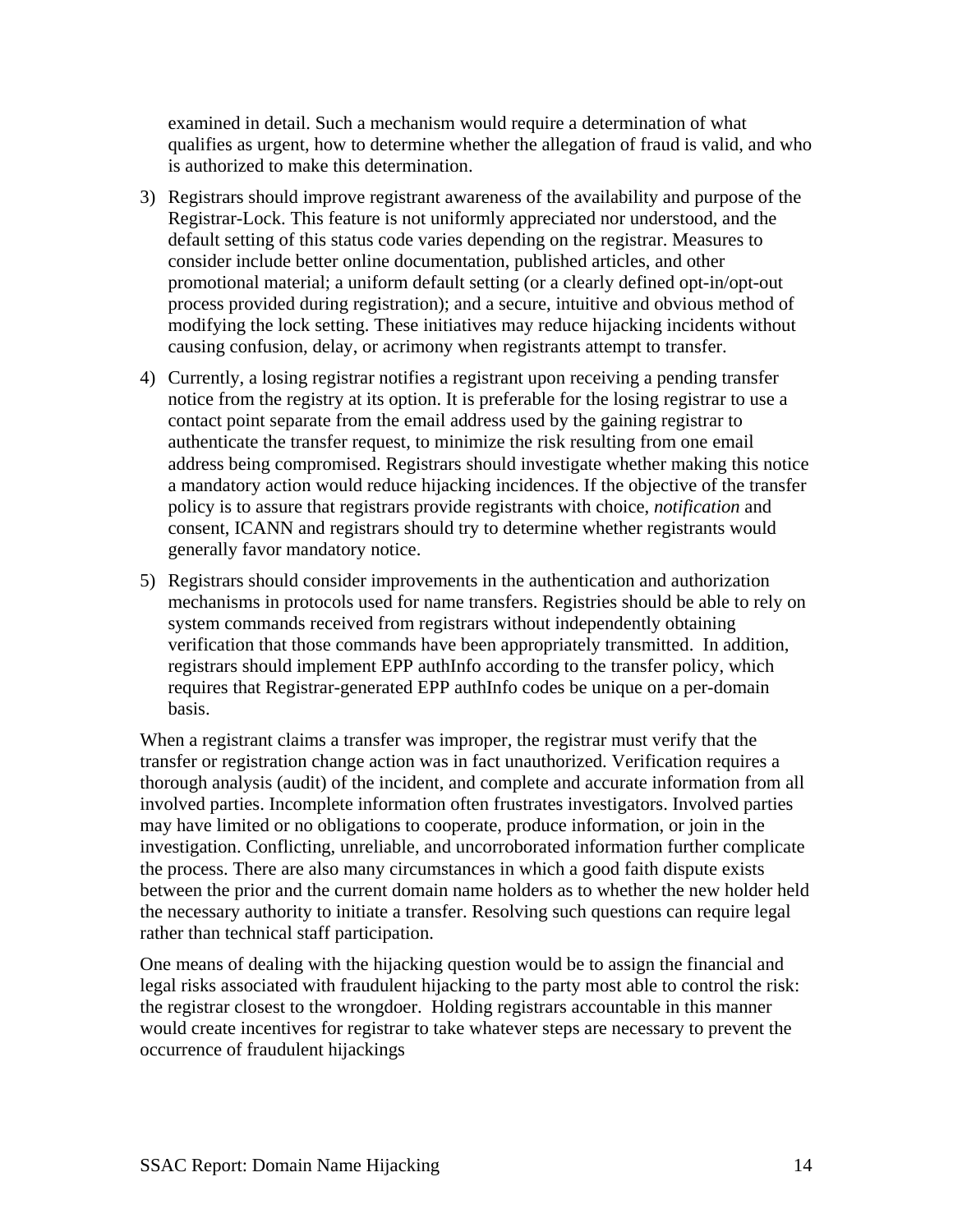#### <span id="page-14-0"></span>**1.1.5 News items and articles publicizing the incident**

The following articles are representative of the coverage the PANIX domain hijack received. Some of the articles filed during the incident proved inaccurate.

ISP suffers apparent domain hijacking *http://news.zdnet.com/2100-9588\_22-5538227.html* 

PANIX – Hijack FAQ *http://www.panix.net/hijack-faq.html* 

New York's Oldest ISP gets Domain-jacked *http://it.slashdot.org/it/05/01/16/0027213.shtml?tid=95&tid=172&tid=17* 

Australian Firm Takes Blame for U.S. Domain Name Hijack *http://www.pcworld.com/news/article/0,aid,119337,00.asp* 

ICANN review blames Melbourne IT for hijack *http://smh.com.au/news/Breaking/ICANN-review-blames-Melb-IT-forhijack/2005/03/15/1110649182358.html?oneclick=true* 

PANIX recovers from hijack attack *http://seclists.org/lists/isn/2005/Jan/0053.html* 

The aftermath of a domain hijack attack *http://www.theregister.co.uk/2005/01/20/panix\_recovery\_continues/* 

### *1.2 The hushmail.com Incident*

Another means by which the wrongful taking control of a domain name from the rightful name holder can occur does not involve an actual transfer of the name to another registrar. The following example illustrates this form of hijacking.

On Sunday, 24 April 2005, the DNS configuration for Hush Communication's Hush*mail* service was modified by an unauthorized party. The incident is characterized by the following key events:

- 1. An attacker convinced  $1<sup>st</sup>$ -tier support staff at Network Solutions, Inc. to modify the administrative email contact information in Hush's registration record.
- 2. The attacker used the administrative contact email to submit a password reset request for the Hush Communications account to Network Solutions, Inc.
- 3. The attacker accessed the Hush Communications account, changed the password, and used the account to alter the DNS configuration; specifically, the attacker pointed the domain name A record to the attacker's server.
- 4. The attacker(s) posted a defaced home page expressly designed to embarrass Hush Communications and gain notoriety for the attacker.

This incident helps illustrate that some attacks against registrars and registrants are labeled "hijacks" but do not involve a domain name transfer in the formal sense of the word. Hushmail.com was never transferred from the rightful name holder or to a different registrar.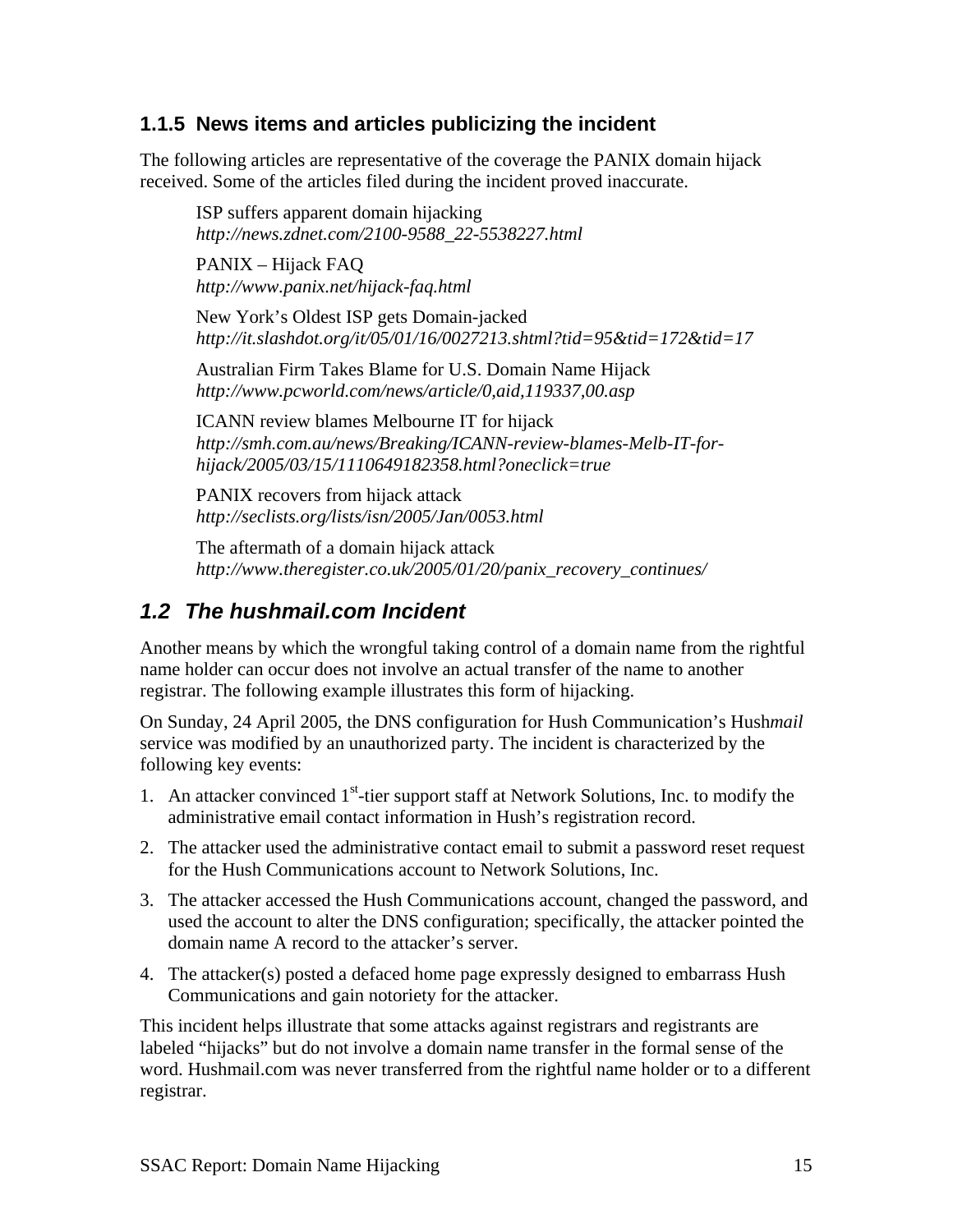### <span id="page-15-0"></span>**1.2.1 The Impact on Hush Communications**

The change in the DNS configuration of the hushmail.com domain name allowed an attacker to successfully execute a web defacement attack. Hush Communications is a provider of secure email, secure web development and secure desktop services and software. The attack put Hush Communications' credibility as a security services provider into question and had a material impact on the company's reputation and brand. According to Hush Communications' CTO, Brian Smith, the negative publicity persists: months later, references to the attack still appear among the top responses at the Google and Yahoo! search engines.

During the recovery period, some Hush customers experienced an interruption of email delivery.

No unauthorized access to any of its servers was discovered, and no data managed by Hush were compromised. If the attacker had also succeeded in the modifying other contact information (for instance, the registrant and billing information), then Hush technical staff would have been unable to restore the registration and DNS information.

### **1.2.2 Detection of and Recovery from the Incident**

Hush Communications staff discovered that its DNS configuration had been altered at approximately 10 p.m. PDT, Sunday, 24 April 2005 from a posting at the Zone-H.org web site. Users attempted to notify Hush's support via email but since the DNS configuration had been changed, this email was not delivered. An unauthorized party, identifying himself as Matt Jones, convinced 1<sup>st</sup>-level support personnel at Network Solutions to change the administrative contact email in Hush's registration record to his email account hosted at Yahoo! Network Solutions' personnel made the change. No attempt was made to reach any authorized contacts at Hush Communications using alternative contact information, e.g. telephone.

The attacker requested a password reset for the registration account, which was delivered to the attacker's email address (hushmail@ge3k.net or hushmail@jeet3k.net). The attacker reset the registration account password and again modified the administrative contact information. The attacker next modified the DNS record for [www.hushmail.com](http://www.hushmail.com/) to point to a web server where a defaced Hushmail.com home page was hosted. Parties visiting the defaced page saw a Hush*mail* logo, a hoax icon and a message stating, "The Secret Service is watching.-Agent Leth and Clown Jeet 3k Inc".

The defaced web site was in place less than 6 hours. The ISP that hosted the hoax page shut it down. The chronology of events that prompted the ISP to shut the page down is still under investigation by the Royal Canadian Mounted Police.

The attacker modified the administrative contact information and DNS configuration, but left the billing contact information intact. CTO Brian Smith at Hush Communications used the billing contact information to access Hush's account, reset the account password, restore the administrative contact information and restore the correct DNS configuration. Correct name resolution was available to most customers within 16 hours, but some customers continued to experience access problems for the next 72 hours while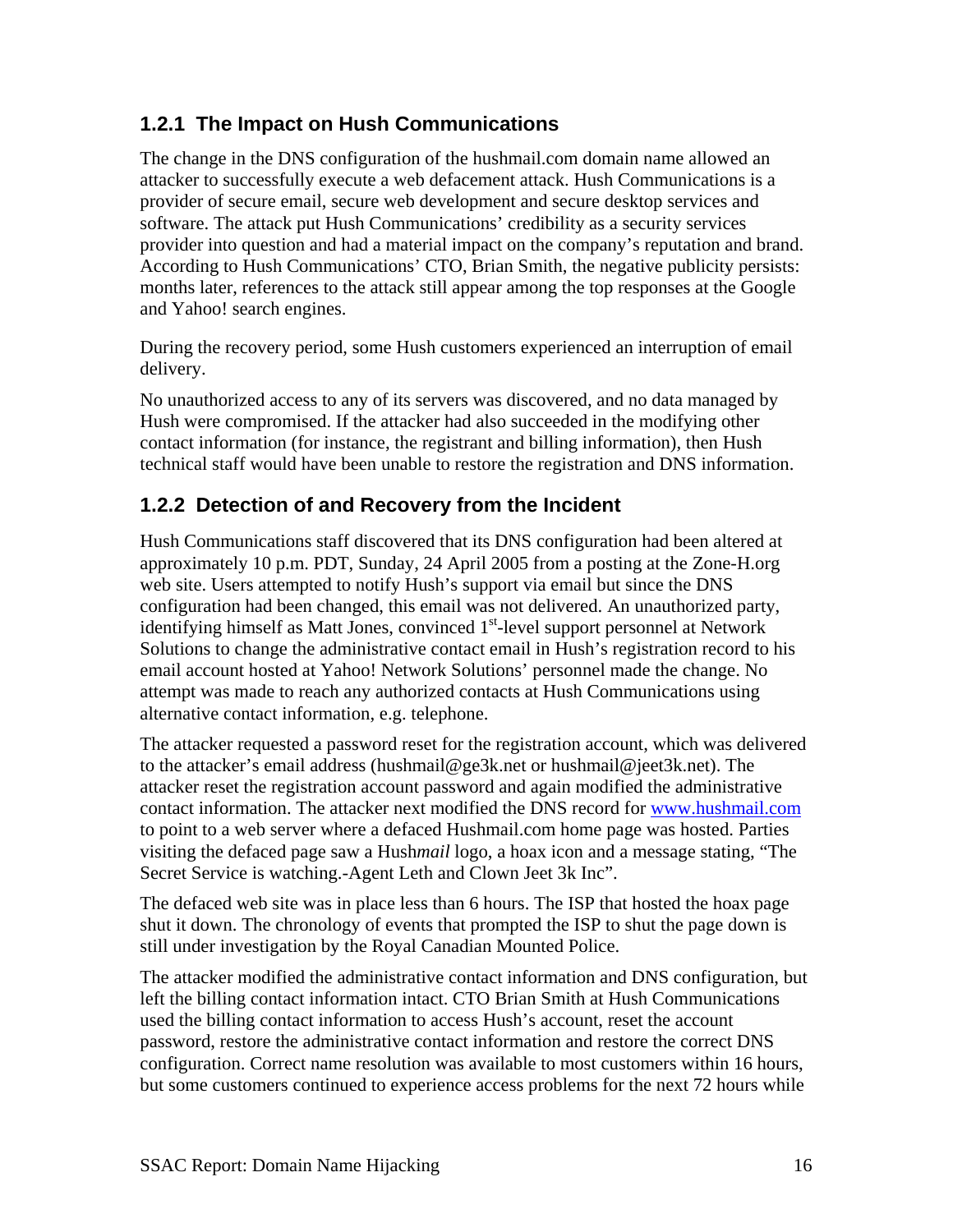<span id="page-16-0"></span>the incorrect configuration information was gradually purged from the global name service.

The hijacking occurred during a period of days when Network Solutions, Inc., was contending with denial of service (DOS) attacks directed against its name servers. Whether the DOS attack was related to the domain hijacking and intended to lend credibility to the social engineering attack on Network Solutions' support personnel is still under investigation. Network Solutions' staff were aware of the name server problems and the timing of the events, whether coincidental or intentional, aided the hijacker in his social engineering effort.

### **1.2.3 Analysis of the Incident**

Analysis of the Hush*mail* incident reveals that vulnerabilities with the registrar's customer service security measures contributed to the success of the attack.

### **1.2.3.1 Customer-service security measures**

In this incident, an attacker was able to socially engineer a  $1<sup>st</sup>$ -tier customer support agent who was relatively new to the company to make a change to an administrative contact email account. The fraudster was extremely familiar with Network Solutions' customer service procedures and terminology. The attack did expose a flaw in customer support procedures that facilitated the attack: the registrant contact change procedure did not require a supervisor or registrant confirmation, and access restrictions were not in place to prevent  $1<sup>st</sup>$ -tier support personnel from effecting a change. Network Solutions has since revised its customer support procedures. The fraudster has tried repeatedly to hijack other domain names using the same tactic, to no avail. NSI continues to work closely with law enforcement to prosecute the fraudster.

The administrative contact email account may also be used to perform a password reset on the domain registration account, which enhances its value to an attacker, and thus deserves additional consideration and stronger protection.

### **1.2.3.2 Circumstances That Hampered Recovery Process**

The delay in resolving the Hush incident again highlighted some of the difficulties in dealing with an emergency that occurred over a weekend. Some Hushmail subscribers attempted to contact Hush's customer support by email, however, the incident occurred outside customary support hours (Monday to Friday, 9AM to 5PM Pacific Time, excluding statutory holidays). In addition, support email from users experiencing the DNS issue would not have been delivered because the DNS configuration had been altered. This highlights issues registrants must consider when specifying transfer contact email addresses.

### **1.2.4 Possible areas for improvement**

Customer-service security policies must address problems exposed by the Hush*mail* incident. Possible areas for improvement to reduce or eliminate future, similar incidents include: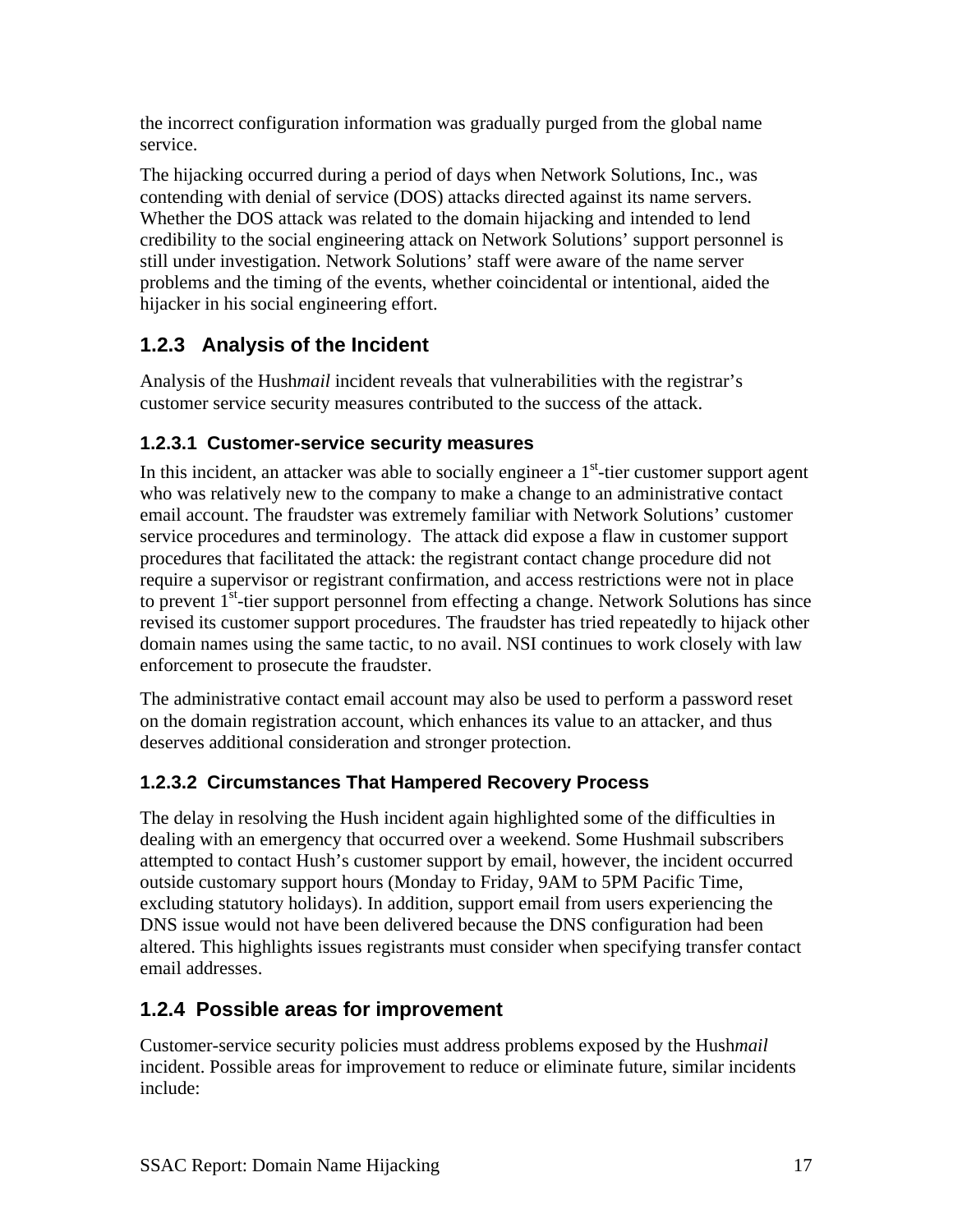- <span id="page-17-0"></span>1. A registrar should identify situations where customer support should obtain supervisor approval before it satisfies a request to change a registration record. For such situations, the registrar should identify customer escalation procedures to verify the change request is authentic and authorized.
- 2. If a registrant's contact email address is also used as the registrant's user account, *and* the registrar offers user account self-administration (password reset or recovery), then registrars should consider stronger measures to safeguard these addresses against modification. For example, a registrar can
	- a. Enforce a policy that requires a second form of authorization when a request is made to change a contact email address that can be used to perform a password reset.
	- b. Keep a registrant's contact email address private (e.g., not accessible via the Whois service to unauthorized parties) if it can be used to perform a password reset on registration accounts.
	- c. Require registrants to create user account names (identities) that are distinct from any contact email addresses that will be recorded in the registrant's Whois registration record (and thus have two distinct data object classes: user identity and authenticating email address).
	- d. Notify more than one or all contacts (registrant, administrative, billing, and technical) when any registration information or the DNS configuration is modified for the domain name, and maintain an audit trail of contact requests and responses.
- 3. Registrants should provide at least one 24 x 7 emergency contact number (especially in situations where  $2(a)$  is implemented).
- 4. Registrants should lock their domain names using the Registrar-Lock mechanism.
- 5. Registrants, especially those who are in service businesses, should consider using a second email address on a different domain for emergency purposes. Registrants should consider obtaining this emergency address from a domain that is unlikely to be tampered with, e.g., a very secure and stable service provider.

### **1.2.5 Sources**

Hushmail.com defaced by means of DNS redirection *http://www.zone-h.org/en/news/read/id=4467/* 

Hushmail hit by DNS Attack *http://www.theregister.co.uk/2005/04/25/hushmail\_dns\_attack/* 

Hushmail attacked by DNS hackers *http://www.scmagazine.com/news/index.cfm?fuseaction=newsDetails&newsUID =86e229e0-2c39-44c2-8bbe-19ff34670953&newsType=New%20s* 

Hushmail DNS Incident *http://www.hushmail.com/login-news\_dns*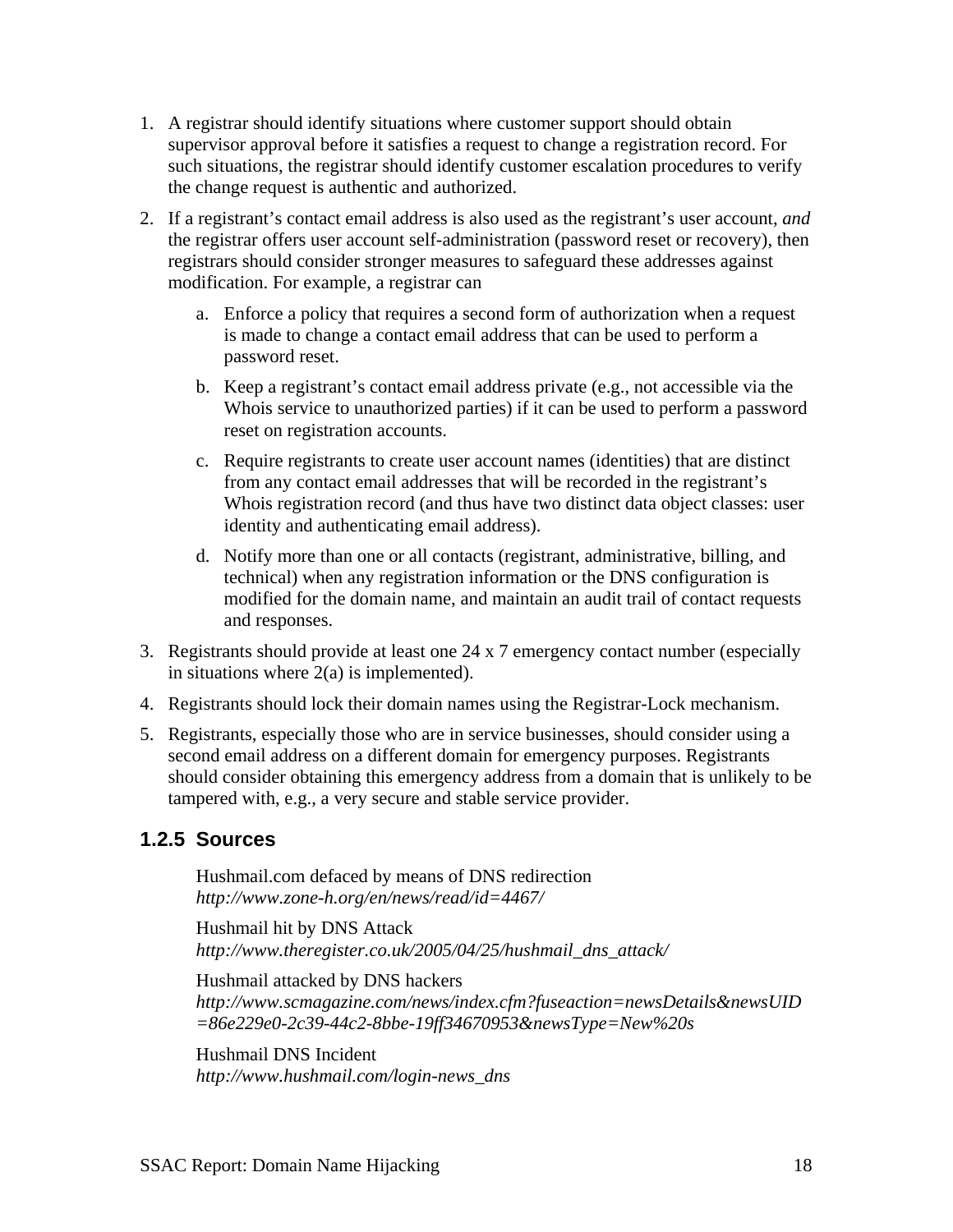<span id="page-18-0"></span>Mirror site of the defaced Hush*mail* home page *http://www.zone-h.org/defacements/mirror/id=2309823/* 

Hushmail DNS Attack Blamed on Network Solutions *http://www.eweek.com/article2/0,1759,1791152,00.asp* 

### *1.3 The HZ.com Incident*

HZ.com is a wireless information portal. Operating since mid-1997, it is one of the first portals of its kind. Visitors can access information services hosted from HZ.com from any email-capable portable device (Glenayre, RIM, or Motorola pagers, and emailcapable cellular phones). Information hosted at HZ.com is accessed by approximately 25,000 users.

Founder Geoff Mulligan registered this two-letter domain name in 1996. On 15 February 2005 during a casual Whois query, Mr. Mulligan discovered that the registration information for HZ.com had been modified without his knowledge or consent. The domain name had been transferred from his sponsoring registrar, AITdomains.com, to a reseller of Direct Information PVT, Limited, QNIC.com (PH Media Corporation). Mr. Mulligan's contact information had been removed and replaced with contact addresses at xyberotica.com.

Mr. Mulligan contacted AITdomains.com to notify them of the unauthorized transfer. AITdomains.com insisted that he provide proof that he was the rightful registrant. Mr. Mulligan submitted a copy of an earlier Whois registration record but AITdomains.com insisted he provide evidence that he was the name holder of record at the time of the transfer (according to their transaction records, 7 January 2005). Mr. Mulligan protested that the registrar's own audit trail of the transfer should prove his ownership, to no avail. Whois records obtained from [www.whois.sc](http://www.whois.sc/) confirm that Mr. Mulligan was the name holder on 31 December 2004 (see Appendix C).

While pursuing the matter further, Mr. Mulligan was informed by both the gaining and losing registrars that they had received email correspondence from the administrative contact email address on record, authorizing the transfer request. In particular, the losing registrar, AITDomains.com, had on record an email purportedly sent from the registrant email address approving the Form of Authority (FOA) for the transfer. Mr. Mulligan did not send these email messages and investigated further. Mr. Mulligan analyzed his transaction and access logs and did not see any evidence that his mail servers had been compromised in order to send the FOA authorization. While no conclusive evidence has yet been gathered, the parties involved speculate that *some* mail server had been compromised, and the attacker had intercepted and spoofed email correspondence to hijack this and possibly 80 other domain names registered with xybererotica.com contact information. Since 80 or more domains had been transferred to the same suspected hijacker, it is likely that some intermediate mail server was compromised and used to send the transfer emails, or that spoofed emails were sent to the losing registrar directly rather than to individual mail servers at each registrant.

Mr. Mulligan asked a colleague, Ram Mohan of Afilias Ltd. for assistance. Mr. Mohan contacted the CEO of Directi Information (DBA directi.com), the gaining registrar, who was receptive to Mr. Mulligan's request to restore the domain. The history of HZ.com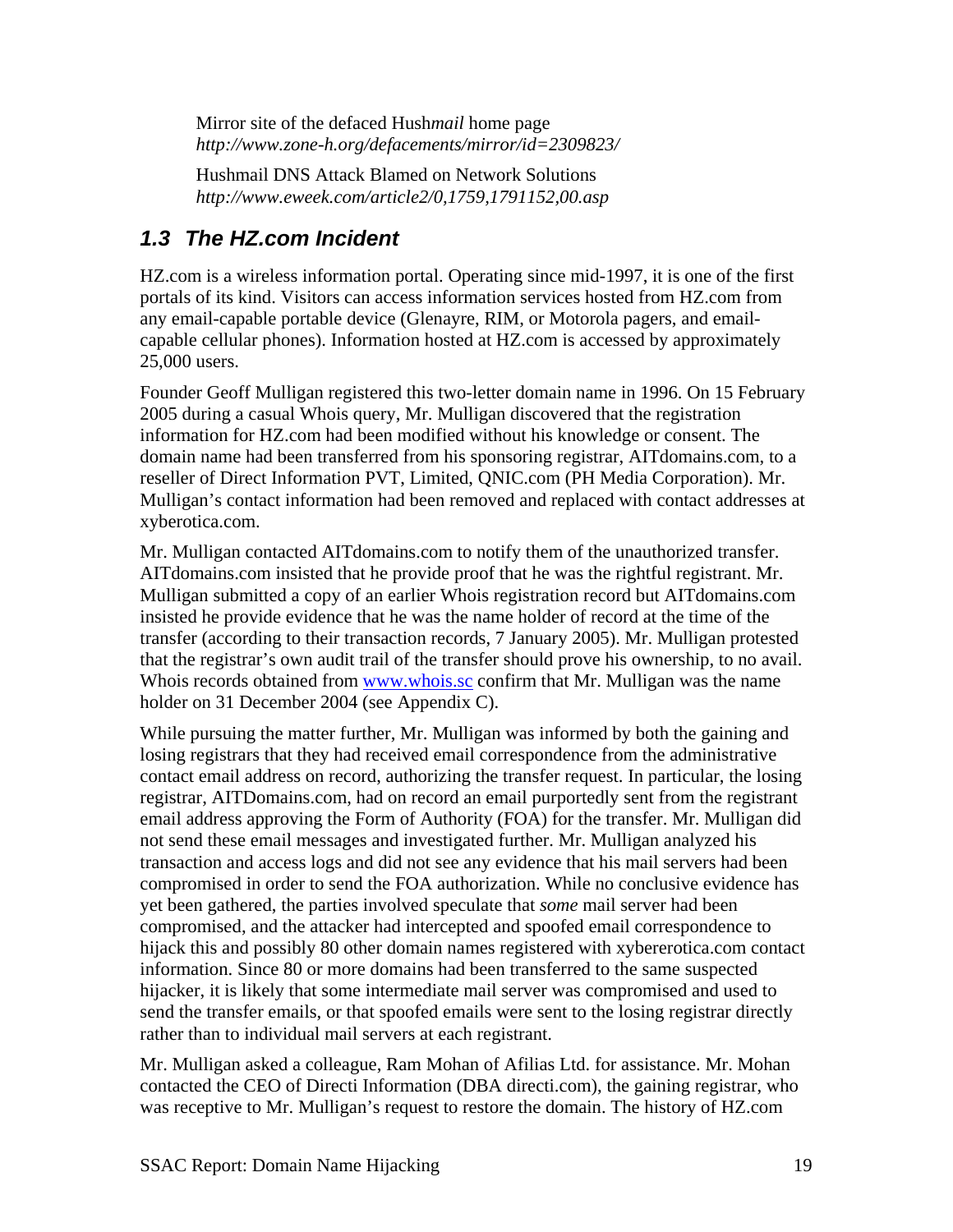<span id="page-19-0"></span>name holders at [www.whois.sc](http://www.whois.sc/) is reproduced in Appendix C of this report to demonstrate that there was indeed enough suspicious information in the registration to justify Direct Information's decision to restore the name to Mr. Mulligan. These records also illustrate how valuable historical registration records are to parties investigating a name transfer dispute.

The CEO authorized Directi.com to return the domain name. Directi staff had earlier asked that Mr. Mulligan obtain consent from AITdomains, but AITdomains was bound by policy not to release the domain to him because he was not the registrant on record.

Ultimately, Directi.com returned HZ.com to AITdomains upon receiving sufficient notarized documents from Mr. Mulligan to satisfy its own proof of prior holder criteria. Directi also noticed a pattern of about 80 additional (presumably hijacked) domain names transferred to its sponsorship with the same registrant information (xybererotica). This evidence helped Directi make the decision to transfer the name back to Mr. Mulligan.

### **1.3.1 The Impact on HZ.com**

While HZ.com experienced no intrusions nor service interruption during the time the domain was stolen, the rightful holder had lost control of his domain name and was essentially prevented from pursuing any business relationships (partnerships, growth and investment opportunities) in which the established identity of the service was considered a business asset.

The rightful name holder was also uncertain whether he had lost an asset with considerable speculative value. Two letter domains in .com are highly valued, especially those which have a history of repeat visitor traffic and numerous referrer links. These metrics are valued by domain name speculators. In the case of HZ.com, the name is also valuable because it is a familiar technology acronym (HertZ, the measure of electromagnetic wave frequency in cycles per second, is commonly recognized as a measure of speed of CPUs) and thus carries considerable cachet and vanity value.

### **1.3.2 Detection of and Recovery from the Incident**

The registrant detected the name hijacking through an impromptu (non-routine) examination of the Whois registration record. Recovery was hampered by several auditing-related issues:

- 1. The audit records maintained by the losing registrar could not identify Geoff Mulligan, the legitimate registrant, as the name holder of record of HZ.com. Registrars are required to maintain full history of transactions, but it is possible that the correct registrant information was not collected in the first place. It is common for registrants to delegate the registration of a domain name to a third party (e.g., reseller or service provider), without ensuring that the registration includes the details of the registrant and is maintained over time.
- 2. The standard Whois service and registration records available to registrants do not provide any history of name holders. Geoff Mulligan could prove he was the name holder of record at one time, but could not demonstrate he was the name holder on the day the transfer request was submitted.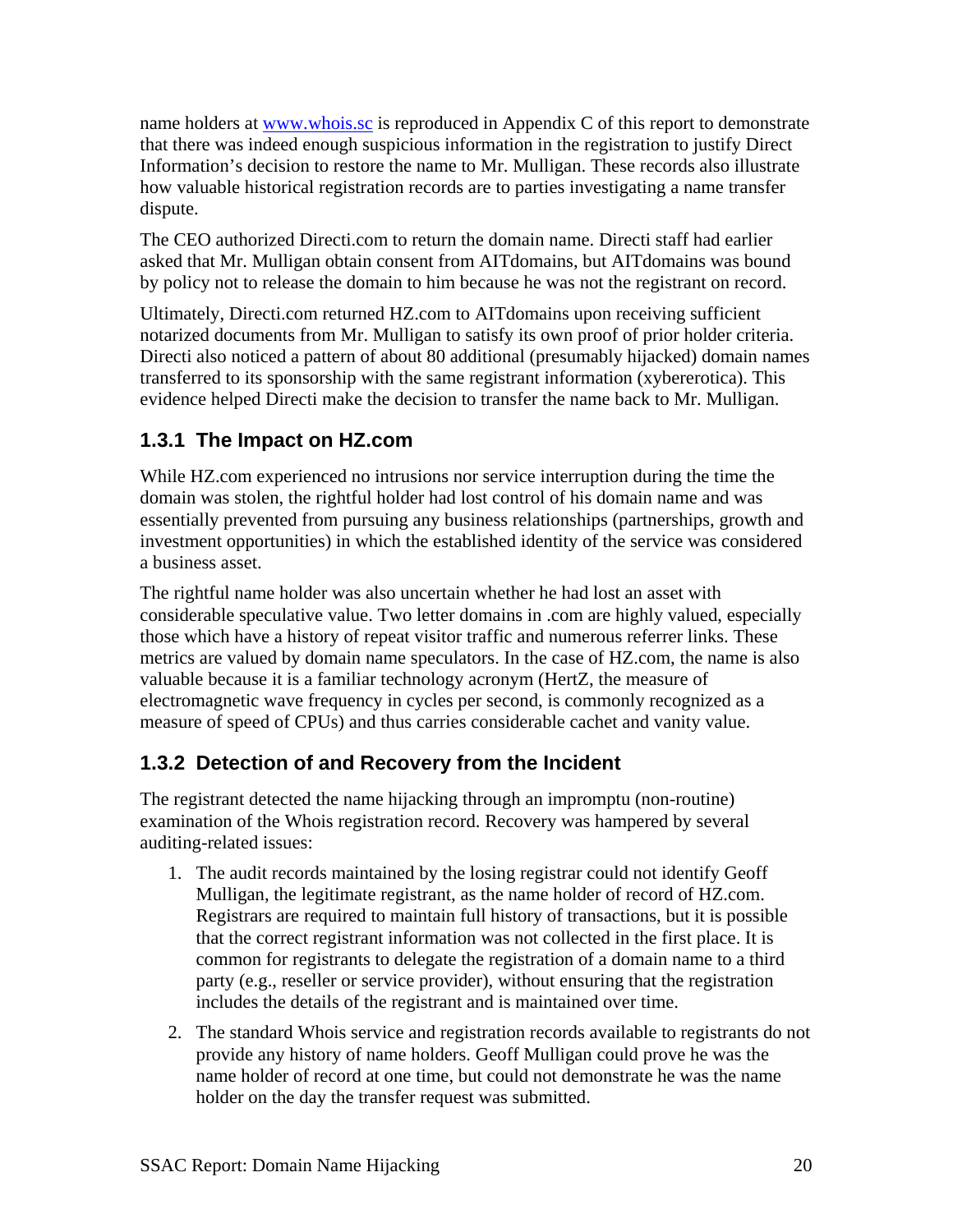- <span id="page-20-0"></span>3. Transfer requests were submitted using email addresses of authorized contacts. In this case, the gaining registrar relied on an electronic process to obtain authorization. The transfer policy accepts consent from an individual or entity that has an email address matching the Transfer Contact email address as sole and sufficient proof of identity.
- 4. The name holder of record did not receive a pending transfer notification for the domain name from the losing registrar.

This incident calls attention to a conundrum involving registrant information and the Whois service; specifically, what registration information should be publicly available via the Whois service (and hence available for misuse) and what should be kept private? It may be useful to investigate methods where (and impose best common practices on registrars so that) a registrant can provide public contact information for use by the Whois service and private contact information for use in registration and transfer correspondence.

### **1.3.3 Analysis of the Incident**

In this incident, no changes had been made to the DNS configuration, and HZ.com's services had not been affected. The theft could have gone undetected for considerably longer. It appears that the motive of this hijacking wasn't to immediately disrupt the domain holder's operation, but to acquire and resell a desirable two-letter domain name. The ultimate effect, however, would have led to grievous harm to the name holder.

In this incident, AITdomains' inability to present documentation associated with the transfer hampered restoration of the domain name to the rightful holder. Each registrar is responsible for keeping copies of documentation, including the FOA and the Transfer Contacts response because these may be required for filing and supporting a dispute under the dispute resolution policy.

### **1.3.4 Possible areas for improvement**

Registrar auditing policies should address problems exposed by the HZ.com incident. Possible areas for improvement to reduce or eliminate future, similar incidents include:

- 1. Registrars should make certain resellers maintain sufficient auditing information to provide a complete chronology of name holders. This information allows registrars to conduct the equivalent of a land title search on domain names and thus facilitate and possibly expedite dispute resolutions (Note that Registrar Accreditation Agreement §3.4, Retention of Registered Name Holder and Registration Data, requires that records of all transactions be kept, see [http://www.icann.org/registrars/ra-agreement-17may01.htm\)](http://www.icann.org/registrars/ra-agreement-17may01.htm).
- 2. Registrars should augment registration records to include dates of acquisition and a history of name holders.
- 3. Registrars should consider whether making pending transfer notifications to registrants mandatory by losing registrars will reduce hijacking incidents like this one, and improve the process so that it is not entirely dependent on email communication (see section 6) . In the HZ.com case, the Whois records used by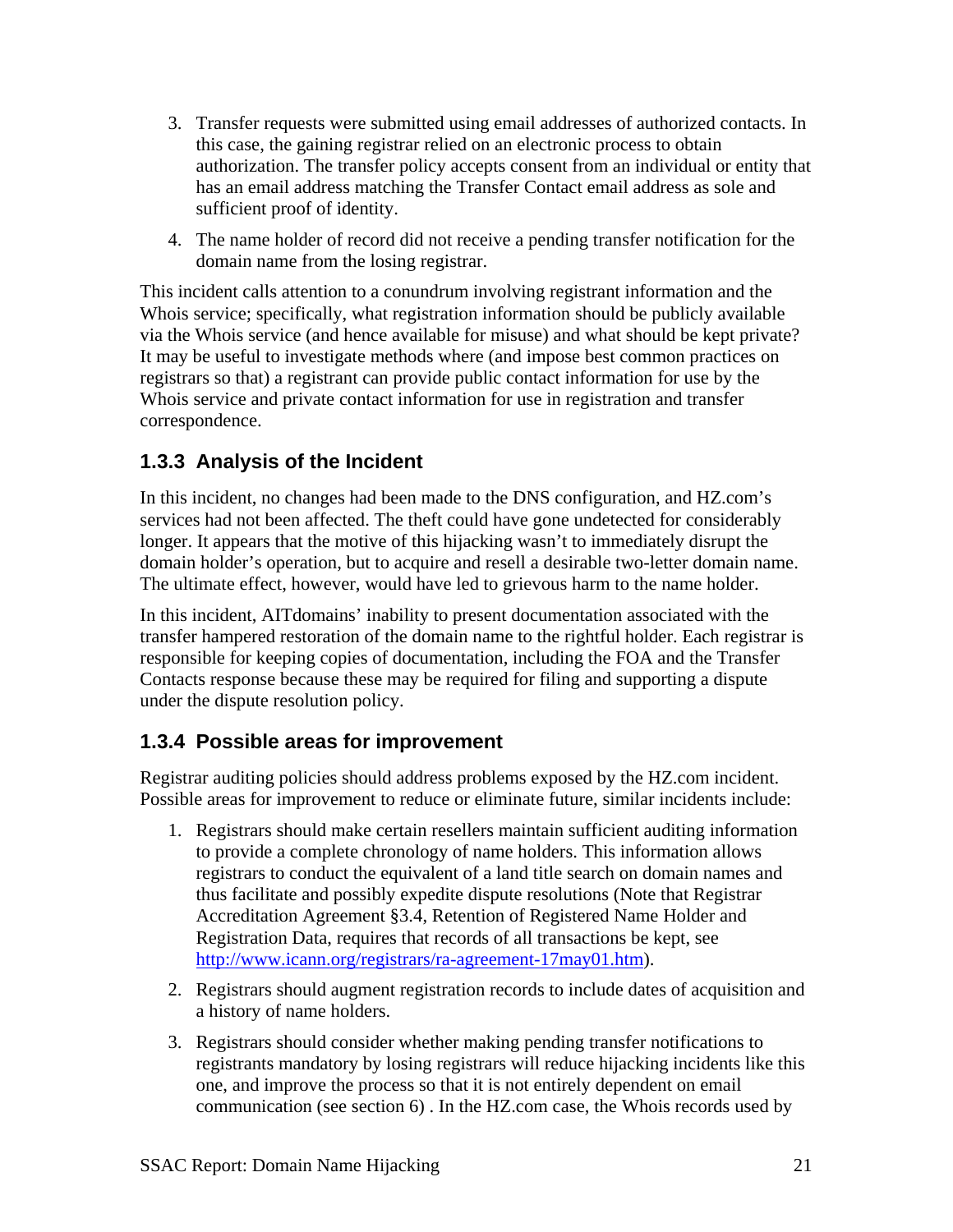<span id="page-21-0"></span>the gaining registrar to validate the transfer request would have proven useful in reaching a speedier resolution. Registrars should consider sending pending transfer notifications to an additional contact point from that used by the gaining registrar for authentication.

### **1.3.5 Sources**

The information used to document the HZ.com attack was obtained from personal correspondence between Ram Mohan, Afilias Limited, a facilitating party; Geoff Mulligan, the registrant; various parties at the gaining and losing registrars (Directi and AITdomains, respectively); and the reseller (QNIC). The email threads contained sufficient forwarded items from the reseller and sponsoring/losing registrars to corroborate the incident as related here. Many of the exchanges contained personal comments. By request and to respect all the parties' expectations of privacy, we do not provide copies or sources here.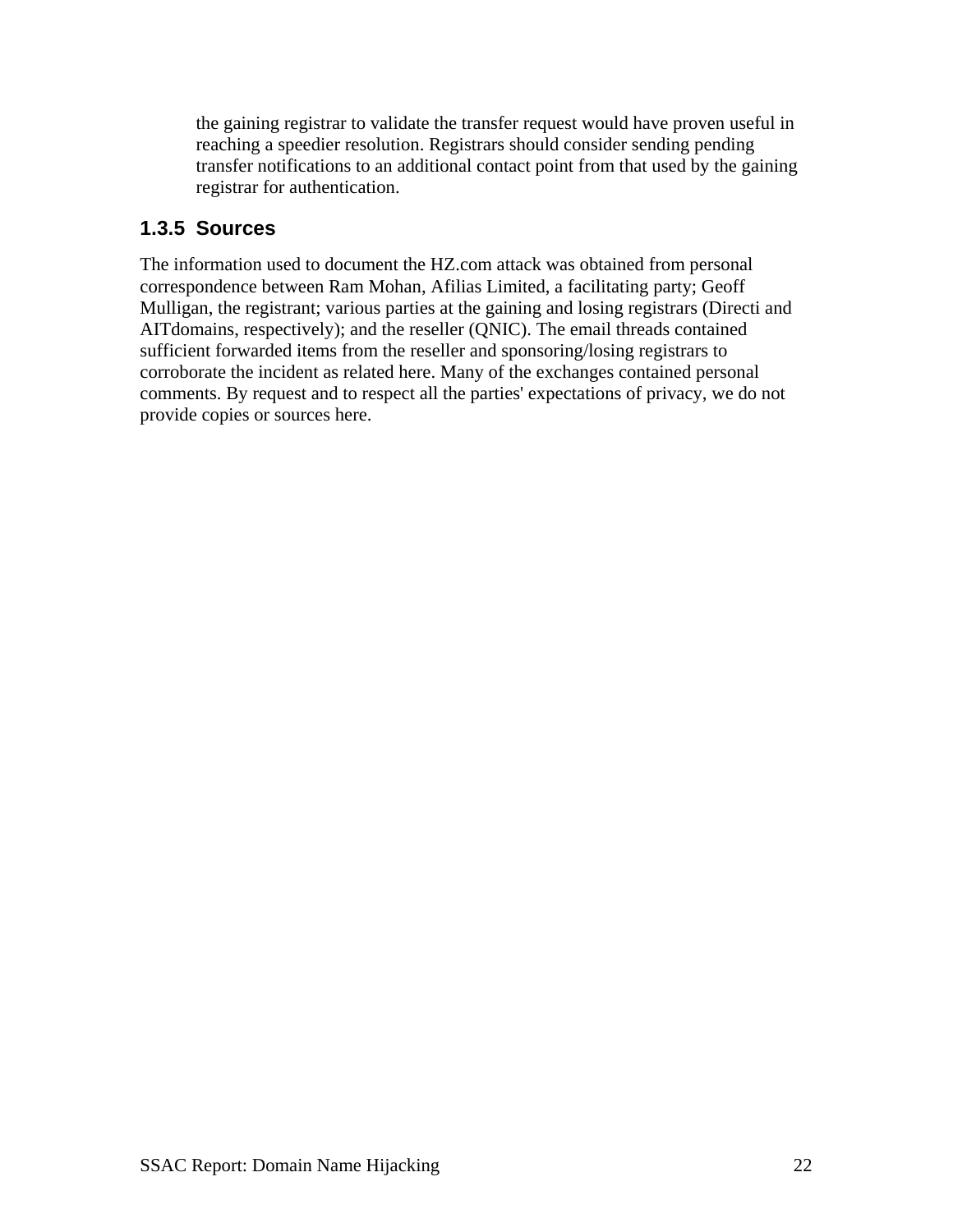## <span id="page-22-0"></span>*1.4 Other Noteworthy incidents*

The following table calls attention to some of the noteworthy domain hijackings. In the table, we identify the domain name, incident, nature of attack (exploit), and outcome.

| <b>Domain Name</b> | <b>Exploit</b>                                                                            | <b>Outcome</b>                                                                                                                               |
|--------------------|-------------------------------------------------------------------------------------------|----------------------------------------------------------------------------------------------------------------------------------------------|
| Sex.com            | Fax fraud used to transfer<br>domain                                                      | Domain recovered 7 years<br>after transfer <sup>3</sup>                                                                                      |
| ClubVibes.com      |                                                                                           | Recovered <sup>4</sup>                                                                                                                       |
| Commercials.com    | Note 1                                                                                    | Recovered after attempts to<br>resell                                                                                                        |
| iFly.com           | Note 1                                                                                    | Resold (not recovered)                                                                                                                       |
| Hackers.com        |                                                                                           | Resold (not recovered).<br>Registrant suffered loss of<br>brand.                                                                             |
| Wifi.com           |                                                                                           | Resold (not recovered) <sup>5</sup> .<br>Registrant suffered loss of<br>brand.                                                               |
| Nike.com           | Spoofed email used to<br>transfer domain                                                  | Service interruption at<br>nike.com, denial of service<br>to innocent 3 <sup>rd</sup> party<br>(FirstNet Online)<br>(recovered) <sup>6</sup> |
| Babayiz.biz        | Unauthorized party<br>hacked into account and<br>blocked registrant from<br>accessing it. | Under investigation -<br>registrar has insufficient<br>(audit) information to help<br>registrant corroborate claim<br>(see HZ.com)           |

 $\overline{a}$ 

<span id="page-22-1"></span><sup>&</sup>lt;sup>3</sup> See <http://www.gigalaw.com/articles/2003-all/hollander-2003-02-all.html>

<span id="page-22-2"></span><sup>&</sup>lt;sup>4</sup> From email correspondence with registrant

<span id="page-22-3"></span><sup>&</sup>lt;sup>5</sup> From email correspondence with registrant

<span id="page-22-4"></span><sup>&</sup>lt;sup>6</sup> See <http://www.whoisfinder.com/news/200007/nike-hijacked-blames-nsi.html>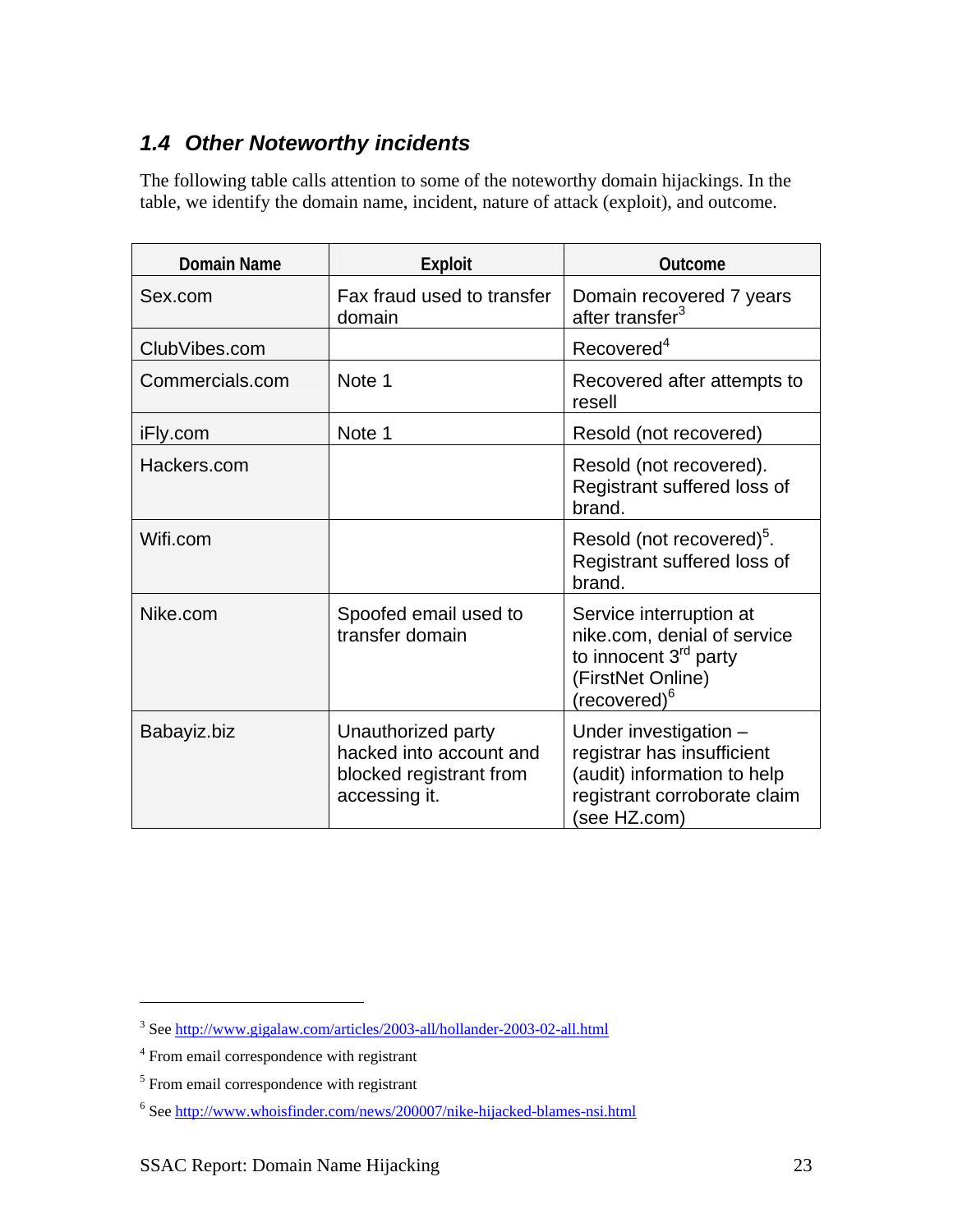| <b>Domain Name</b> | <b>Exploit</b>                                                                                                                            | <b>Outcome</b>                                                                                                                                              |
|--------------------|-------------------------------------------------------------------------------------------------------------------------------------------|-------------------------------------------------------------------------------------------------------------------------------------------------------------|
| 2e.com             | Note 1                                                                                                                                    | Registrant recovered name<br>after filing a complaint with<br>the WIPO Arbitration and<br><b>Mediation Center following</b><br>lengthy arbitration process. |
| Sisk.org           | SoulSeek lost domain to<br>unknown party. Spyware<br>advocates lists claim new<br>holder hosts trojan dialer<br>program at this location. | Name not recovered.<br>Rightful holder struggling to<br>restore brand after site was<br>suspected of harboring<br>spyware downloads <sup>8</sup> .          |
| Ebay.de            | Note 2                                                                                                                                    | Domain was restored to<br>rightful holder in<br>approximately 40 hours <sup>9</sup> .                                                                       |

**Notes** 

 $\overline{a}$ 

- 1) In these three incidents, the attack methodology was the same, and is best illustrated using a concrete example, commercials.com. In this instance, the attacker found a target domain he wanted to steal where the administrative contact's email address was *not* assigned from the target domain. In this case, the administrative contact for commercials.com was [rent@blinktv.net.](mailto:rent@blinktv.net) The attacker monitored the registration status of blinktv.net. When blinktv.net expired, the attacker legally registered the domain name. The attacker had the registrar configure the DNS information for blinktv.net to point to his own servers, and all email messages addressed to "any user" @blinktv.net were delivered to his email address. The attacker requested a password reset from the registrar, which was delivered to the administrative contact email, now under control of the attacker. The attacker was able to access the registrant's account and submit a Transfer of Registrar request to move commercials.com to a new registrar.
- 2) A teenager claims to have visited several Web sites that described how to transfer a domain name and "on a lark", attempted to transfer several sites including Google.de, Web.de, Amazon.de and eBay.de. Only the eBay.de transfer succeeded. An automated request went to Frankfurt Internet registry, DENIC eG, which sent an automated alert to Tucows, a Canadian firm responsible for the genuine eBay site. No reply was returned, and the domain name was transferred.

<span id="page-23-0"></span><sup>&</sup>lt;sup>7</sup> See http://arbiter.wipo.int/domains/decisions/html/2003/d2003-0184.html

<span id="page-23-1"></span><sup>&</sup>lt;sup>8</sup> See http://www.spywareinfo.com/newsletter/archives/1003/14.php#soulseek, http://www.spywareinfo.com/articles/p2p/

<span id="page-23-2"></span><sup>&</sup>lt;sup>9</sup> See [http://www.internet-security.ca/internet-security-news-007/teenager-hijacks-ebay-domain.html,](http://www.internet-security.ca/internet-security-news-007/teenager-hijacks-ebay-domain.html) http://www.news24.com/News24/Technology/News/0,,2-13-1443\_1583919,00.html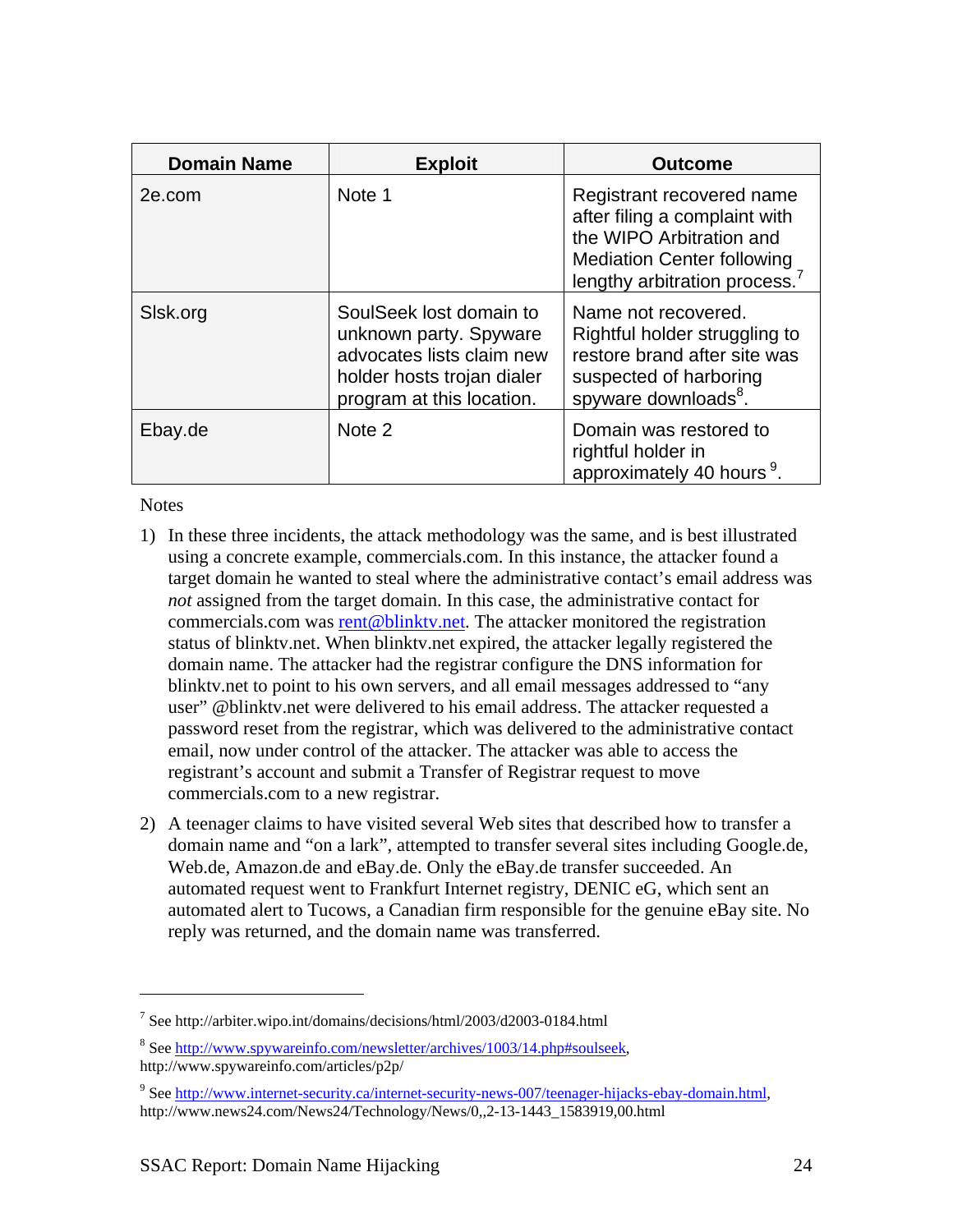# <span id="page-24-0"></span>**2 Risks and Threats Associated with Domain Hijacking**

Domain hijackings pose numerous and serious threats to registrants, registrars, resellers registries, and ultimately, the end user.

**To the registrant**, a domain name serves simultaneously as its business location (presence) and the virtual world corollary to a business name. Whether legally accurate or not, registrants believe that "doing business online" establishes legal ownership of a domain name. From a hijacker's perspective, it only matters that the registrant ascribes value to the domain name, often in excess of any amount recoverable through legal means. At the most modest level, this is similar to the "sentimental value" of inherited jewelry to a family member. The extreme opposite exists when consumers associate brand with a domain name. Many organizations are well-known by their domain name; e.g., Amazon Corporation is popularly known as amazon.com. Many organizations go to considerable effort to protect trademark infringement and brand tarnish by registering corporate identities in across all TLDs (e.g., Dupont Corporation, Microsoft Corporation, etc.)

Because a domain name can be contextually overloaded they are valued by registrants. Once value is ascribed to a domain name, and irrespective of how it is measured or accepted in courts of law, domain names become targets for a range of exploits and criminal activities:

**Theft for resale** – popular registered domains are valued for their "drawing power" by individuals and organizations other than registrants. A domain name that attracted tens of thousands of hits per day is extremely attractive for online marketing of a variety of products and services, from legitimate to sordid. Operating as sex.com made millions of dollars for both the original holder Gary Kremen and hijacker Stephen Cohen, and would do so for any party that successfully registered the name and operated a similar business. Several domains of perceived value – notably, iFly.com, hackers.com and WiFi.com – were hijacked, put up for sale, and resold before any action could be taken by the registrant.

**Theft for extortion** – successful online concerns will pay to protect their brand. Owners of domains names will pay hijackers for the restoration of their registrant status. There is increasing evidence that both street and organized crime are involved in identity theft. If domain hijacking for extortion (or resale) becomes as lucrative a criminal activity as identity theft, fraudulent transfer requests will increase significantly.

**Tarnish of brand** – domain names have been used by attackers to embarrass the registrant. The web defacement of hushmail.com and the panix.com incidents put the competencies of both service providers under public scrutiny.

**Fraud, Identity Theft, Monetary Theft** – domain name hijackers can substitute their own authentication portals for those of a financial institution, corporate extranet or emerchant web site and use these to collect user accounts and passwords. With stolen account information, hijackers can withdraw and transfer funds, steal identities, make online purchases.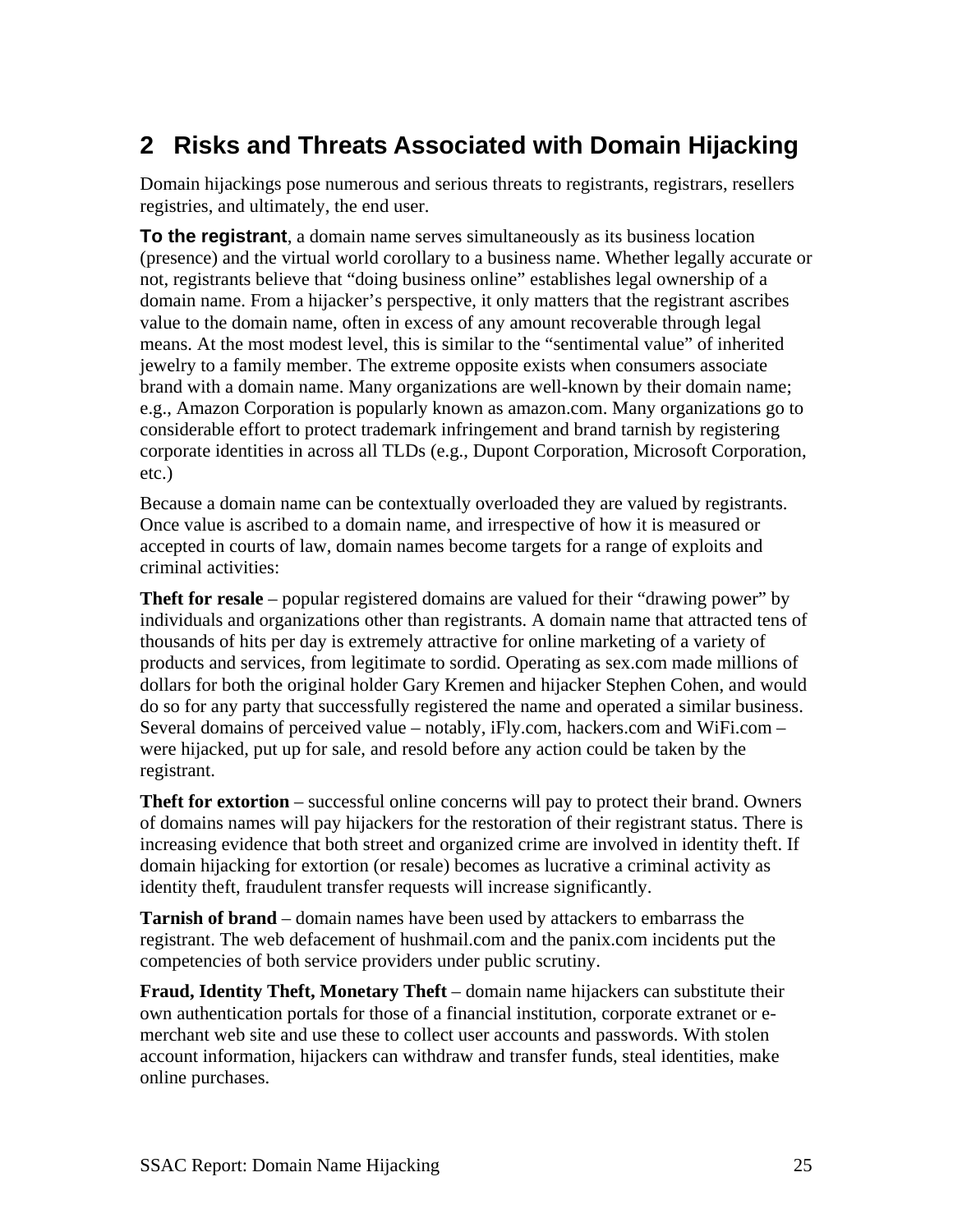**Personal, Commercial and Political Espionage** - By modifying a DNS configuration, an attacker can redirect email, IP telephony and instant messenger conversations for an entire domain so that these services pass through his own system. In *passive monitoring man in the middle* (MITM) attack scenarios, the attacker can "eavesdrop" to collect messages for offline analysis for an extended period of time without detection. In active intrusion MITM attack scenarios, the intruder can alter sender identification, impersonate senders, and alter messages and conversations.

**Business Interruption (Unauthorized Loss of Domain)** – a registrant's online presence is interrupted when domain names are hijacked and DNS configurations are changed. For e-merchants, the material impact can be measured in lost transactions per minute multiplied by average revenue per transaction. The losses accrued in hijacking incidents are similar to those that would accrue from a distributed denial of service attack (DDOS), or a fire or natural disaster at a brick-and-mortar shopping center. The impact to financial services and stock markets would be even more severe. Business interruption isn't only a worry for Fortune 1000 companies. Small and medium businesses can ill afford to have online businesses interrupted as well.

**Collateral Damage** – domain name hijacking involving service providers often has a domino effect. In the Nike incident, traffic was redirected from Nike's web servers to a web hosting company, FirstNet Online. The web hosting company was unprepared to handle the volume of traffic typically processed by Nike's server farm. FirstNet Online's facilities were overwhelmed, and the impact to its customers' web servers was the same as a denial of service attack. In the PANIX and Hush*mail* incidents, subscribers experienced partial or complete service interruptions.

**Loss through Litigation** – following the Nike incident, FirstNet Online sued Nike for failing to secure its domain name, and attempted to hold Nike liable for unintended usage of its facilities. Irrespective of whether suits prove to have merit or are judged to be frivolous, legal actions prove costly and expose organizations to unsought and potentially damaging publicity.

**Loss of customer/confidence, customer attrition** – this threat is a related outcome of any security incident where an organization's competencies are called into question. Whether a financial institution is directly responsible for a theft of account information following a domain hijacking, or whether an ISP is directly responsible for service interruption is often moot or irrelevant. Only the fact that a registrant was associated with the incident matters. Customers lose confidence and take their business to a competitor.

**To the Registries, Registrars and Resellers,** domain names are commodities they administer on behalf of registrants. To the extent the services of registries, registrars, and resellers are used by wrongdoers to carry out domain hijackings and related attacks, the goodwill and reputation of these entities can be damaged.

**Tarnish of brand** – when domains are hijacked or contested, the credibility and possibly the character of losing and gaining registrars can be called into question. If a hijacking is demonstrated to have been the result of improper or erroneous actions performed by a registrar's staff, the competency of the registrar may also be questioned.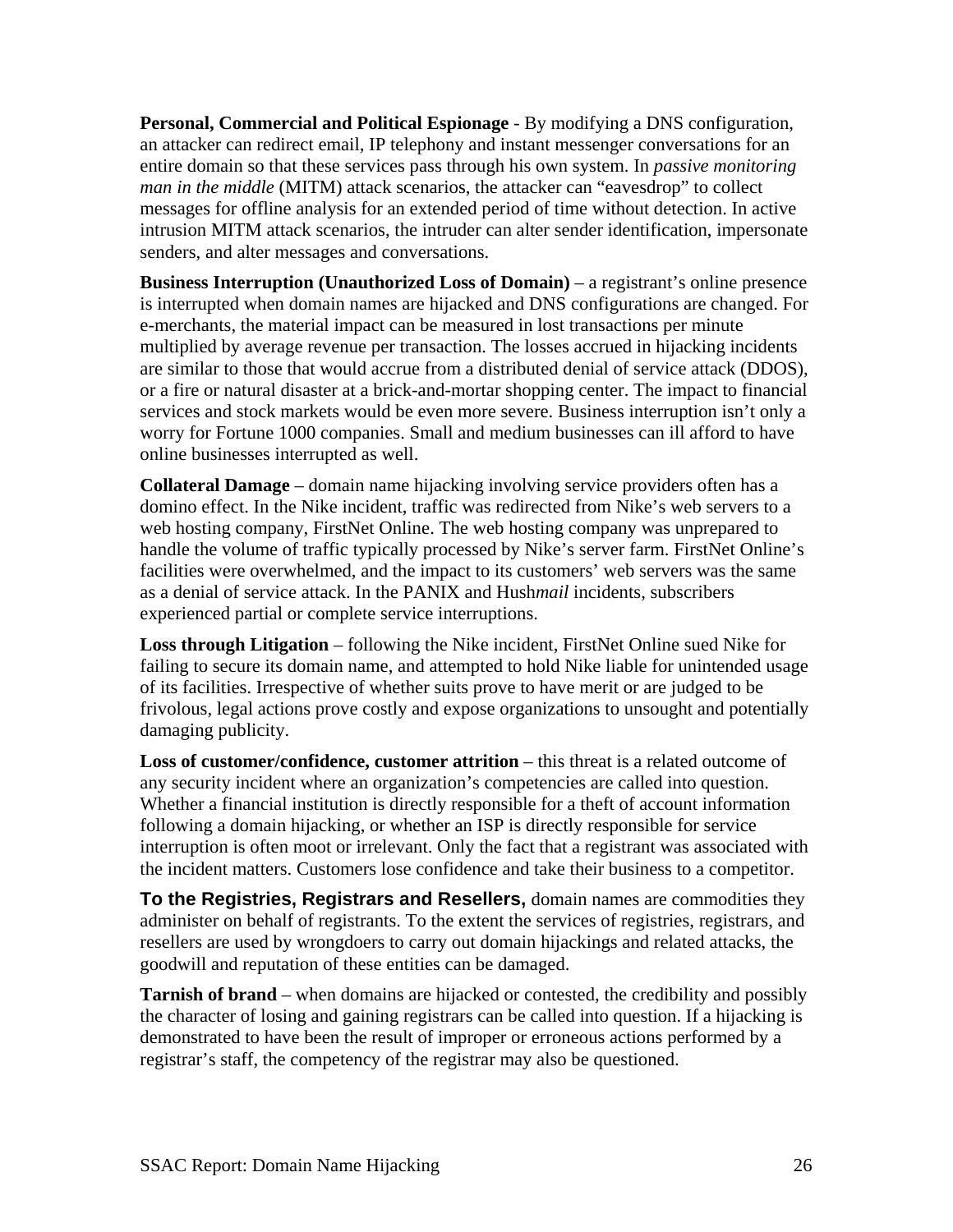**Loss through litigation** – an organization can suffer material damage from a domain name incident. If the damage can be directly attributed to a registrar's failure to meet a contractual obligation, the organization can bring suit against a registrar.

**Loss of reseller business** – if a reseller's actions were to prove sufficiently egregious, a registrar could cease doing business through that reseller.

**Loss of accreditation and business operations – registries and registrars face** compliance or legal action from ICANN if they violate their ICANN agreements, see (http://www.icann.org/correspondence/touton-letter-to-beckwith-03sep02.htm or http://www.icann.org/correspondence/twomey-to-lewis-03oct03.htm).

**Loss of customer confidence, customer attrition –** this threat is often a related outcome of a domain hijacking where the registrar's competencies or character are called into question.

To the end user, a domain name is a location on the Internet that offers information, commerce, and other services. Hijacked domains pose potentially serious risks to users. They can be used to deny or hijack web, mail and other Internet services; host phishing, identity theft, and other scam sites; and disseminate false or politically volatile information.

Many of these threats and consequences relate to contracts, associations, and relationships between name registration parties.

- ICANN has relationships with registries, governed by the ICANN-Registry Agreements (for example, http://www.icann.org/tlds/agreements/biz/registryagmt-appf-11may01.htm), which includes the ability to operate a shared registration system and top level domain (TLD) name servers.
- ICANN has relationships with registrars, governed by the ICANN Registrar Accreditation Agreement (http://www.icann.org/registrars/agreements.html), which include the ability to insert and renew registration of second-level domains of the DNS in the registry.
- Registries have relationships with registrars, governed by Registry-Registrar agreements (http://www.icann.org/registrars/agreements.html). These agreements allow multiple registrars to provide Internet domain name registration services and operate SLD name servers within a top level domain.
- Registrants have relationships with registrars governed by registration agreements.

Registries and registrars are bound by their agreements with ICANN and by consensus policies developed through ICANN's Generic Names Supporting Organization (GNSO).

• Registrars have relationships with registrants, governed by a Registrar Authorization Agreement (also known as a Registrant or Registration Agreement). Under these relationships, a party ("the registrant") applies for use of a domain name. These agreements may permit registrants to apply for use of a domain name on behalf of a third party for which the registrant acts as agent (e.g., a reseller or service provider).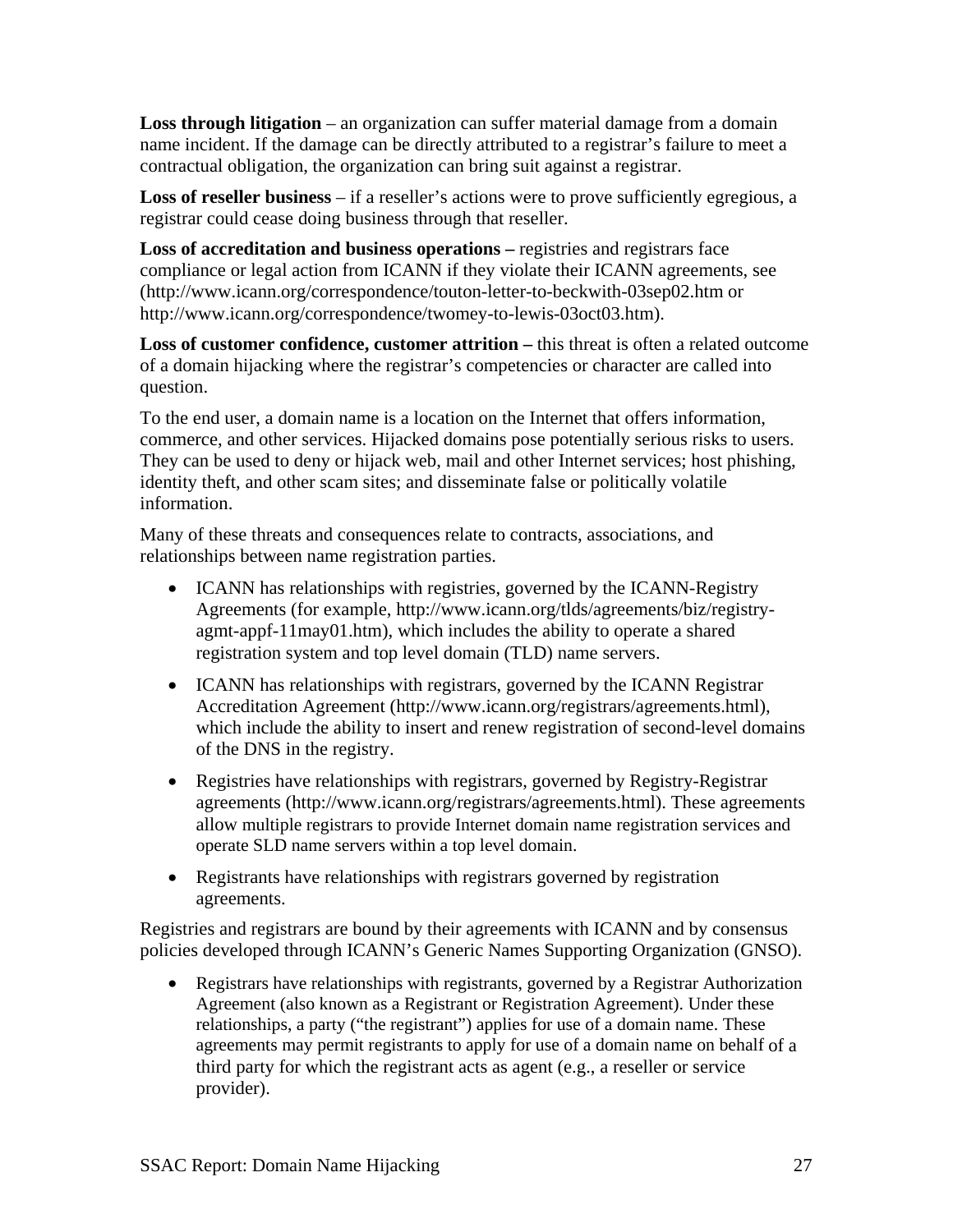ICANN has no agreements with resellers, service providers, and registrants. Registries have no agreements with registrants, resellers, or service providers. It is equally important to note that no formal requirements are imposed on registrars regarding the types of agreements they enter into with resellers and service providers.



These relationships are illustrated in Figure 2-1:

**Figure 2-1: Registration Contracting Parties**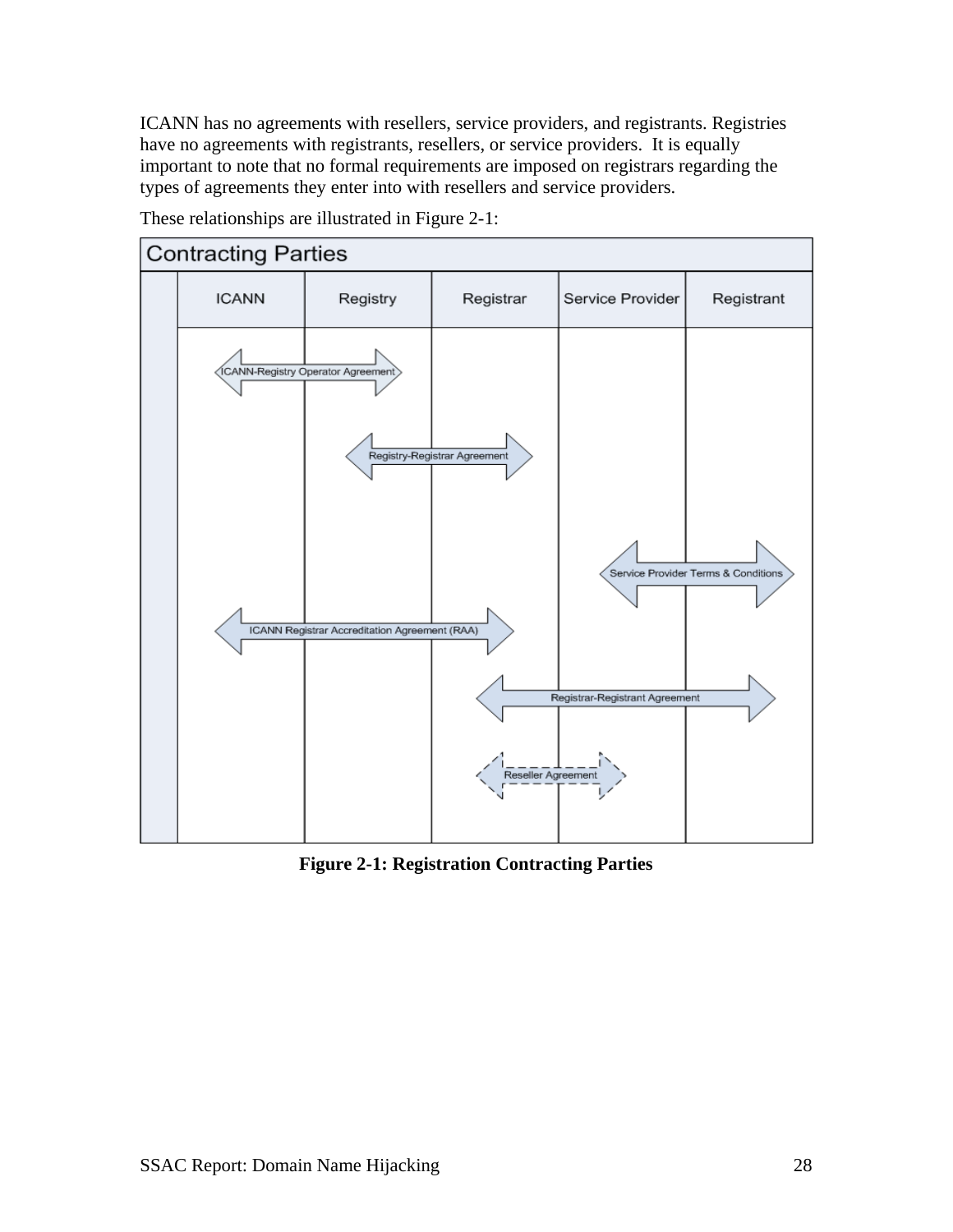# <span id="page-28-0"></span>**3 Vulnerabilities Observed from Domain Hijackings**

This section considers vulnerabilities in the current registrar processes that either resulted in, or present opportunities for, domain hijacking or security incidents involving domain names.

### *3.1 Potential for Registrant Fraud*

Many domain hijackings are intentional acts involving fraud and impersonation of a domain name holder. A common attack methodology involves the substitution of a hijacker's contact information for the administrative contact information in the Whois database of the losing registrar. The gaining registrar authenticates the request from the losing registrar's Whois entry. Authentication succeeds and unless the registrant has locked the domain name or explicitly cancels the transfer, transfer authorization will succeed as well.

Hijackers perpetrate registrant fraud using several methods:

- 1. **Impersonation using forged credentials**. Hijackers use forged faxed requests or forged postal mail requests to modify registrant information. In certain cases, official company letterhead is stolen or copied, modified or duplicated to abet the fraud.
- 2. **Social engineering**. A hijacker calls a registrar or reseller support staff, and convinces support personnel to alter the registrar database record. Several incidents suggest that hijackers may create diversionary attacks or exploit operational difficulties a registrar may experience to reduce the registrar's resistance to social engineering attacks (e.g., the DOS against Network Solutions' DNS servers).
- 3. **Hijacking the authorized email address of an administrative contact**. Hijackers employ several methods to fake or spoof email correspondence. In one form of attack, hijackers track administrative contact email addresses, and search for an administrative contact email address that is assigned from a soon-to-be expired domain. The hijacker registers the expired domain, and then modifies the DNS configuration so that he receives all email for the domain, including that of the administrative contact of the targeted domain name. The hijacker can now impersonate the administrative contact and request a password reset on the registrant's account. The attacker intercepts the reset confirmation email, takes control of the registrant's account, and authorizes a name transfer request.

In a second form of attack, the would-be hijacker captures Internet traffic using LAN analysis tools and searches for email user accounts and passwords. Email protocols commonly use passwords for user authentication. When these protocols are transmitted over unencrypted links (the common practice today), user identities and passwords can be captured. Attackers compare captured account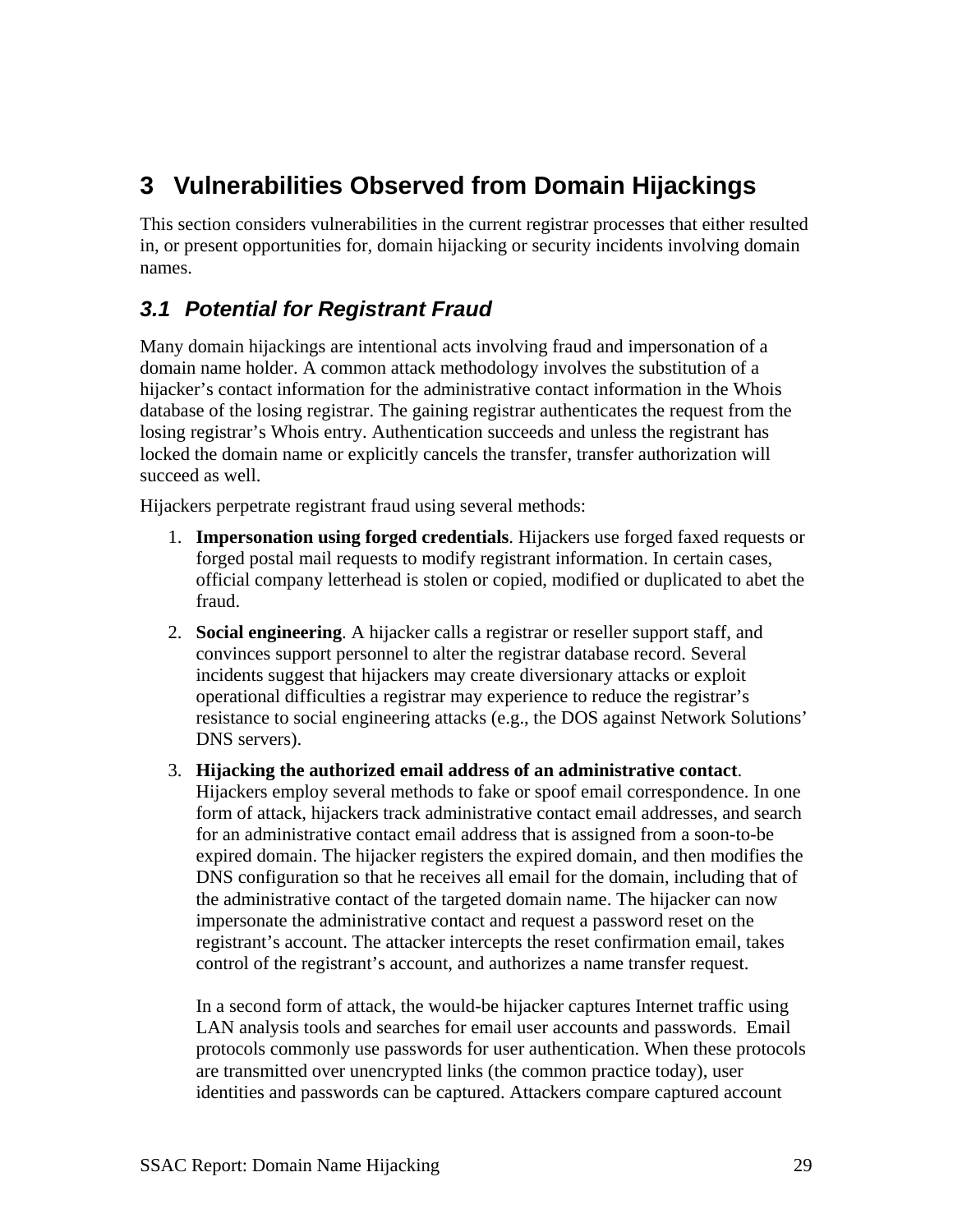<span id="page-29-0"></span>information against Whois records to identify administrative contacts of exploitable domain names. Motivated and sophisticated attackers may also try to gain administrative control of email servers that are likely to relay email correspondence of domain names they want to hijack and search email messages stored on those servers for user accounts and passwords.

It is important to note that hijackers scrutinize all observable registration processes and actively monitor public information via the Whois service in preparation for an attack. This surveillance is a practice common to many forms of Internet attacks. Through observation and monitoring, attackers hope to identify a vulnerability in the registration process or registrant behavior they can exploit.

### *3.2 Vulnerable Aspects of Registrar Processes*

Incidents mentioned in this report and documented elsewhere call attention to exploitable aspects of procedures currently implemented by registrars and resellers. This list identifies procedures that may have contributed to one or more incidents, and the scope of any vulnerability identified here may be limited to one or a few resellers and registrants. The list is reported here to help identify areas in workflows across registries, registrars and resellers that might be modified to improve the security, stability and integrity of the registration process.

- 1. A formal registrant authentication process is circumvented through social engineering.
- 2. A forged document (e.g., a fax using the name holder's company letterhead) is accepted physical proof of identity.
- 3. Authentication credentials are disclosed to unauthorized  $3<sup>rd</sup>$  parties by  $1<sup>st</sup>$ -tier support staff, or reset in a manner that abets a hijacking, and no checks-andbalances safeguard against misuse of a  $1<sup>st</sup>$ -tier support staff's ability to access and modify registrant credentials
- 4. Gaining registrars use one (and often only one) form of contact, an email to administrative contact, to transmit the standard Form of Authorization (FOA) used to notify registrant of a transfer-in request.
- 5. Registrars fail to make the availability and purpose of domain locking mechanisms known to registrants.
- 6. The default setting of domain locks is not uniform across registrars.
- 7. A registrar or reseller fails to follow authorization processes according to the transfer policy.
- 8. A registrar, reseller or registrant fails to maintain accurate registrant information.
- 9. Registrars do not have mechanisms to handle urgent restoration of a domain name.
- 10. Registrars do not have sufficient contact information to assist in handling an urgent restoration of a domain name.
- 11. Registrars and resellers do not maintain a history of registration information.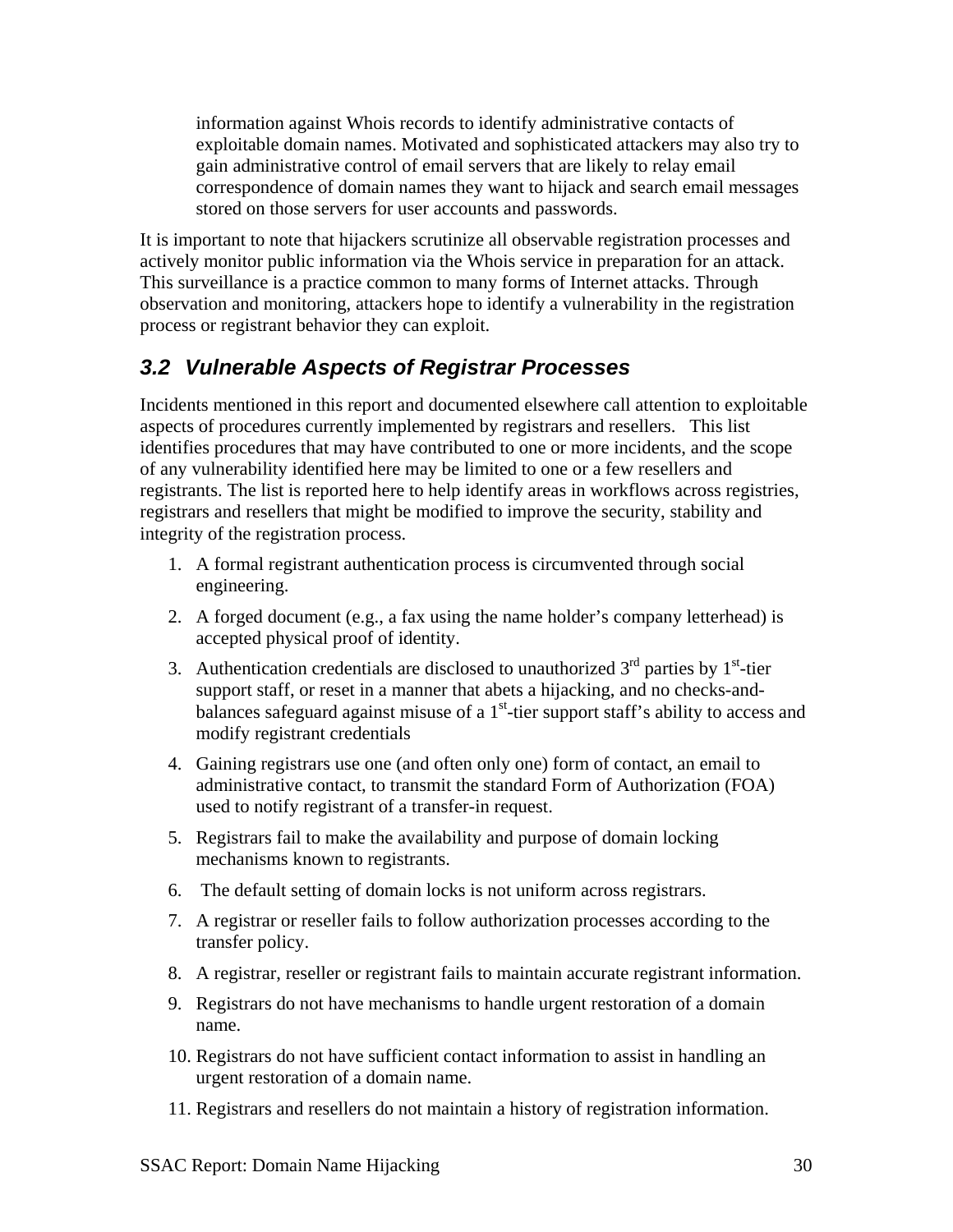- 12. Registrars do not publish best practices or set standards for auditing resellers.
- 13. A losing registrar is not required to notify the registrant upon receiving a pending transfer notice from the registry.
- 14. Registrars, registrants and resellers do not maintain alternate contact information (e.g., a contact email address for the registrant that is assigned from a domain other than the registrant's domain) for urgent communications to safeguard against circumstances where email service might not be operational in emergency situations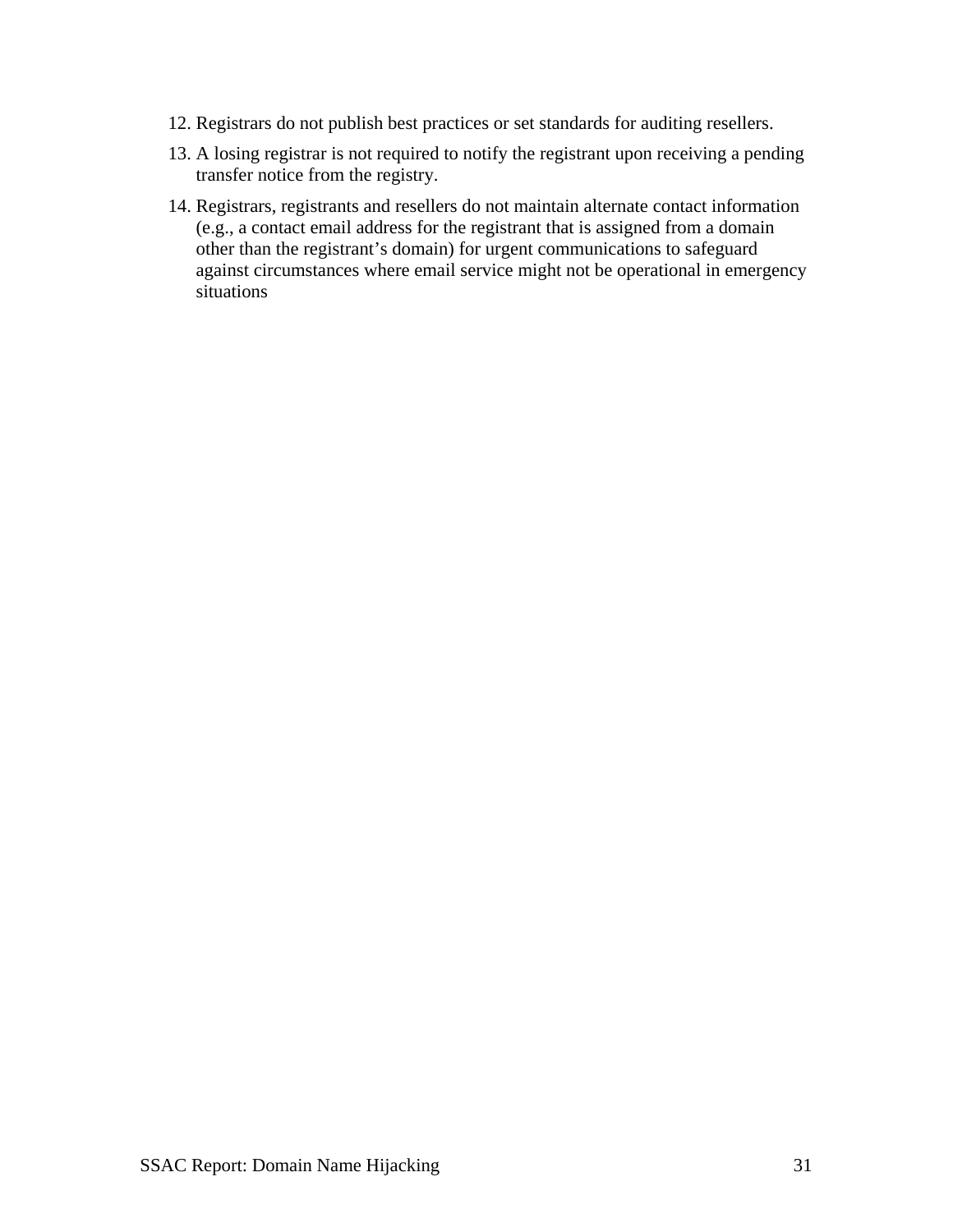# <span id="page-31-0"></span>**4 Recovery Mechanisms**

This section considers the current domain name dispute resolution and recovery mechanisms, and examines how these mechanisms meet security and stability requirements for general business and contractual disputes over payment, legal disputes over ownership and use, and operational matters including an urgent recovery of a domain name.

### *4.1 Dispute Resolution Policies*

The UDRP is available for cases of abusive registrations or cybersquatting, particularly with regard to trademarked names. A UDRP involves a cost of approximately USD \$2,000, and takes at least two months to reach a decision.

The Transfer Dispute Resolution Policy (TDRP) is available to registrars to address disputes involving a transfer that has occurred. A TDRP dispute can be brought to the registry for a decision or to a third-party dispute resolution service provider.

Both dispute resolution policies are designed to provide an impartial assessment of the factual circumstances of a case in order to determine the appropriate outcome of a dispute. However, neither of these provides an immediate fix to cases of interrupted service or suspected hijacking.

### *4.2 Incident Response: Urgent Restoration of a Domain*

Although registrars have worked together and agreed on a solution in several specific hijacking or fraud incidents, registrars may need a new communications channel and corresponding procedures to respond quickly to an operational loss of use of a domain name resulting from a transfer or DNS configuration error or hijacking. Possible elements of an urgent restoration of domain name registration information and DNS configuration include:

An **emergency action channel** – to provide 24 x 7 access to registrar technical support staff who are authorized to assess the situation, establish the magnitude and immediacy of harm, and take measures to restore registration records and DNS configuration to what is often described as "the last working configuration". An urgent restoration of a hijacked domain may require the coordinated efforts of geographically dispersed registrars, operating in different time zones. The emergency action channel requires a **contact directory** of parties who can be reached during non-business hours and weekends. It may be useful to make support staff contacts available online, so a third party is not required to maintain and distribute the contact details.

A **companion policy to the emergency action channel –** to identify evaluation criteria a registrant must provide to obtain immediate intervention (e.g., circumstances and evidence). From these, registrars can define emergency UNDO procedures. This policy would complement the TDRP and must not undermine or conflict with policies defined therein. The circumstances which distinguish when an urgent recovery policy may be a more appropriate action than the TDRP include: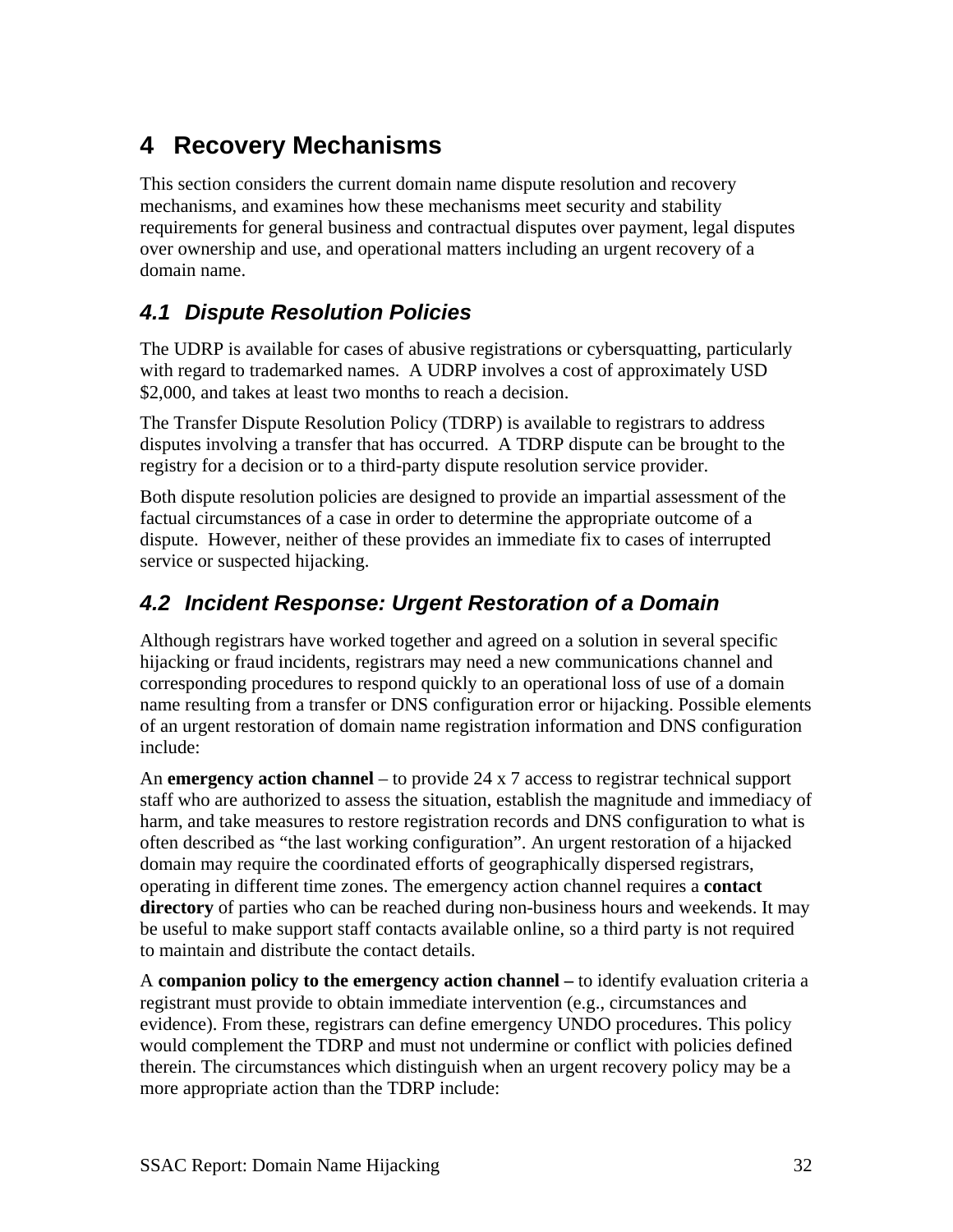- 1. Immediacy of the harm to the registrant if the transfer is not reversed (e.g., business interruption, security incidents).
- 2. Magnitude of the harm, or the extent to which the incident threatens the security and stability of parties other than the registrant, including but not limited to users, business partners, customers, and subscribers of a registrant's services.
- 3. Escalating impact, or the extent to which a delay in reversing the transfer (and DNS configuration) would cause more serious and widespread incidents.

The emergency action procedures should be tested to verify they are resilient to tampering and difficult to exploit. In particular, it should be difficult or impossible for an attacker to effect a hijack or interfere with a transfer under the guise of requesting urgent restoration of a domain.

A **public awareness campaign** should be conducted to provide clear and unambiguous documentation that describes the policy and processes to registrars and registrants. This documentation should identify the criteria and the procedures registrants must follow to request intervention and immediate restoration.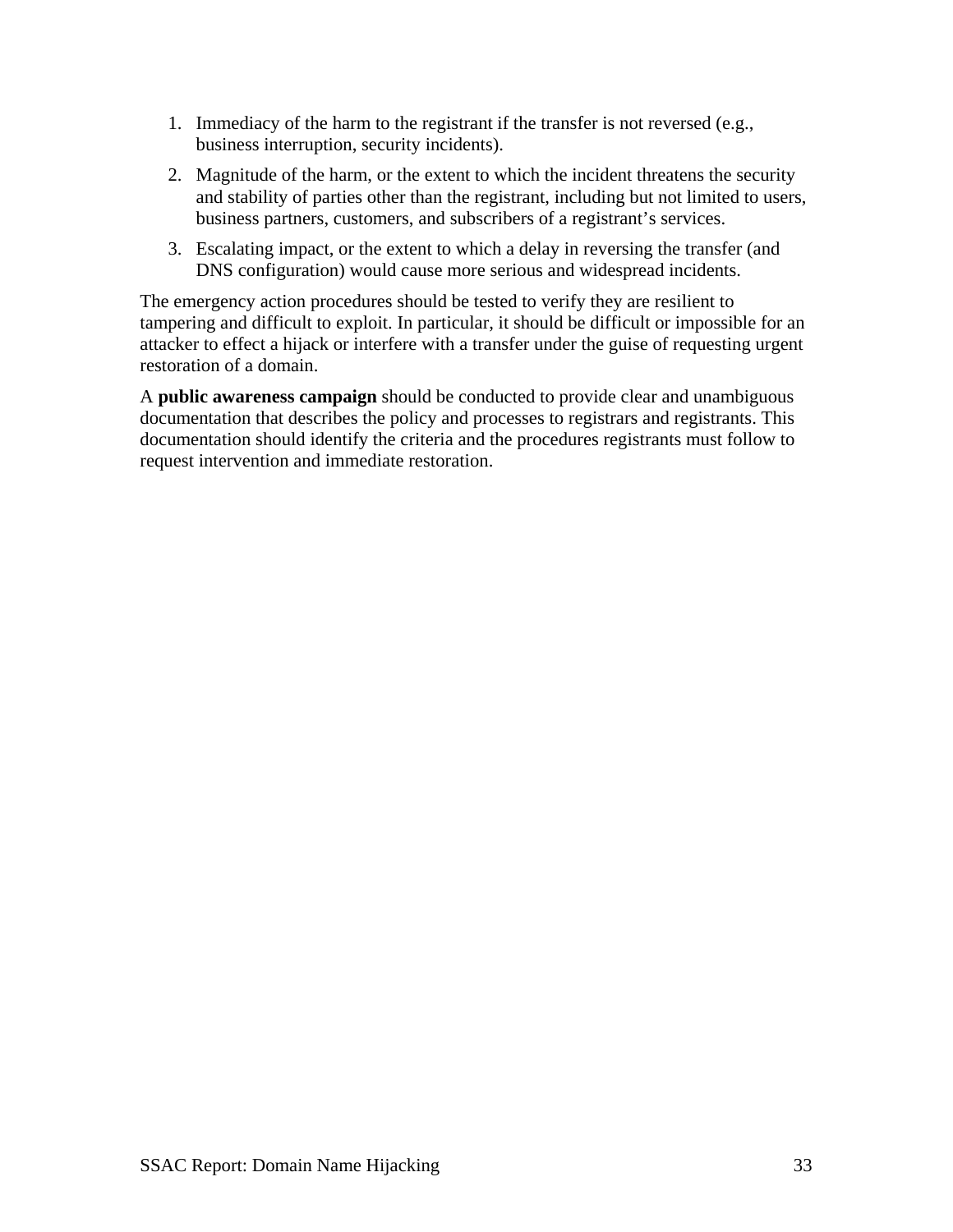# <span id="page-33-0"></span>**5 Security Measures to Protect Domain Names**

All parties have business incentives to protect domain names from hijacking and theft. Here, we consider measures registrants, registrars, registries and ICANN might take to protect domain names and minimize hijacking incidents.

### *5.1 Steps Registrants Can Take to Protect Domain Names*

A registrant can reduce the risk of losing a domain name by taking measures to protect his registration information and name holder status. The following measures are available to registrants today. Awareness campaigns will increase registrant understanding of these opportunities and services.

To protect against unintended loss or hijacking of a domain name, a registrant should

- 1) Keep domain name registration records accurate and current.
- 2) Keep registrant account information (user identity, password, or other credentials) private, secure, and recoverable.
- 3) Only grant registration account access and change control to parties in the registrant's organization whose role(s) involve domain name administration.
- 4) Choose a registrar with hours of operation that match the needs of the registrant.
- 5) Keep current and accurate registrar business and emergency contact information.
- 6) Be familiar with and incorporate urgent restoration of domain name and DNS configuration procedures as part of business continuity policy and planning.
- 7) Investigate whether business interruption and losses related to a registration or DNS configuration incident are covered by insurance policies.
- 8) Request that domain names be placed on Registrar-Lock.
- 9) If a registrant's sponsoring registrar uses EPP, the registrant should use a unique EPP authInfo code for each domain name registered.
- 10) Request that the losing registrar contact the registrant when a transfer request is received using a contact point separate from that used by the gaining registrar.
- 11) Routinely check the Whois service to check if a domain name is under Registrar-Lock. Note however that this information can be as much as 24 hours out-of-date, compared to the Registrar-Lock status in the registry.
- 12) Routinely check domain name information to ensure that no unauthorized changes have been made to the contact information. This check can be automated using scripting tools and commercially available software. More frequent queries increase timeliness of detection and thus reduce the level of risk that a change will go unnoticed.
- 13) Consult with the sponsoring registrar to establish appropriate (and possibly preferred) authentication processes for removing a transfer lock or changing a domain name configuration. (We note that such added safeguards may delay or increase the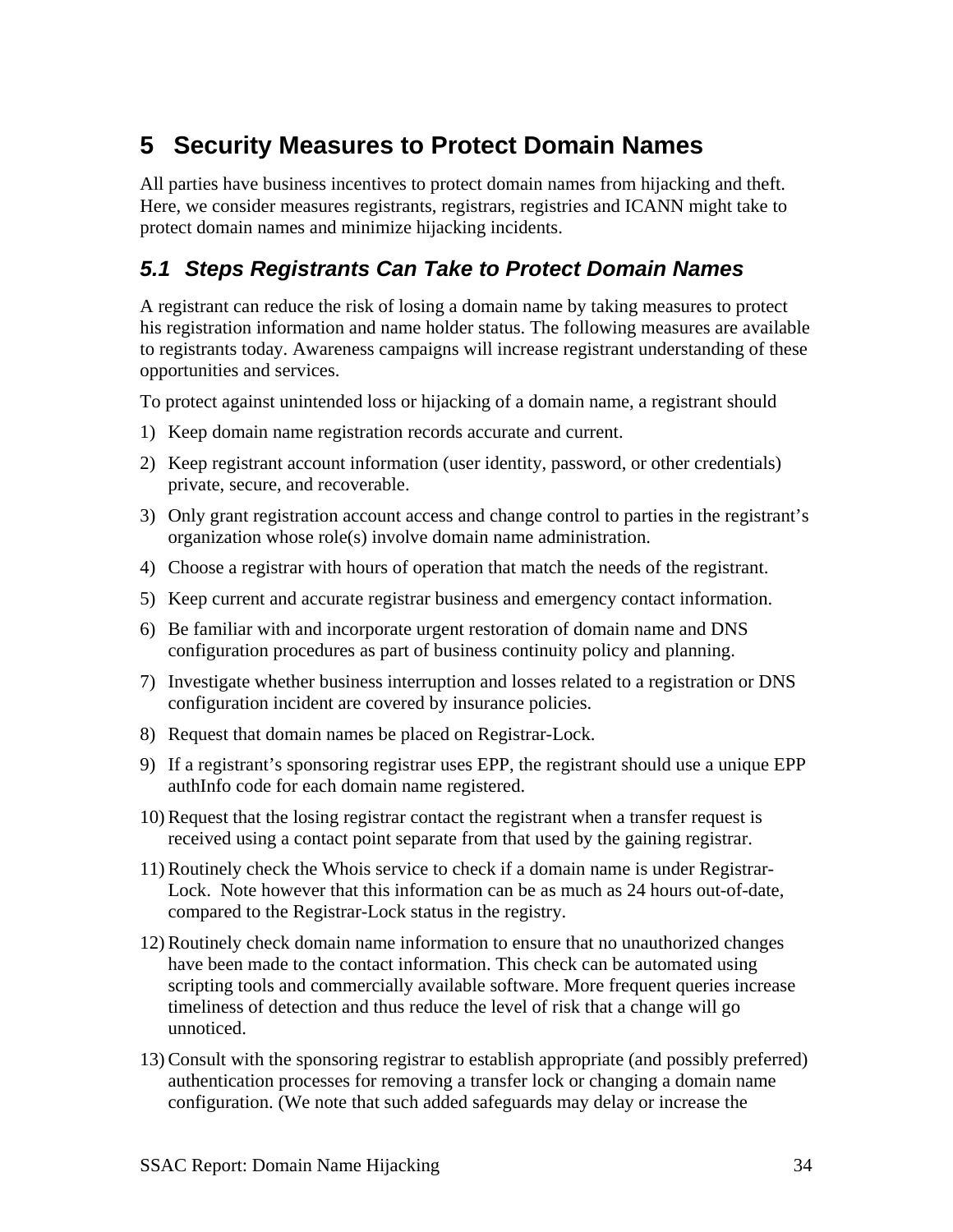<span id="page-34-0"></span>difficulty of transferring names, but this is exactly the relationship some registrants may want with a registrar.)

14) Choose a registrar who issues a transfer pending notification as its standard practice.

Registrants seeking to further reduce risk should:

- 15) Choose a registrar who will notify the registrant using contact methods in addition to (and in parallel with) standard email notices.
- 16) Specify the contact methods that must be used (e.g., any or all contacts in the registration record, including, email, telephone, messaging and paging services, fax, etc.).

Some of these services are likely to be offered by registrars as part of a basic service. Registrants that place a high value on their domain names may be willing to pay a premium for enhanced protection of registration and DNS configuration, including automated monitoring services.

### *5.2 Steps Registrars Can Take to Protect Domain Names*

Registrars have an obligation and strong business incentives to reduce the risk of domain hijacking and loss due to mishandling of names and registration information.

To protect against unintended loss or hijacking of a domain name, registrars should consider the following measures:

1) Establish a more uniform implementation of EPP authInfo. Some registrars use a single EPP authInfo code for all domains held by the same registrant, and this is contrary to the transfer policy, which requires that Registrar-generated EPP authInfo codes be unique on a per-domain basis. Some registrars use the same EPP authInfo code for multiple (all) registrants, a practice which does not comply with the transfer policy and which effectively makes the EPP authInfo useless.

Some registrars allow registrants to generate EPP authInfo codes for their domain names. The transfer policy does not impose any restrictions on EPP authInfo codes created by *registrants*, and by extension resellers and service providers acting as agents for registrants. While registrants and their agents are thus free to use the same EPP authInfo code for multiple domain names they hold, this practice exposes all names a registrant (or reseller) retains with that code whenever one is transferred. It may be appropriate or valuable to registrants to have the ability to create unique EPP authInfo values for each domain name registered.

- 2) Establish a uniform default setting of domain locks across registrars. Many registrars already automatically lock domain names. Registrars must provide sufficiently direct means to unlock domain locks, so as to not unduly deny a legitimate transfer request from a verified domain name registrant.
- 3) Investigate additional methods to improve accuracy of registrant records. This is admittedly a difficult task. Part of the solution lies in public awareness. ICANN's Whois Data Reminder Policy (http://www.icann.org/registrars/wdrp.htm) requires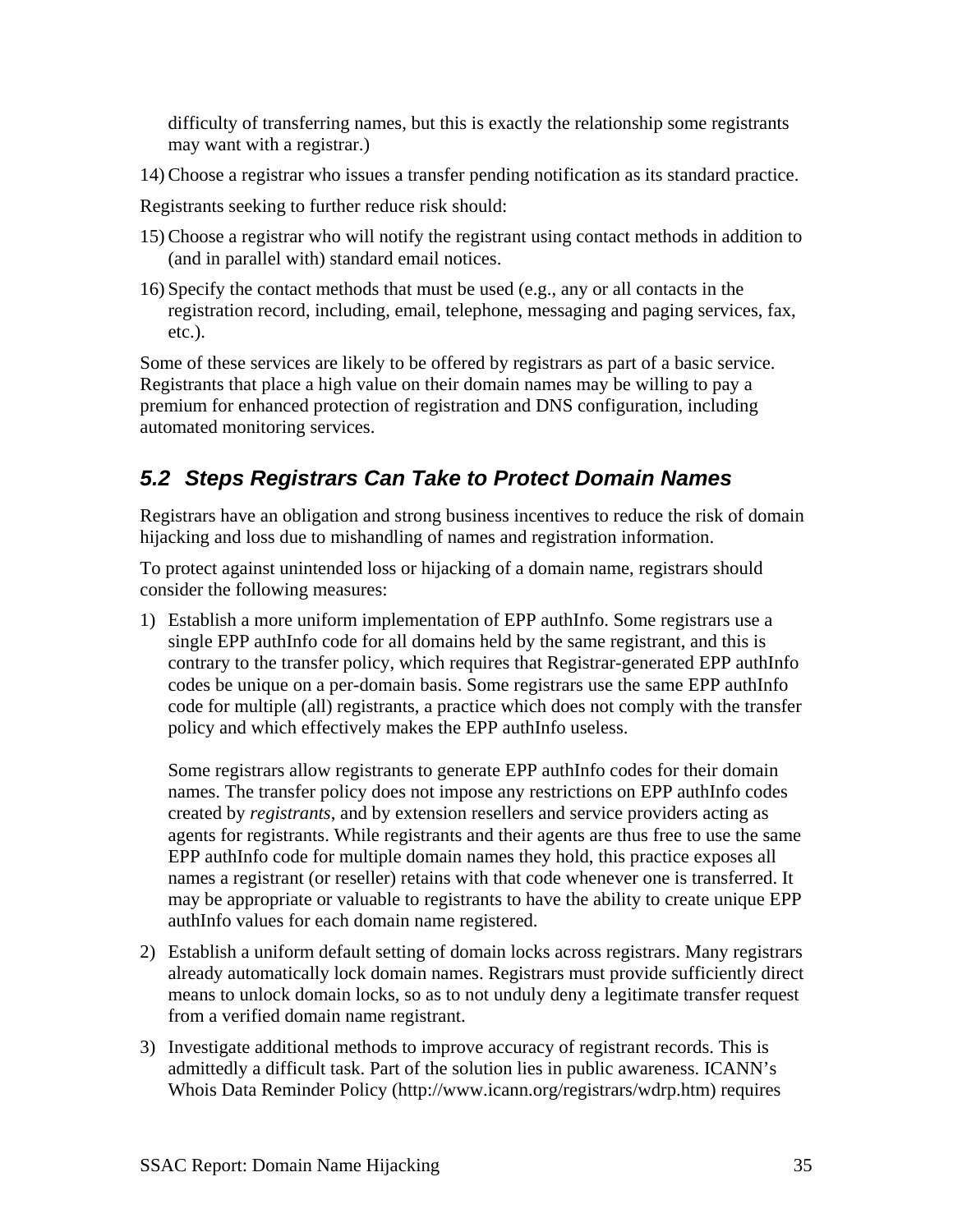<span id="page-35-0"></span>registrars to annually present registrants with a copy of their Whois data to allow registrants an opportunity to update the data. More frequent or alternate communications might assist registrants in keeping their information up to date.

- 4) Collect emergency contact information from registrants, registrars, and resellers for parties who are suited to assist in responding to an urgent restoration of domain name incident. Define escalation processes (emergency procedures) that all parties agree can be instituted in events where emergency contacts are not available.
- 5) Consider measures to improve authentication and authorization used in all registrar business processes, but especially in these sensitive change processes:
	- i) change of delegation information,
	- ii) change of contact details (credentials),
	- iii) change of registrant (selling the name), and
	- iv) change of registrar.
- 6) Protect registrant information that can be used to facilitate fraud and impersonation, and theft of a domain name. As a default, treat any information that is used in registrant authentication processes as private. Consider treating this information with the same or similar measures to measures used to protect credit card or other financial information.
- 7) Improve auditing of resellers' compliance with record keeping requirements.
- 8) Ensure that resellers understand record keeping requirements of registrars (and ICANN), and improve compliance with these requirements.
- 9) Provide clear and readily accessible information to registrants regarding domain locking and domain name protection measures offered by registrars.

### *5.3 Steps Registries Can Take to Protect Domain Names*

Registries, too, have an obligation and strong business incentives to reduce the risk of domain hijacking and loss due to mishandling of names and registration information. Actions registries may wish to investigate include the following:

- 1. Implement EPP authInfo (where not already implemented).
- 2. Work with registrars to establish a more secure implementation of EPP authInfo codes.
- 3. Monitor use of EPP authInfo codes; in particular, employ mechanisms that can detect and flag repeated use of the same EPP authInfo value across multiple registrants.
- 4. Work with registrars to define "best common practices" for auditing registration processing.
- 5. Work with registrars to improve authentication and authorization requirements for transfers and changes to Second Level Domain (SLD) name servers within the TLD.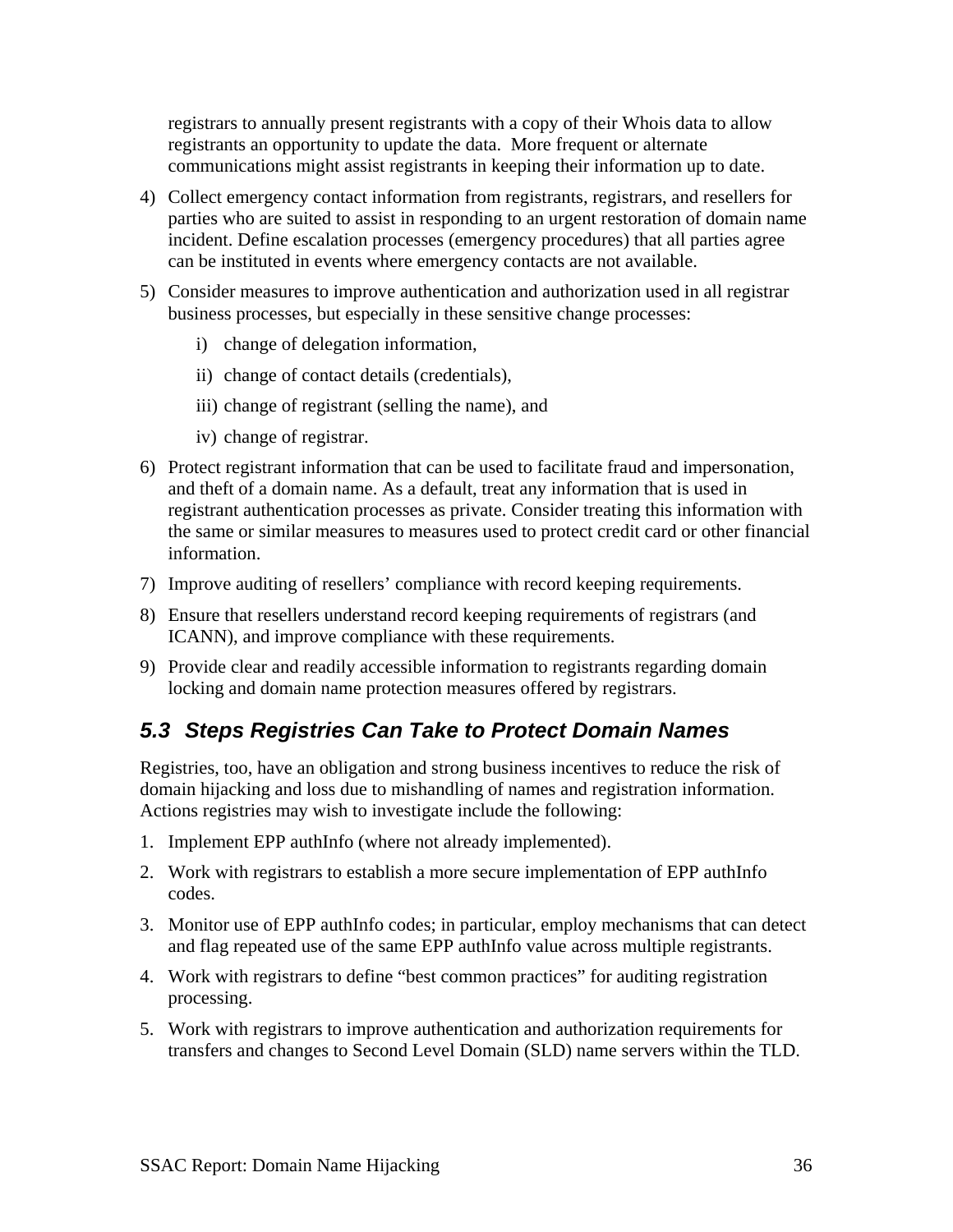### <span id="page-36-0"></span>*5.4 Steps Resellers Can Take to Protect Domain Names*

Although registrars are ultimately responsible for the actions of their resellers, registrars allow their resellers varying degrees of autonomy. In some cases a registrar's responsibilities may be delegated completely to a reseller. Resellers, acting as agents of registrars, thus have an obligation to reduce the risk of domain hijacking and loss due to mishandling of names and registration information.

To protect against unintended loss or hijacking of a domain name, resellers might consider the following measures:

- 1) Review all relevant ICANN transfer policy documentation. Request training from registrars regarding important domain transfer policies. Registrars have an obligation to provide documentation and training for resellers, to ensure that resellers conform to ICANN policies for domain names. Resellers should make sure that registrars provide documentation and training so that they can implement them at their organizations.
- 2) Establish a uniform default setting of domain locks. Many resellers already automatically lock domain names. Resellers must provide sufficiently direct means to unlock domain locks, so as to not unduly deny a legitimate transfer request from a verified domain name registrant.
- 3) Investigate additional methods to improve accuracy of registrant records. The ICANN Whois Data Reminder Policy (http://www.icann.org/registrars/wdrp.htm) requires registrars to annually present registrants with a copy of their Whois data to allow registrants an opportunity to update the data. Resellers should ask to receive reports of failures or updates to this information from registrars for the registrants that they have signed up, so that registrant records information may be kept up to date.
- 4) Acquire emergency contact information from registrants and registrars for parties who are suited to assist in responding to an urgent restoration of domain name incident. Define escalation processes (emergency procedures) that all parties agree can be instituted in events where emergency contacts are not available.
- 5) Consider measures to improve authentication and authorization used in all reseller business processes, but especially in these sensitive change processes:
	- i) change of delegation information,
	- ii) change of contact details (credentials),
	- iii) change of registrant (selling the name), and
	- iv) change of registrar.
- 6) Provide clear and readily accessible information to registrants regarding domain locking and domain name protection measures offered by resellers and registrars.

### *5.5 Steps ICANN take to minimize the negative impacts of transfers on the registrant*

ICANN may need to consider developing (through its bottom-up, consensus-based policy development processes) a set of graduated penalties for registrars that fail to comply with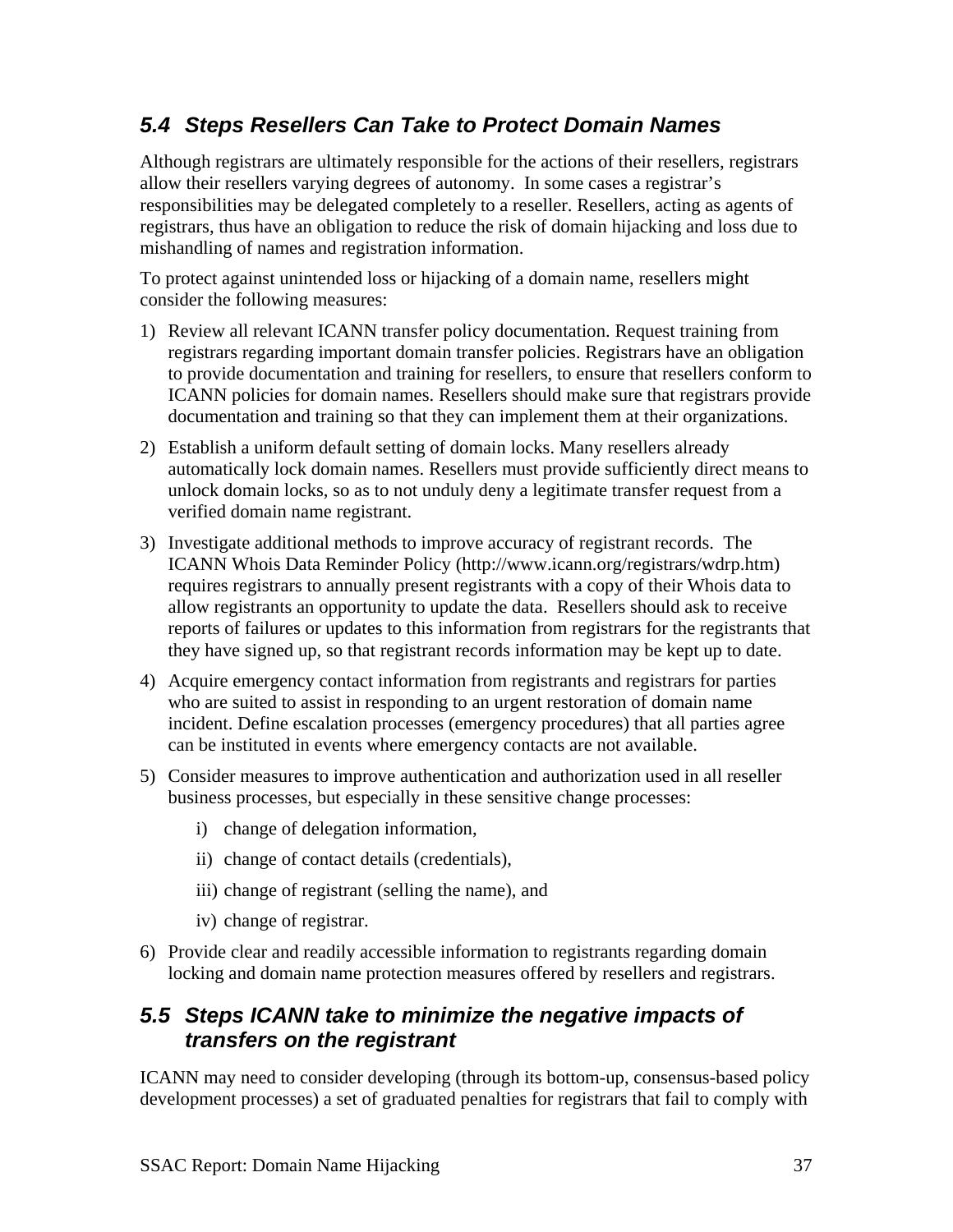the transfer policy (e.g. penalty for first offence, penalty for second offence etc., or penalties that increase with the time taken to rectify a fault in the registrars business process).

ICANN should publish additional consumer information that explains the domain transfers policy and processes, and identifies the areas of risk for a registrant. ICANN could provide a list of questions a registrant can ask a registrar to determine the level of authentication and protection mechanisms used to manage domain names. Another step ICANN can take is to make the SSAC report a part of the 6-month evaluation process of the transfer policy.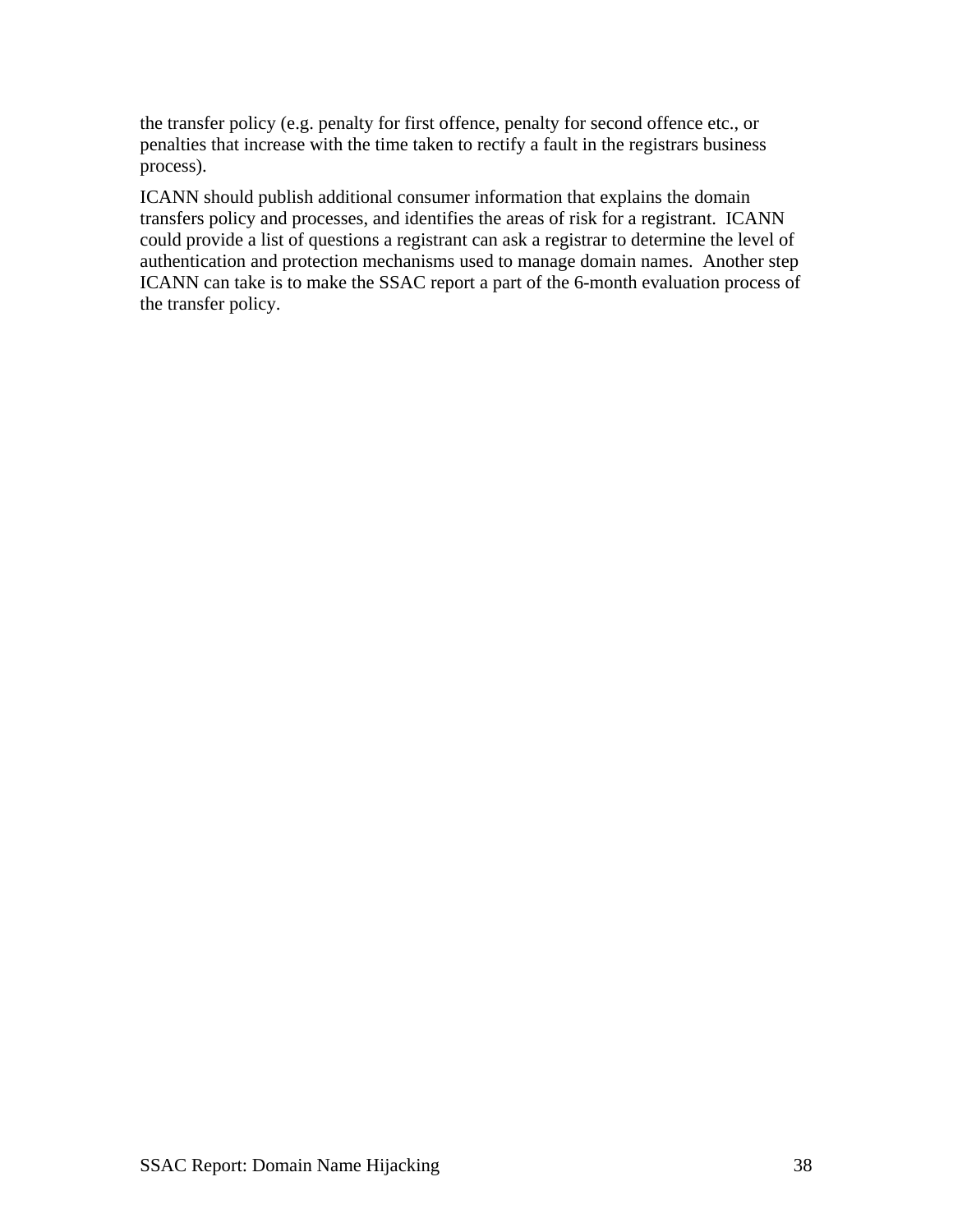# <span id="page-38-0"></span>**6 Findings and Recommendations**

The Committee offers these findings and recommendations in the spirit of open review, comment and evaluation, with the expectation that they will be considered carefully before they result in action. In particular, several recommendations, if accepted, will result in future work items for the Committee as well as various parties encouraged to take action.

Overall, the Committee finds that name hijacking incidents are commonly the result of flaws in the processes implemented in support of the transfer policy, failure to comply with the transfer policy, and poor administration of domain names by registrars, resellers, *and* registrants.

**Finding (1)** Failures by registrars and resellers to adhere to the transfer policy have contributed to hijacking incidents and thefts of domain names.

**Finding (2)** Registrant identity verification used in a number of registrar business processes is not sufficient to detect and prevent fraud, misrepresentation, and impersonation of registrants.

**Finding (3)** Consistent use of available mechanisms (Registrar-Lock, EPP authInfo, and notification of a pending transfer issued to a registrant by a losing registrar) can prevent some hijacking incidents.

**Finding (4)** ICANN Policy on Transfer of Registrations between Registrars specifies that "consent from an individual or entity that has an email address matching the Transfer Contact email address" is an acceptable form of identity. Transfer Contact email addresses are often accessible via the Whois service and have been used to impersonate registrants.

**Finding (5)** Publishing registrant email addresses and contact information contributes to domain name hijacking and registrant impersonation. Hijacking incidents described in this report illustrate how attackers target a domain by gathering contact information using Whois services and by registering expired domains used by administrative contacts.

**Finding (6)** Accuracy of registration records and Whois information are critical to the transfer process. The ICANN Whois Data Reminder Policy requires that registrars annually request registrants to update Whois data, but registrars have no obligation to take any action except to notify registrants. Registrants who allow registration records to become stale appear to be more vulnerable to attacks.

**Finding (7)** ICANN and registries have business relationships with registrars, but no relationship with resellers (service providers). Resellers, however, may operate with the equivalent of a registrar's privileges when registering domain names. Recent hijacking incidents raise concerns with respect to resellers. The current situation suggests that resellers are effectively "invisible" to ICANN and registries and are not distinguishable from registrants. The responsibility of assuring that policies are enforced by resellers (and are held accountable if they are not) is entirely the burden of the registrar.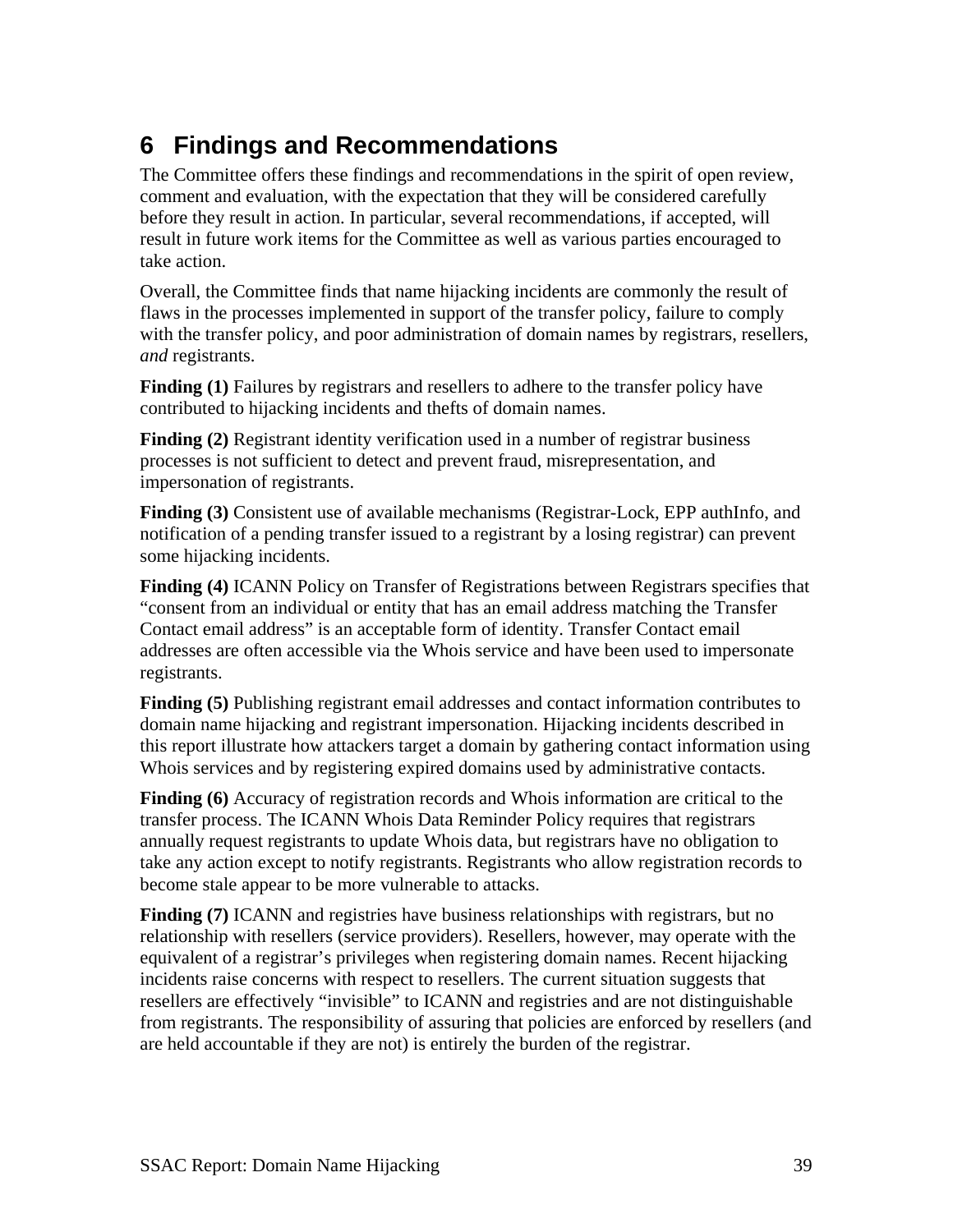**Finding (8)** ICANN requires that registrars maintain records of domain name transactions. It does not appear that all registrars are working closely enough with their resellers to implement this requirement.

**Finding (9)** The Inter-Registrar Transfer Policy incorporates formal dispute mechanisms. These were not designed to prevent incidents requiring immediate and coordinated technical assistance across registrars. Specifically, there are no provisions to resolve an urgent restoration of domain name registration information and DNS configuration.

**Finding (10)** Changes to transfer processes introduced with the implementation of the ICANN Inter-Registrar Transfer Policy have not been the cause of any known attacks against domain names. There is no evidence to support reverting to the earlier policy.

On the basis of these findings, the Committee makes the following recommendations:

**Recommendation (1):** Registries should ensure that Registrar-Lock and EPP authInfo are implemented according to specification. In particular, registries should confirm that registrars comply with the transfer policy and do not use the same EPP authInfo code for all domains they register.

**Recommendation (2):** Registries and registrars should provide resellers and registrants with Best Common Practices that describe appropriate use and assignment of EPP authInfo codes and risks of misuse when the uniqueness property of this domain name password is not preserved.

**Recommendation (3):** Under the current transfer policy, a losing registrar notifies a registrant upon receiving a pending transfer notice from the registry at its option. Registrars should investigate whether making this notice a mandatory action would reduce hijacking incidences.

**Recommendation (4):** Registrars should make contact information for emergency support staff available to other registrars, agents of registrars (resellers), and registry operators. Specifically, registrars should provide an emergency action channel. The purpose of this channel is to provide 24 x 7 access to registrar technical support staff that are authorized to assess an emergency situation, establish the magnitude and immediacy of harm, and take measures to restore registration records and DNS configuration in circumstances which merit such intervention.

**Recommendation (5):** Registrars should identify evaluation criteria a registrant must provide to obtain immediate intervention and restoration of domain name registration information and DNS configuration. Registrars should define emergency procedures and policy based on these criteria. This policy would complement the Transfer Dispute Resolution Policy (TDRP) and must not undermine or conflict with those policies.

**Recommendation (6):** ICANN, the registries, and the registrars should conduct a public awareness campaign to identify the criteria and the procedures registrants must follow to request intervention and obtain immediate restoration of a domain name and DNS configuration.

**Recommendation (7):** Registrars should investigate additional methods to improve accuracy and integrity of registrant records. More frequent or alternate communications might assist registrants in keeping their information up to date. Registrars should also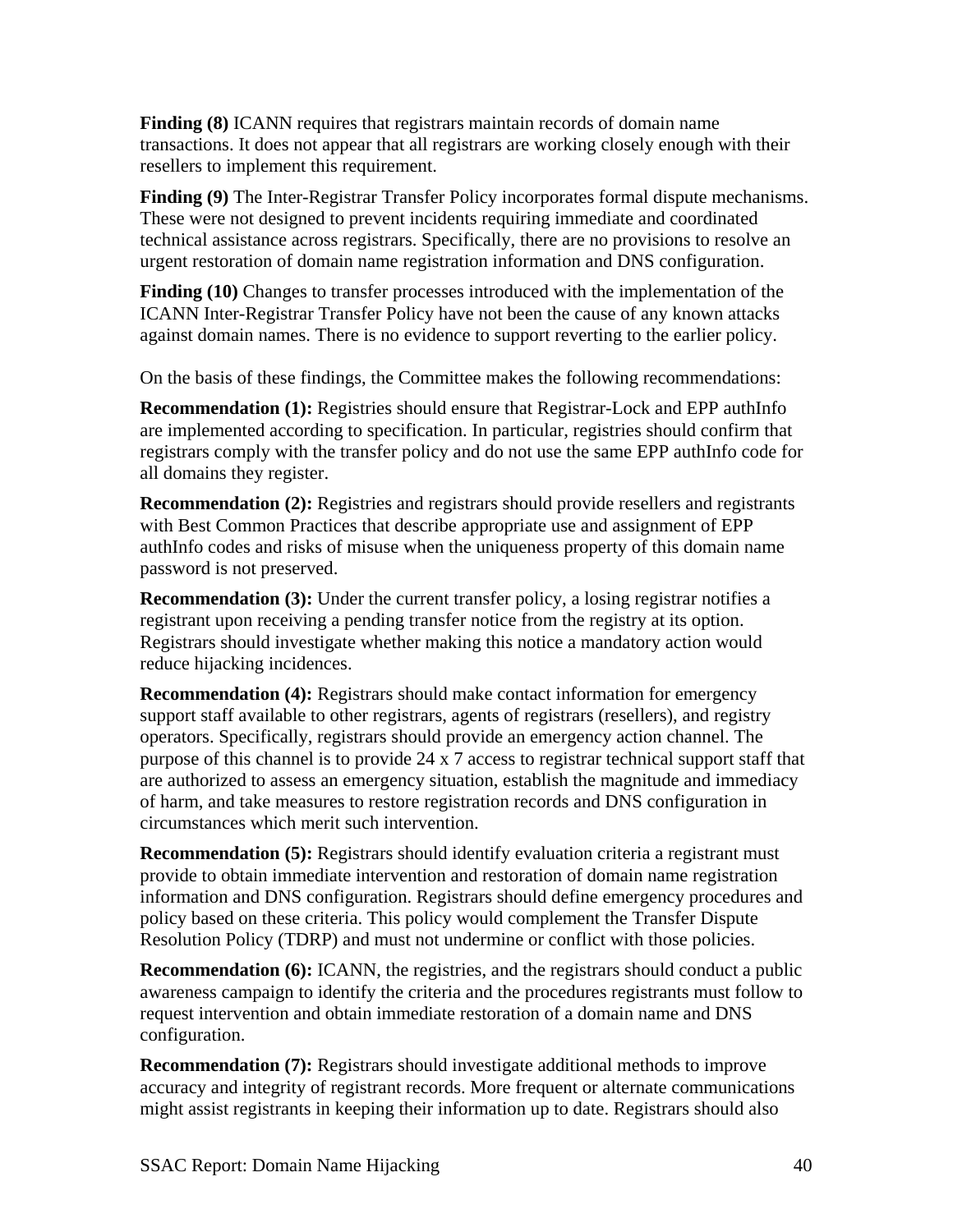acquire emergency contact information from registrants for technical staff who are authorized and able to assist in responding to an urgent restoration of domain name incident.

**Recommendation (8):** Registrars should improve registrant awareness of the threats of domain name hijacking and registrant impersonation and fraud, and emphasize the need for registrants to keep registration information accurate. Registrars should also inform registrants of the availability and purpose of the Registrar-Lock, and encourage its use. Registrars should further inform registrants of the purpose of authorization mechanisms (EPP authInfo), and should develop recommended practices for registrants to protect their domains, including routine monitoring of domain name status, and timely and accurate maintenance of contact and authentication information.

**Recommendation (9):** ICANN should investigate whether stronger and more publicly visible enforcement mechanisms are needed to deal with registrars that fail to comply with the transfer policy, and to hold registrars accountable for the actions of their resellers.

**Recommendation (10)**: ICANN should consider whether to strengthen the identity verification requirements in electronic correspondence to be commensurate with the verification used when the correspondence is by mail or in person.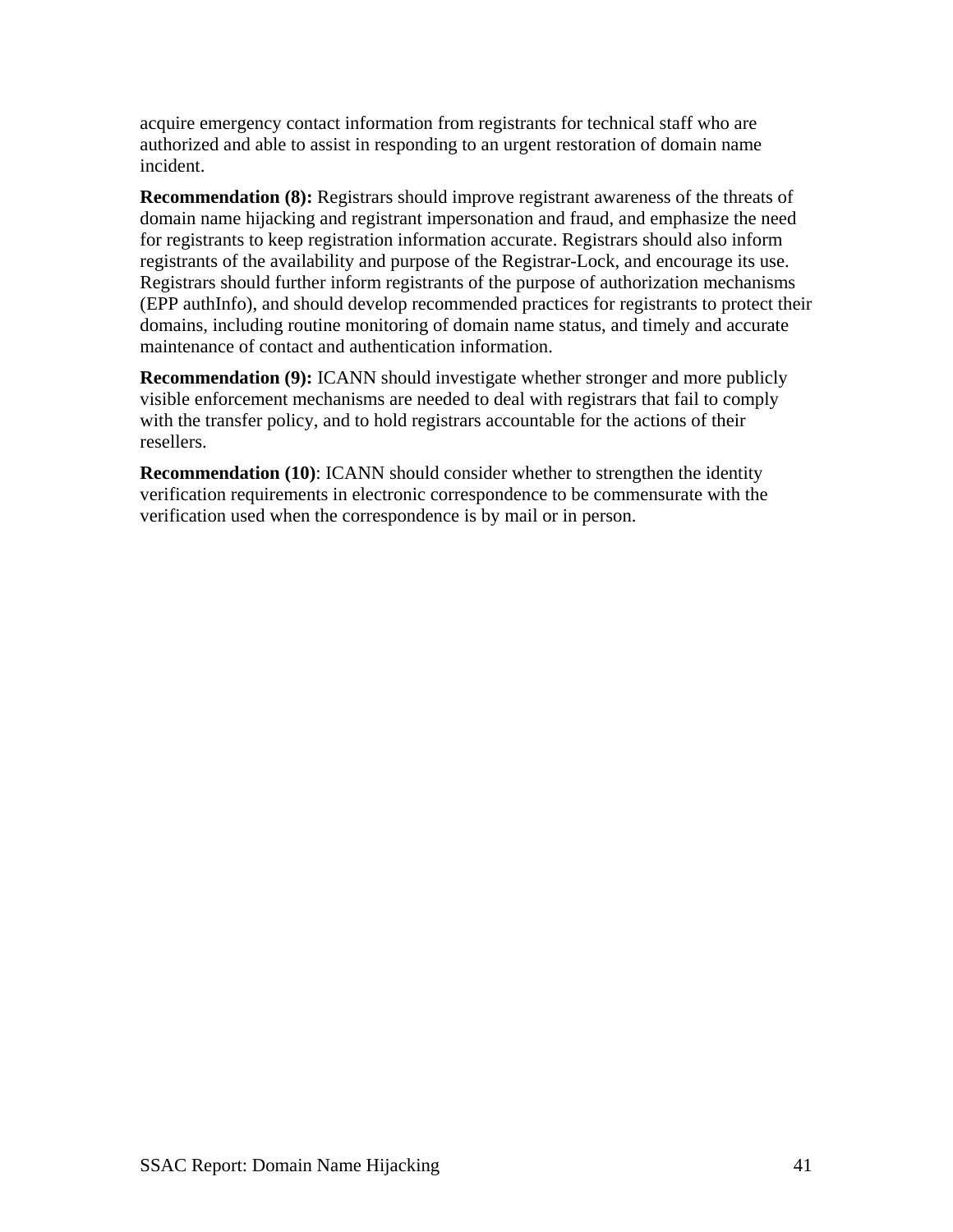## **Appendix A The Four Rs: The Registry, Registrars, Resellers and Registrants**

<span id="page-41-0"></span>This section provides an overview of basic domain name management processes, and the roles played by the registry, registrars, resellers and registrant in each.

### *Overview of the Registration Process*

A party wishing to register a domain name may do so by contacting a registrar. Companies operating through partnership or reseller agreements with a registrar ("resellers" and "service providers<sup>10</sup>") also process domain name registrations. At the time of registration, the registrant provides the registrar with technical and contact information to be associated with the domain name, and enters into a registration Agreement with the registrar.

The registrar then submits the technical and contact information associated with the domain name to the registry, which maintains the authoritative, master database of all domain names registered in a particular Top-Level Domain.

### *Overview of the Registrar Transfer Process*

Registrants may choose to transfer their domain names from one registrar to another. Such transfers are conducted according to the Inter-Registrar Transfer Policy (see http://www.icann.org/transfers/), which has been in effect since November 2004. The policy applies to inter-registrar transfers in all unsponsored gTLDs (.biz, .com, .info, .name, .net, .org, .pro). This policy was developed to create clear guidelines for interregistrar transfers, in response to an environment which generated frequent complaints from registrants: registrars were refusing to allow them to switch to another registrar or were imposing arbitrary conditions intended to prevent transfers out.

To transfer a domain name from one registrar to another, a registrant makes a request to the gaining registrar. The gaining registrar must take two actions. First, the gaining registrar must obtain authorization for a transfer request by requiring that the registered name holder or registrant's Administrative Contact as listed in the Whois complete a valid Standardized Form of Authorization (FOA). Second, the gaining registrar is required to verify the identity of the person submitting the Form. *By transmitting a "Transfer" command, a registrar warrants that it has completed both of these steps.*

Upon receiving the registrant's returned FOA, the gaining registrar sends a Transfer Request to the registry.

If a domain name is locked, the transfer will fail automatically at the registry, and no further action by the losing registrar is required. A registrant who wishes to transfer must

 $\overline{a}$ 

<span id="page-41-1"></span><sup>&</sup>lt;sup>10</sup> The term service provider refers to an organization that offers domain name registration as one of several services to a customer, including but not limited to web hosting, email, data archival and Internet access.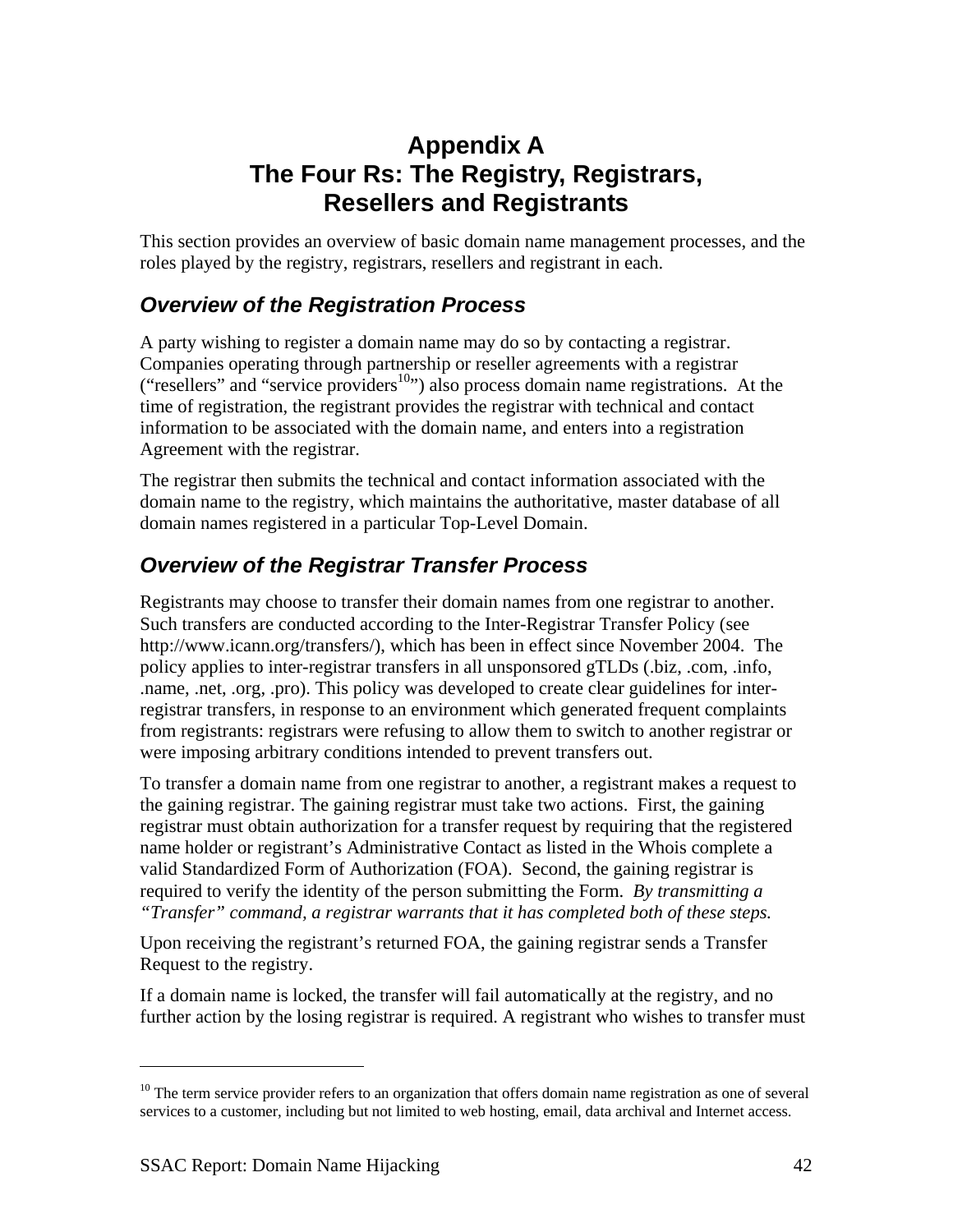explicitly request that the losing registrar remove the LOCK and then re-submit the transfer request to the gaining registrar.

If a domain name is unlocked, the registry will notify the losing registrar of the transfer request, and the transfer will proceed unless the losing registrar rejects it within five (5) days. At its discretion and option, a losing registrar may contact the registrant with notice of a pending transfer-out, to confirm the registrant's intent to transfer the domain name to the gaining registrar. The registrant has the opportunity to reject the transfer at this point. The losing registrar also has the authority to reject the transfer in certain specific circumstances, including evidence of fraud or the existence of a pending dispute over the name.

Registry operators that use the EPP protocol (e.g., .org, .biz, .info, .name) are required to generate a unique domain name password (EPP authInfo code) for each domain name registered. In these registries, the EPP authInfo code is a required element in registrar transfers. The losing registrar must provide the EPP authInfo code to the registrant within five (5) days of the registrant's request. The gaining registrar must then obtain this code from the registrant before a transfer-in can be initiated.



This flow is depicted in figure A-1:

**Figure A-1: Transfer Process**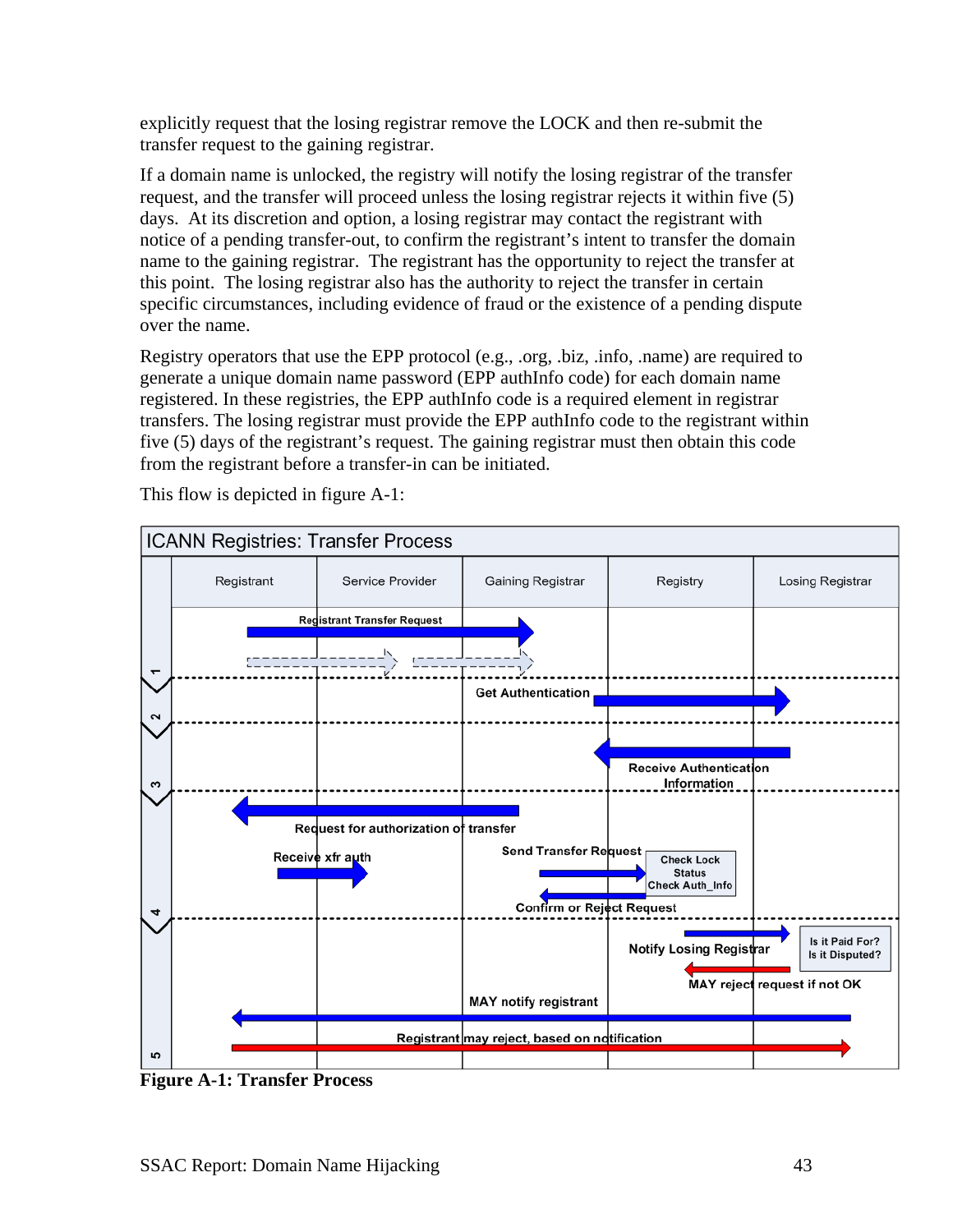### <span id="page-43-0"></span>*Overview of the Registrant Transfer Process*

The process for transferring a domain name from one registrant to another is handled by the registrar. The process varies by registrar. There is no ICANN policy which lays out a process which must be used for registrant transfers; therefore, registrars have developed their own forms, identity validation procedures, and automated processes. Escrow devices are sometimes used in cases where a domain name is being sold.

The new registrant will enter into a registration Agreement with the registrar that defines his/her rights and responsibilities with regard to the domain name. Once the change has been accepted by the registrar, the registrar will send updated Whois information for the domain name to the registry.

### *Overview of the Whois Modification Process*

Periodically, contact details and name server information may need to be modified or updated by the registrant. Many registrars offer online account access, so that registrants can log in and make changes to their domain information directly. In other cases, registrants may provide updates to their registrar via the registrar's support phone numbers or email addresses. Once these changes have been completed, the registrar will send the updated Whois information to the registry.

It is worth observing that many processes are dependent on the accuracy of the registrant's Whois information maintained by the registrar. If an unauthorized party succeeds in altering the registrant's contact information in the Whois database, the authenticity of any subsequent transactions can be compromised. Additionally, if a registrant has failed to maintain accurate contact information, it will be even difficult to validate the identity of the registrant or notify the registrant of pending changes.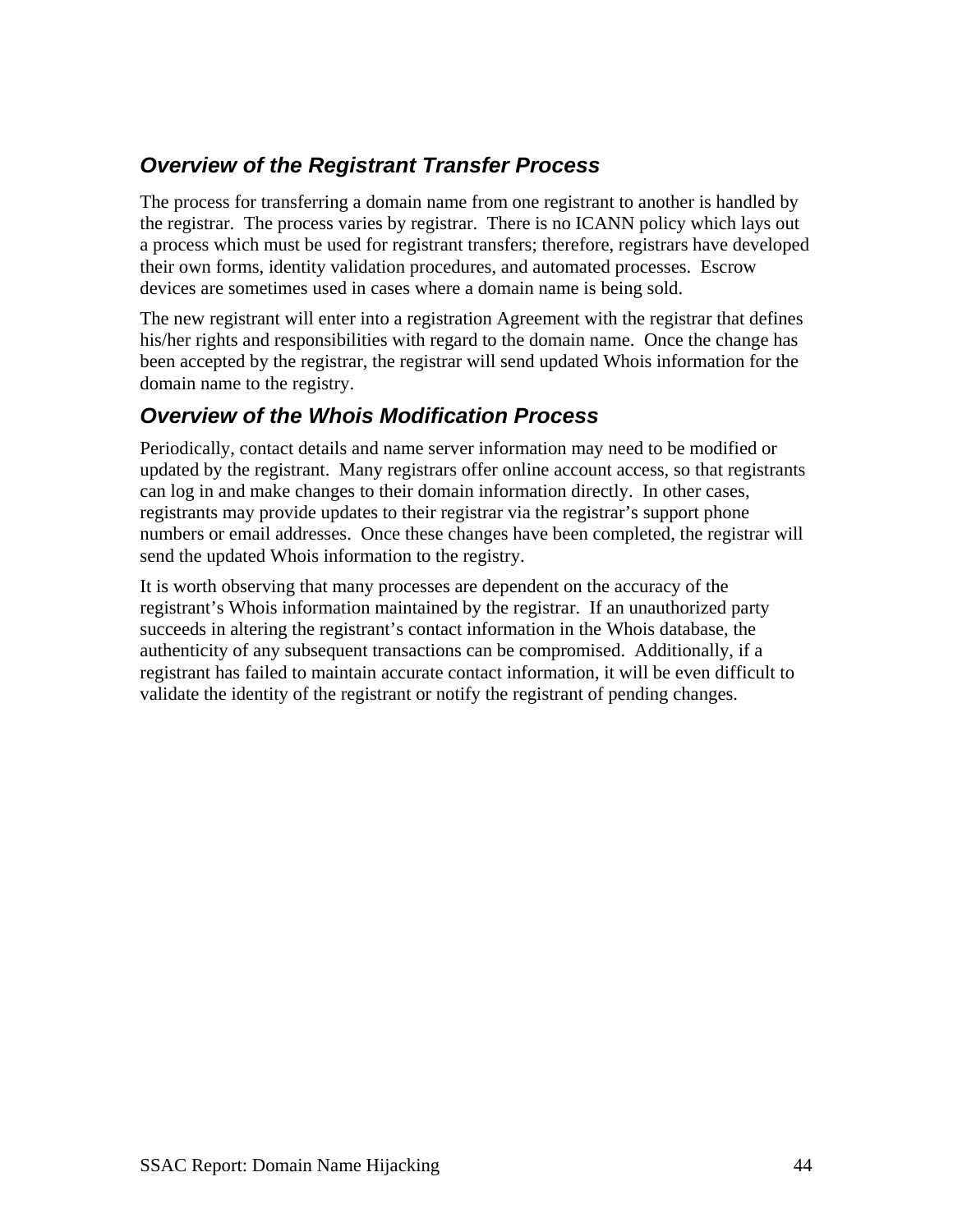### **Appendix B Contributors**

<span id="page-44-0"></span>

| <b>Name</b>             | <b>Affiliation</b>                        |
|-------------------------|-------------------------------------------|
| Stephen Crocker         | Shinkuro                                  |
| David Piscitello        | <b>ICANN</b>                              |
| Tina Dam                | <b>ICANN</b>                              |
| Karen Lentz             | <b>ICANN</b>                              |
| Tim Cole                | <b>ICANN</b>                              |
| Jaap Akkerhuis          | <b>NLnet Labs</b>                         |
| Ram Mohan               | Afilias, Ltd.                             |
| <b>Brian Smith</b>      | <b>Hush Communications</b>                |
| <b>Bruce Tonkin</b>     | Melbourne IT                              |
| Rodney Joffe            | <b>UltraDNS</b>                           |
| <b>Alison Mankin</b>    | Shinkuro                                  |
| <b>Mark Kosters</b>     | VeriSign                                  |
| James Galvin            | ElistX                                    |
| <b>Jonathan Nevett</b>  | <b>Network Solutions</b>                  |
| Dan Waldrun             | VeriSign                                  |
| <b>Scott Hollenbeck</b> | VeriSign                                  |
| <b>Ray Plzak</b>        | <b>ARIN</b>                               |
| Dan Halloran            | <b>ICANN</b>                              |
| <b>Richard Lau</b>      | Independent domain analyst and consultant |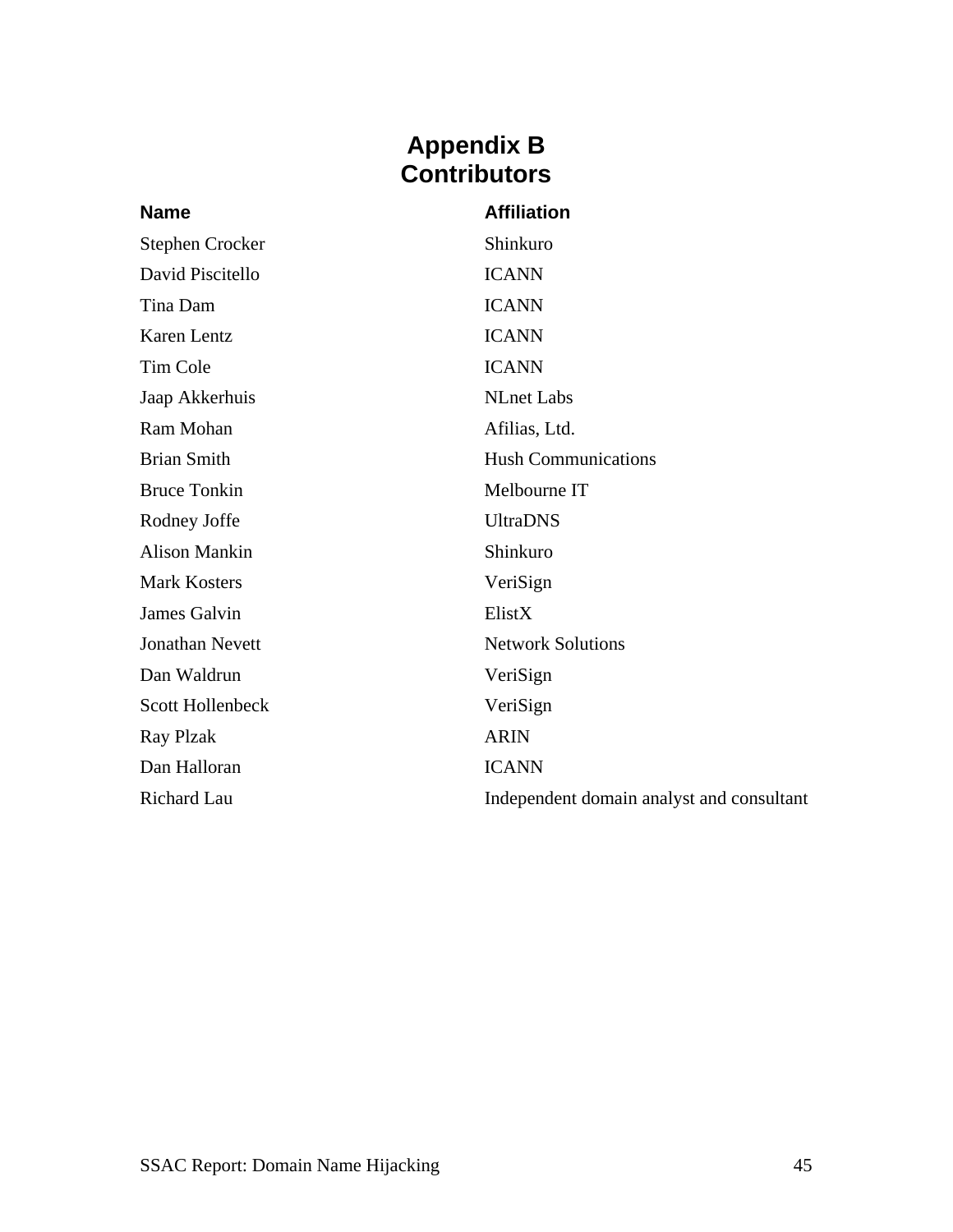## <span id="page-45-0"></span>**Appendix C HZ.com Whois Records from [WWW.Whois.sc](http://www.whois.sc/)**

#### **C.1 The Whois record for HZ.com on 31 December 2004:**

Domain: [hz.com](http://www.whois.sc/hz.com) Cache Date: 2004-12-31 Registrar: THE NAME IT CORPORATION DBA NAMESERVICES. NET<sup>[11](#page-45-1)</sup> Domain Name: hz.com Registrar: THE NAME IT CORPORATION DBA NAMESERVICES.NET Registrant Contact Name: Geoff Mulligan Address: 3578 E Hartsel Drive # Co Springs, CO 80920 US<br>Email Address: ended reoff@coslabs.com geoff@coslabs.com<br>7195932992 Phone Number: Fax Number: Administrative Contact Geoff Mulligan Address: 3578 E Hartsel Drive #372 Co Springs, CO 80920 US Email Address: geoff@coslabs.com Phone Number: 7195932992 Fax Number: Technical Contact Name: Geoff Mulligan<br>Address: 3578 E Hartsel Drive 3578 E Hartsel Drive #372 Co Springs, CO 80920 US<br>Email Address: entrancement of the second decorations.com Email Address: geoff@coslabs.com Phone Number: 7195932992 Fax Number: Record Created on........ 1995-06-15 00:00:00.000 Record last updated on... 2002-06-21 14:10:38.000 Expire on................ 2005-06-14 00:00:00.000 Domain servers in listed order: ns1.granitecanyon.com 205.166.226.38 ns2.granitecanyon.com 205.166.226.38 ns3.granitecanyon.com 65.102.83.43 ns.coslabs.com 199.233.92.34

 $\overline{a}$ 

<span id="page-45-1"></span><sup>&</sup>lt;sup>11</sup> AITdomains.com, a subsidiary of AIT, Inc., began operations in 1998 as N@meIT Corporation.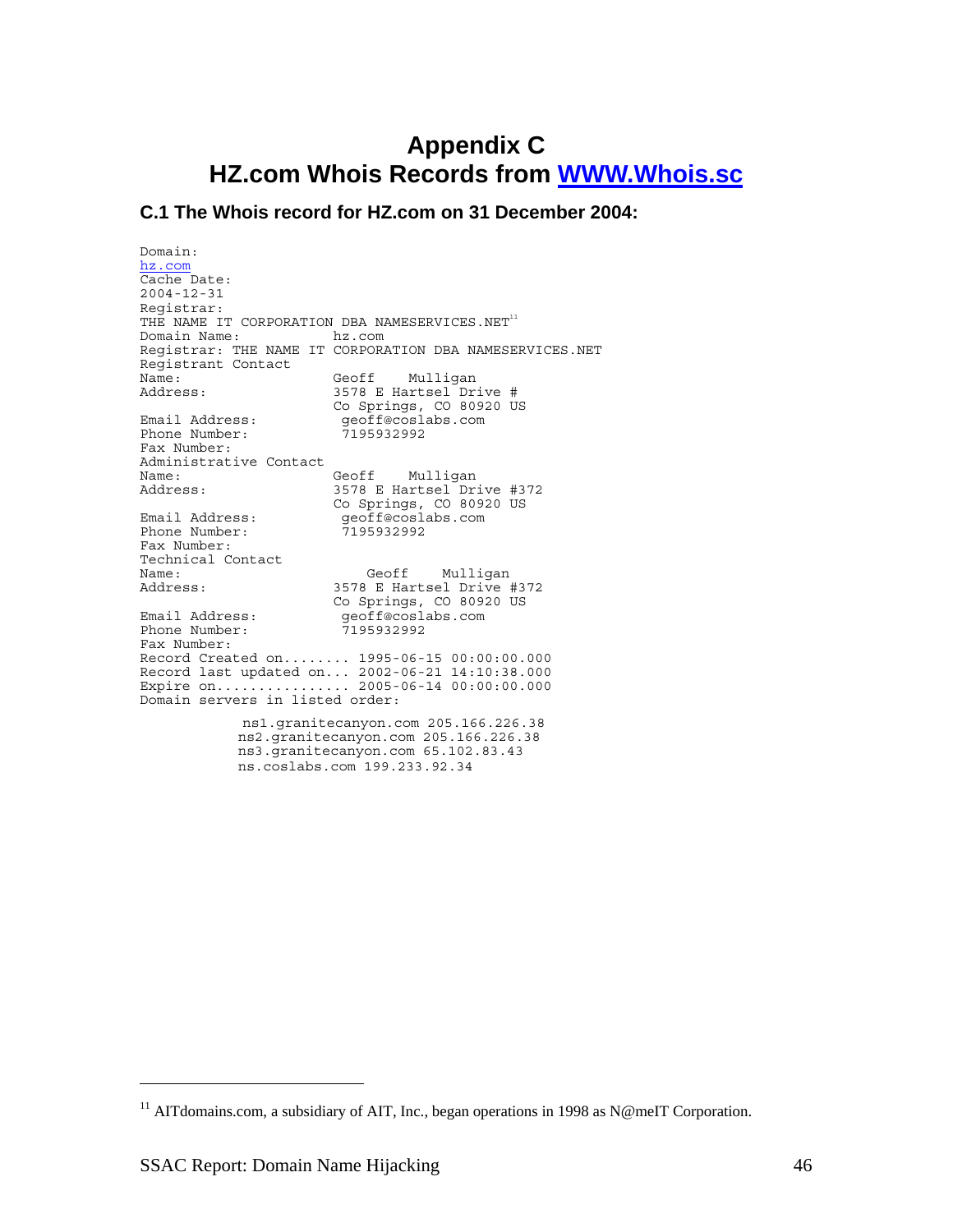#### C.2 Altered Whois Record for HZ.com, 19 February 2005

Domain: [hz.com](http://www.whois.sc/hz.com) Cache Date: 2005-02-19 Registrar: DIRECT INFORMATION PVT. LTD., DBA DIRECTI.COM Registration Service Provided By: QNIC Contact: sales@qnic.com Website: [www.qnic.com](http://www.qnic.com/) Abuse Desk Email Address: abuse@qnic.com Domain Name: HZ.COM Registrant: Xybererotica (admin@xybererotica.com) Xybererotica Xybererotica null,12345 AF Tel. +1.23456789 Creation Date: 14-Jun-1995 Expiration Date: 13-Jun-2006 Domain servers in listed order: ns.coslabs.com ns1.granitecanyon.com ns2.granitecanyon.com ns3.granitecanyon.com Administrative Contact: Xybererotica (admin@xybererotica.com) Xybererotica Xybererotica null,12345 AF Tel. +1.23456789 Technical Contact: Xybererotica (admin@xybererotica.com) Xybererotica Xybererotica null,12345 AF Tel. +1.23456789 Billing Contact: Xybererotica (admin@xybererotica.com) null,12345 AF Tel. +1.23456789 Status:LOCKED Note: This Domain Name is currently Locked. In this status the domain name can notbe transferred, hijacked, or modified. The Owner of this domain name can easily change this status from their control panel. Thisfeature

is provided as a security measure against fraudulent domain namehijacking.